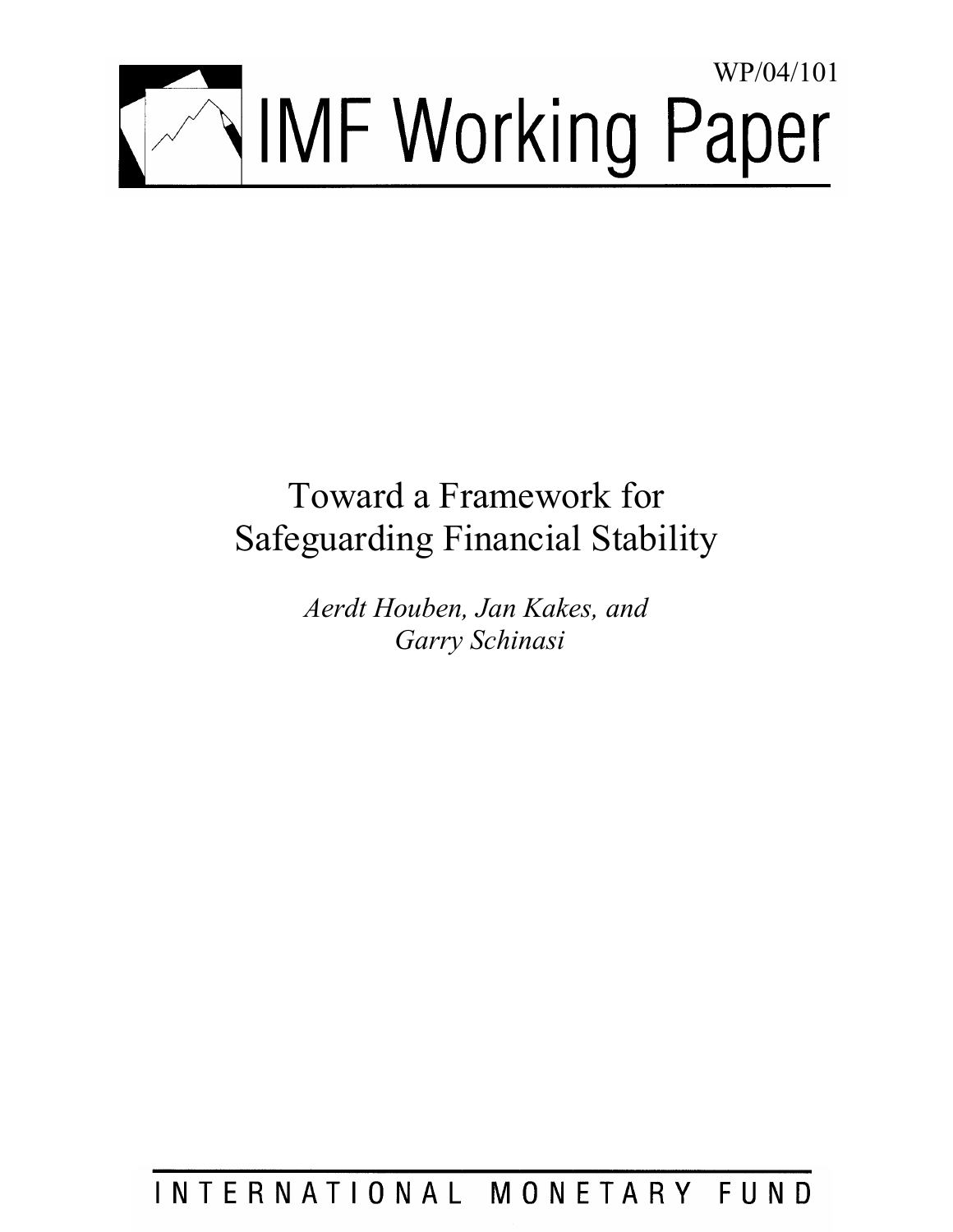### **IMF Working Paper**

#### International Capital Markets Department

#### **Toward a Framework for Safeguarding Financial Stability**

Prepared by Aerdt Houben, Jan Kakes, and Garry Schinasi<sup>1</sup>

June 2004

#### **Abstract**

**This Working Paper should not be reported as representing the views of the IMF.** The views expressed in this Working Paper are those of the author(s) and do not necessarily represent those of the IMF or IMF policy. Working Papers describe research in progress by the author(s) and are published to elicit comments and to further debate.

This paper examines the emergence of financial stability as a key policy objective. It discusses the underlying trends in the financial system, as well as the role of finance in relation to money, the real economy, and public policy. Financial stability is defined in terms of its ability to help the economic system allocate resources, manage risks, and absorb shocks. Moreover, financial stability is considered a continuum, changeable over time and consistent with multiple combinations of its constituent elements. On the basis of these concepts, a framework is presented that comprises an encompassing analysis and assessment of financial stability, and maps out broad policy implications.

JEL Classification Numbers: E60, G00

<u>.</u>

Keywords: Financial stability, Policy framework

Author's E-Mail Address: a.c.f.j.houben@dnb.nl, j.i.kakes@dnb.nl, gschinasi@imf.org

<sup>&</sup>lt;sup>1</sup> Aerdt Houben and Jan Kakes are from De Nederlandsche Bank. The authors thank Bill Alexander, Christine Cummings, Udaibir Das, Phil Davis, John Fell, Andrew Haldane, Lex Hoogduin, Russell Kincaid, Charles Kramer, Myron Kwast, Donald Mathieson, Tommaso Padoa-Schioppa, Job Swank, and Carel van den Berg for useful comments on an earlier version of this paper. Martin Admiraal, René Bierdrager, and Oksana Khadarina provided excellent research assistance. Garry Schinasi gratefully acknowledges the IMF's financial support under its Independent Study Leave Program and the support and encouragement of De Nederlandsche Bank (DNB) and the European Central Bank (ECB) while he was visiting them during 2003 and 2004.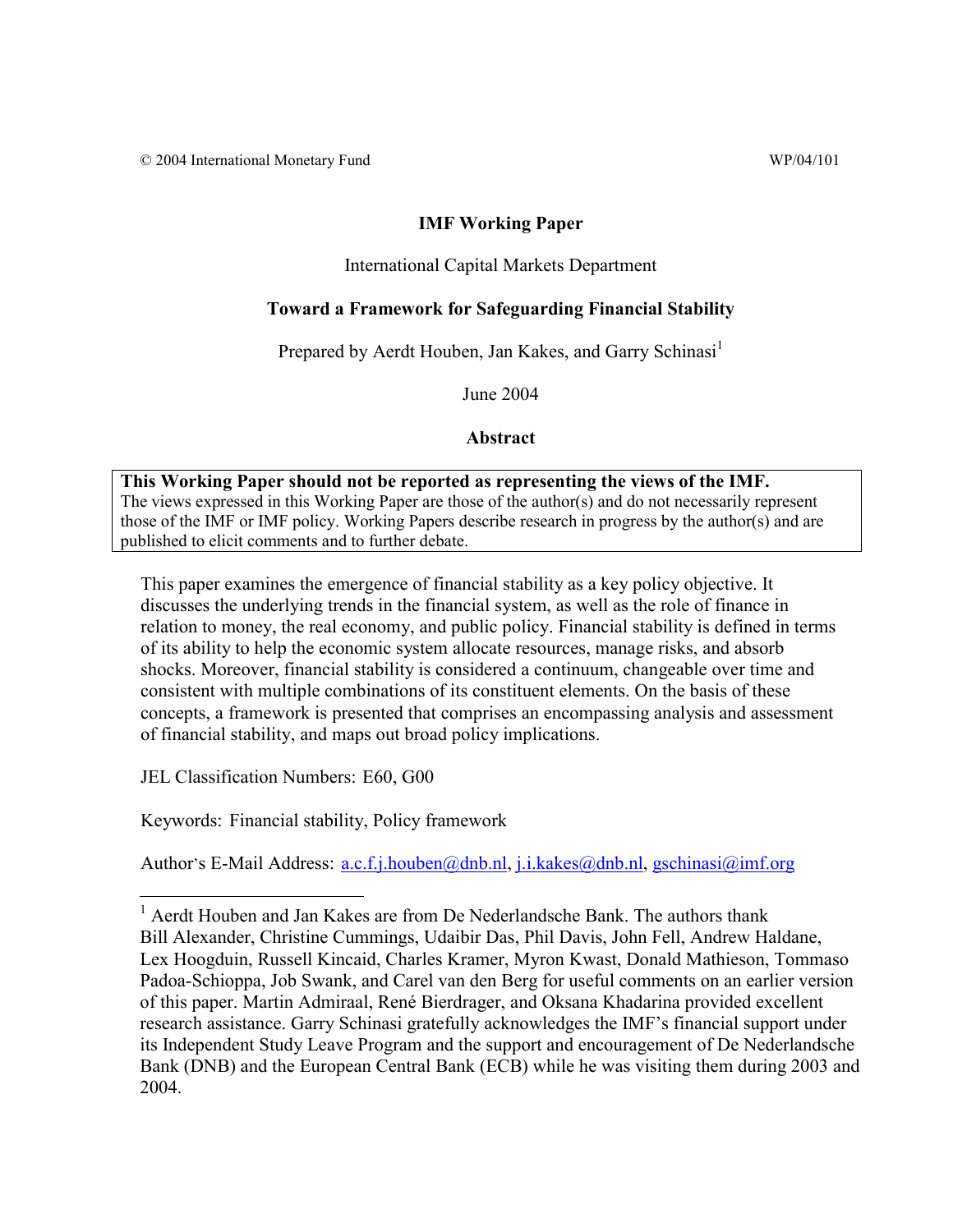| Policy implications: prevention, remedial action, and resolution22          |  |
|-----------------------------------------------------------------------------|--|
|                                                                             |  |
|                                                                             |  |
|                                                                             |  |
|                                                                             |  |
|                                                                             |  |
|                                                                             |  |
| <b>Boxes</b>                                                                |  |
|                                                                             |  |
|                                                                             |  |
|                                                                             |  |
| Tables                                                                      |  |
|                                                                             |  |
|                                                                             |  |
|                                                                             |  |
|                                                                             |  |
|                                                                             |  |
| A.4. Outstanding International Debt Securities, by Nationality of Issuer 33 |  |
|                                                                             |  |
| Figures                                                                     |  |
| 1. Stylized View of Factors Affecting Financial System Performance 15       |  |
|                                                                             |  |
|                                                                             |  |
|                                                                             |  |
|                                                                             |  |

# Contents Page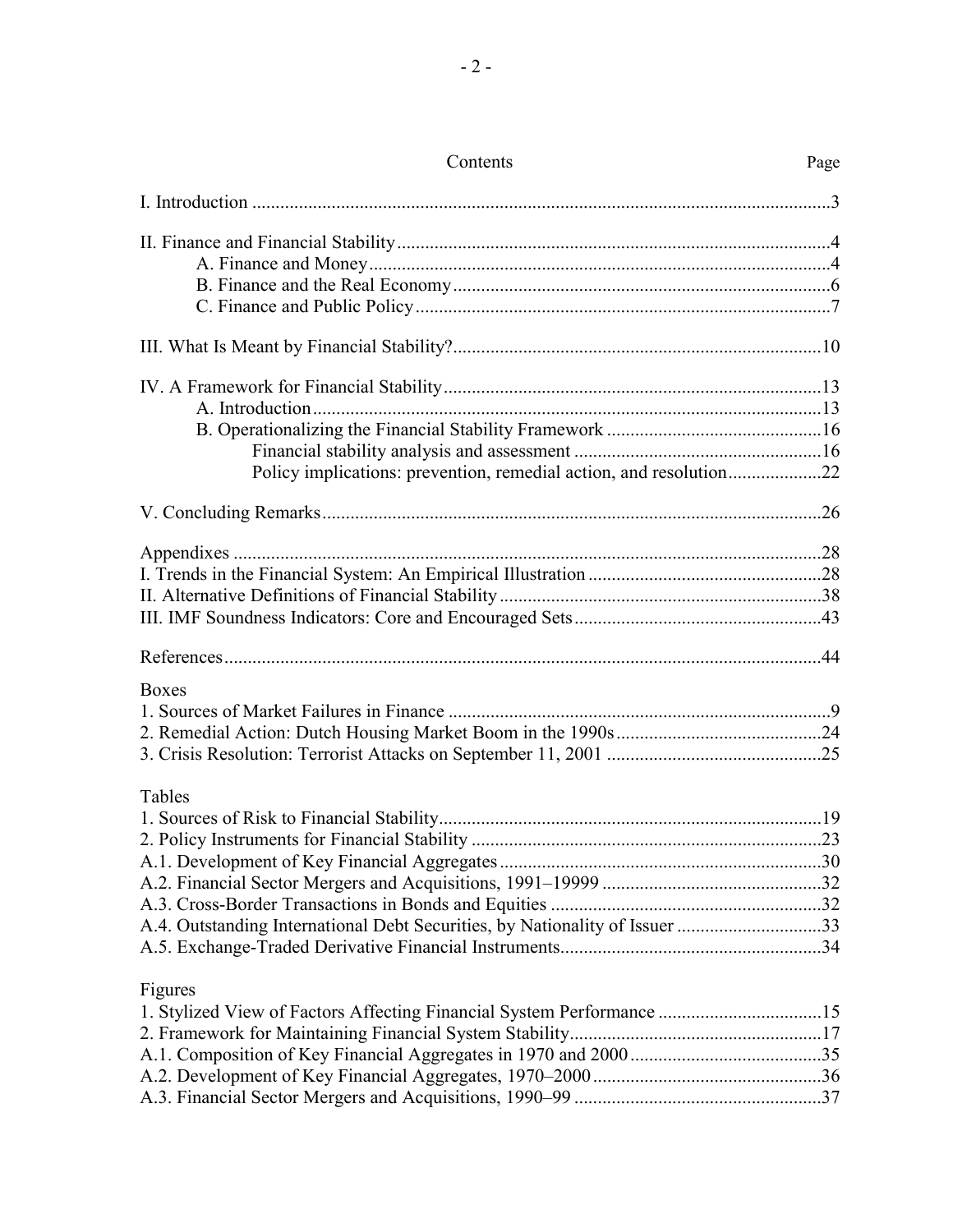#### **I. INTRODUCTION**

Over the past decade, safeguarding financial stability has become an increasingly dominant objective in economic policymaking. This is illustrated by the periodic Financial Stability Reports that have been launched by more than a dozen central banks and several international financial institutions (including the IMF, the Bank for International Settlements (BIS), and the World Bank), as well as by the more prominent place given to financial stability in many of these institutions' organizational structures and mandates. The greater emphasis on financial stability has reflected the expansion, liberalization, and subsequent globalization of financial systems, raising the possibility of larger adverse consequences of financial instability on economic performance. Although concerns about inflation have receded relative to earlier periods, those about financial instability have been fueled by repeated financial turbulence in mature capital markets, regional financial crises in emerging markets, financial disruptions following the September 2001 terrorist attacks, and contagion risks associated with corporate governance malpractices. Moreover, recent empirical studies have highlighted the rising incidence of banking crises (Bordo and others, 2001; García-Herrero and Del Río, 2003), as well as their considerable costs (Lindgren, Garcia, and Saal, 1996; Hoggarth and Sapporta, 2001). At the same time, central bank concerns with financial stability are as old as central banks themselves, given their ultimate responsibility for confidence in the national currency (Padoa-Schioppa, 2003; Schinasi, 2003). For example, the principal reason for the founding of the U.S. Federal Reserve System in 1913 was to assure stable and smoothly functioning financial and payments systems (Volcker, 1984).

The increased importance of financial sector stability is related to four major trends in the financial economy of the past decades. First, the financial system has expanded at a significantly faster pace than the real economy. In advanced economies, total financial assets now represent a multiple of annual economic production. Second, this process of financial deepening has been accompanied by a changing composition of the financial system, with an increasing share of nonmonetary assets and, by implication, greater leverage of the monetary base. Third, as a result of increasing cross-industry and cross-border integration, financial systems have become more interwoven, both nationally and internationally. Fourth, the financial system has become more complex, in terms of the intricacy of financial instruments, the diversity of activities, and the concomitant mobility of risks. A more detailed discussion and empirical illustration of these trends is provided in Appendix I. Although these trends reflect important advances in finance that have contributed substantively to economic efficiency, they evidently have implications for the nature of financial risks and vulnerabilities and the way these affect the real economy, as well as for the role of policymakers in promoting financial stability. For instance, risk management and diversification techniques have, in principle, bolstered the resilience of the financial system, but the expansion of cross-sector and crossborder linkages implies more scope for contagion. Also, the surge in risk transfers has made it more difficult to track the development of risks. Monitoring efforts therefore need to be more intense, and policy responses generally require coordination among a larger number of authorities from a larger number of countries.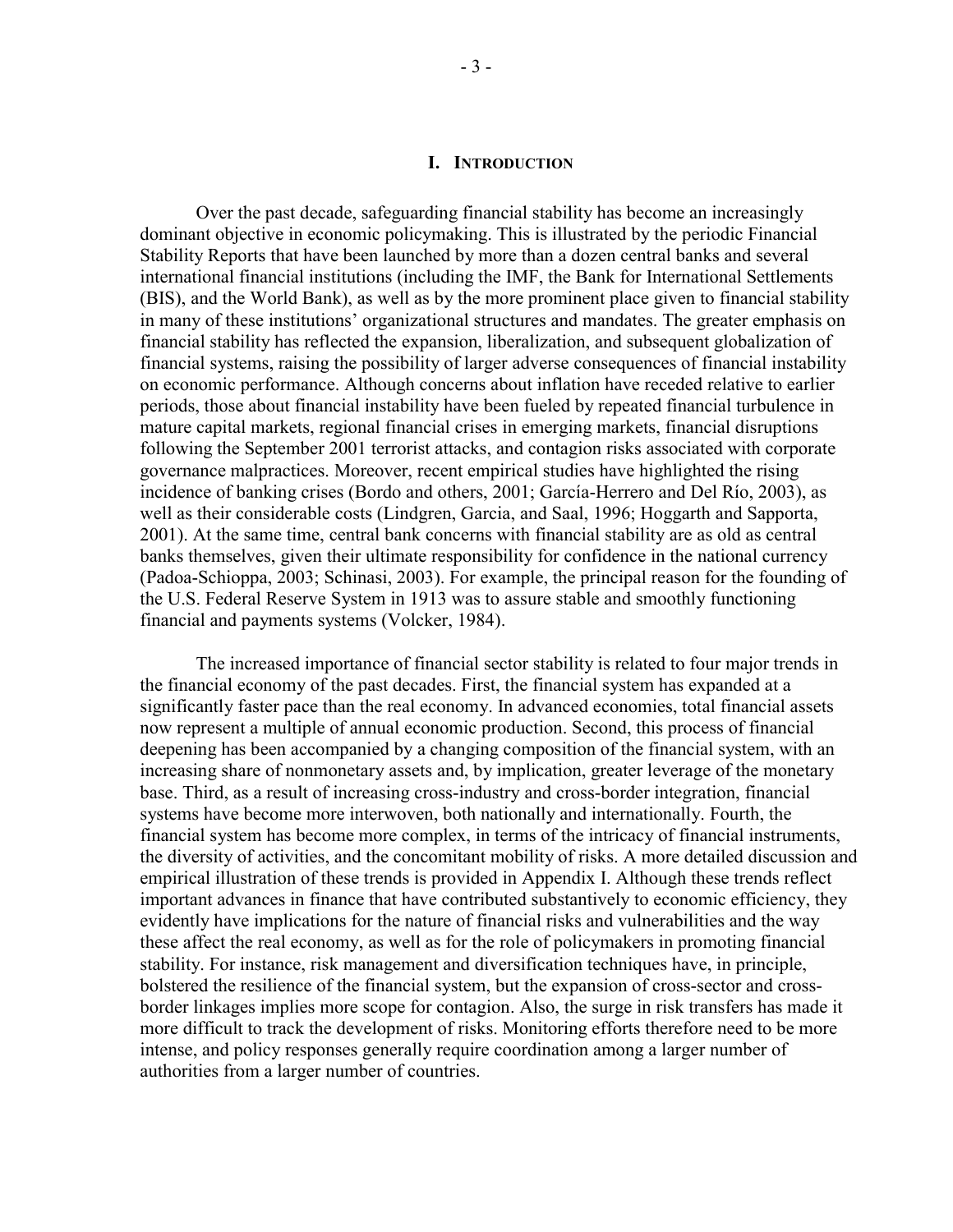Although the movement toward greater attention for financial stability issues is clear, the point of focus is not. There is no consensus on how to define the concept of financial stability, how to assess developments under this objective, or what role public policy should play. In this light, this paper outlines a basic framework for financial stability analysis and policy. Although most financial systems are still analyzed at the national level, the scope of this framework may be easily extended to international financial stability issues. The paper is organized as follows. Section II discusses the concept of finance in relation to both money and the real economy. This provides a justification for a public sector role in private sector finance. Section III presents a definition of financial stability and discusses its key characteristics. Against this background, Section IV proposes a simple framework for financial stability analysis and policy. Section V concludes.

### **II. FINANCE AND FINANCIAL STABILITY<sup>2</sup>**

#### **A. Finance and Money**

 For the purposes of designing and managing financial-system policies, finance can be viewed primarily as a means to facilitate functions of, and provide benefits to, the economic system. The benefits of the services provided by modern finance are intimately bound to the existence and services of fiat money. This is not to suggest that private financial relationships would not have arisen without fiat money. Indeed, prior to the introduction of fiat monies in the seventeenth century, trade, exchange, and finance flourished in some parts of the world, but with significantly less breadth, scope, acceptance, and efficiency.

Although fiat money has no intrinsic value, it provides essential services, including that of a means of payment, unit of account and store of value. While the first two services are part of every transaction in a monetary economy, the means-of-payment service is the more unique and defining one, since fiat money provides *finality of payment* with absolute certainty in transactions. Indeed, fiat money provides the ultimate liquidity services, because it embodies universally accepted, instantaneous purchasing power with the lowest risk possible. Given the absence of intrinsic value, this universal acceptance of fiat money hinges on its status as legal tender and thus on the authority of the issuing state (Goodhart, 1989). But in practice, and at a deeper level, fiat money is universally accepted as the means of payment because it is trusted to be accepted by others to be used as such. This universal acceptance distinguishes fiat money from other forms of payment—including commodity monies—used in trade and exchange before the seventeenth century (Kindleberger, 1993). By providing finality of payment and in being universally accepted, fiat money has become the economy's surrogate for trust in exchange (Shubik, 1999).

<sup>&</sup>lt;sup>2</sup> Many of the issues raised in Section II are fleshed out in Schinasi (2004a).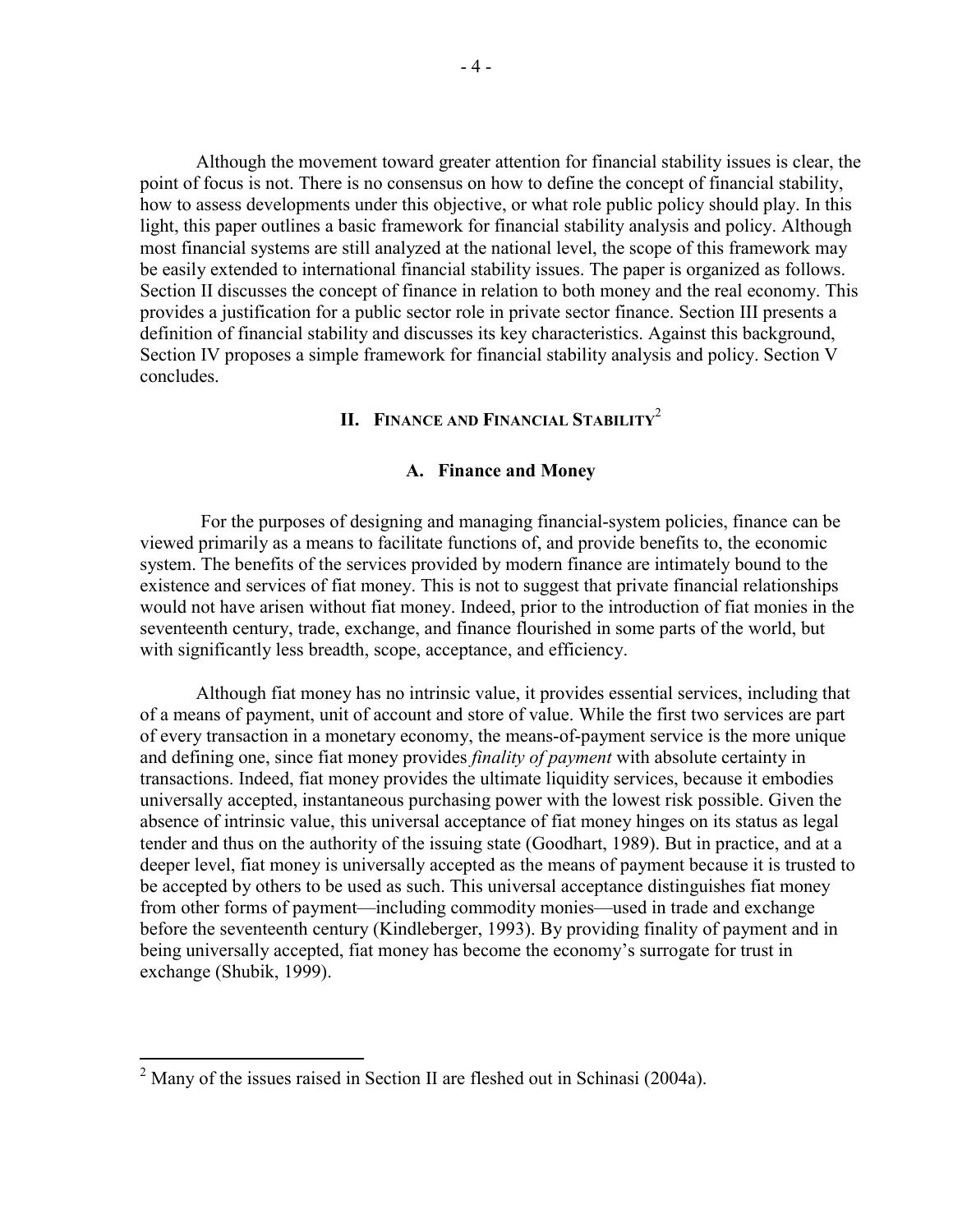As a means of payment, fiat money facilitates trade and exchange by eliminating the "double coincidence of wants" (Jevons, 1871), which is the costly requirement of finding someone who possesses the commodity you want to have, who wants to have the commodity you possess and who can agree to a time and place for the exchange. The universal acceptability and practical use of fiat money economizes on the high search and transactions costs in barter economies, and thereby makes trade and exchange more efficient.

The third service that can be provided by fiat money is that of a store of value. But, unlike the first two services, the effectiveness of fiat money in providing a store of value service is not underwritten by the issuing authority. Hence, fiat money's purchasing power in terms of other goods may be considered vulnerable to decline over the course of time. Besides this, the distribution of fiat money in an economy is unlikely to match the exchange needs of individuals at any specific point in time. As a consequence, many individuals are likely to be willing to provide compensation for the use of the means of payment services of fiat money in order to obtain purchasing power that they do not have, but expect to earn in the future.

These considerations imply favorable conditions for an inter-temporal exchange between individuals seeking superior stores of value and those seeking the means-of-payment services of fiat money. In essence, this is finance: a temporary exchange of the means-of-payment services of fiat money in return for the promise of a superior store of value. It is by facilitating intertemporal and inter-spatial economic processes that finance creates potentially superior stores of value, whether in the form of debt contracts that promise to pay back a fixed amount with a stream of interest payments, or of equity contracts that promise to disburse a share of the firm's profits through dividends, a rise in the value of the share, or both. In this respect, finance enhances and amplifies the benefits of the qualities of fiat money by fostering (through lending activities) the preservation and potential growth of purchasing power through time, and (through borrowing activities) the transfer of future earnings into present purchasing power.

However, unlike final exchanges of fiat money for a good or service, financial transactions are promises between private individuals or organizations, and therefore entail uncertainties about future payments—uncertainties that fiat money eliminates in instantaneous exchange. For example, traditional bank deposits are promissory notes issued by a bank to a depositor: they are close substitutes to fiat money, but they also embody counterparty and other uncertainties not existent in fiat money.

Consequently, there are both potential benefits and costs associated with finance.<sup>3</sup> On the one hand, finance enhances the private and social benefits of fiat money, in part by enlarging the pool of liquidity available for production, consumption, exchange, and other economic processes. On the other hand, finance inherently embodies uncertainty—about fulfilling promises—and thereby changes the nature of the original pool of pure liquidity by

<sup>&</sup>lt;sup>3</sup> Diamond and Dybvig, 1983, and Diamond and Rajan, 2000, explore this in the context of bank intermediation.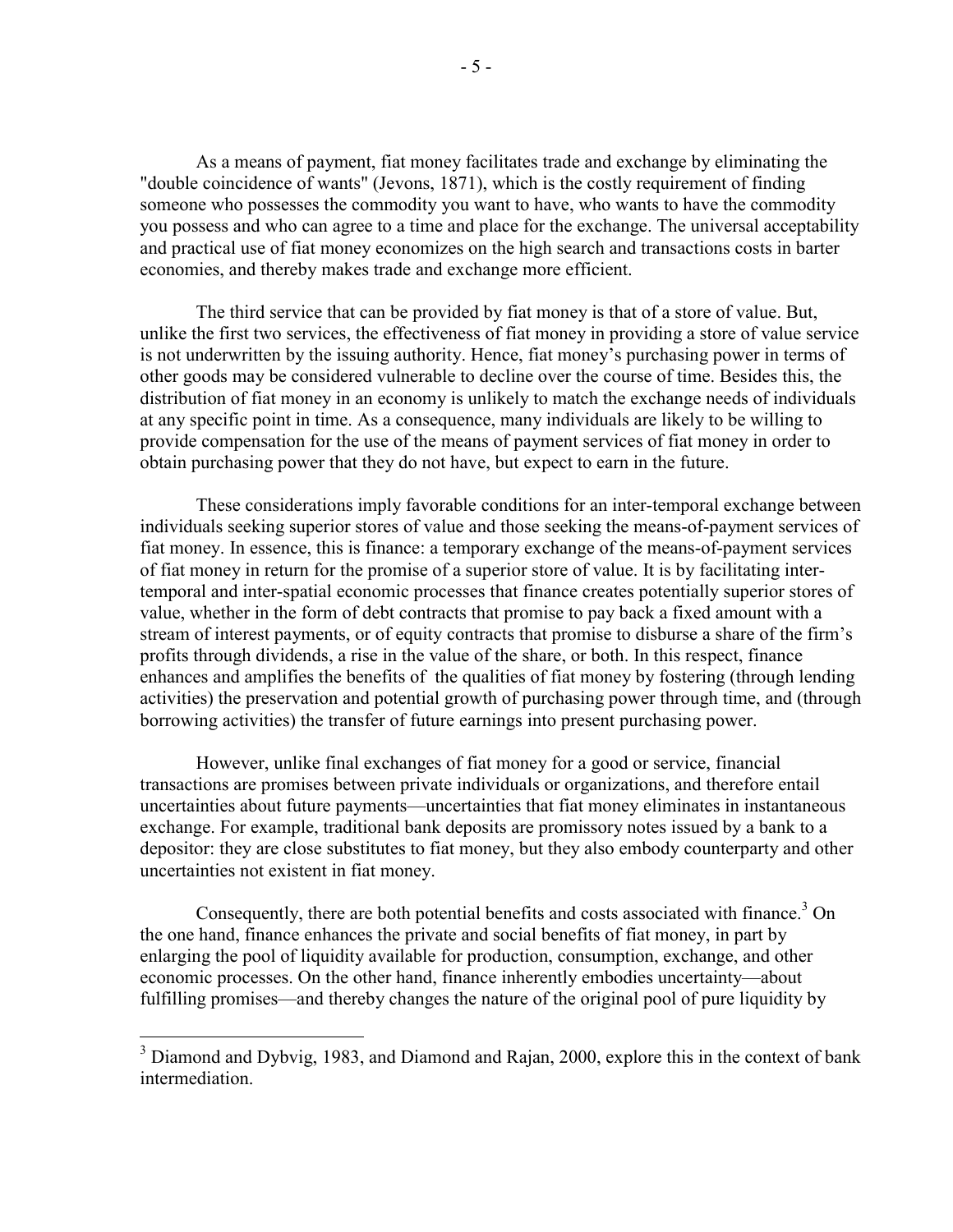adding instruments of less perfect liquidity and acceptability than fiat money. This intrinsic uncertainty represents a potential instability in financial markets that does not exist in markets in which tangible goods and services are traded. This important aspect distinguishes finance from most other economic activities.

#### **B. Finance and the Real Economy**

The benefits of private finance are pervasive and can be seen as originating in the ways in which finance enhances overall economic activity. By amplifying the liquidity services of fiat money, finance improves overall efficiency and makes possible a pace of economic activity far beyond what fiat money alone could support.<sup>4</sup> In modern economies, three important beneficiary roles of finance can be distinguished.

First, finance promotes an efficient allocation of real economic resources between different activities and especially across time. It does so by intermediating between savers interested in postponing their consumption and investors desiring to expand the capital base from which they engage in productive activities. This intermediation benefit will be larger, the greater the economies of scale and asymmetric information in finance.

Second, finance facilitates the transformation of maturities, as the liquidity preferences of lenders and borrowers generally diverge. In particular, while lenders typically strive to preserve their liquidity, borrowers often seek to limit liquidity risks and thus favor loans with a longer-term profile. The financial system serves to bridge mismatches in maturity preferences.

A third role of modern finance—one that has become increasingly important in a globally integrated economy and financial system—is the pricing and management of economic and financial risks. Specifically, finance establishes the risk-free level and term structure of interest rates, as well as relevant risk premia. With these prices, finance provides opportunities for the ownership, unbundling, repackaging and transfer of risks. Thus, risks can be spread and compensated more widely across the economy, and be borne by those most willing and able to manage and carry them.

Achieving the private and social benefits of finance requires that the three main components of a financial system function reasonably well: the financial infrastructure (in particular legal, payment, settlement, and accountancy systems), financial institutions (in particular banks, securities firms, institutional investors, and specialty finance companies) and

<sup>&</sup>lt;sup>4</sup> Levine (2003) and World Bank (1999) provide overviews of empirical work on the positive contributions between finance and economic development. An important caveat is that the causality between the extent of financial intermediation and the rate of economic growth is difficult to determine empirically, as these variables are inextricably linked and may both be endogenously determined. Theoretical approaches to this issue are developed in Acemoglu and Zilibotti (1997) and Greenwood and Jovanovic (1990).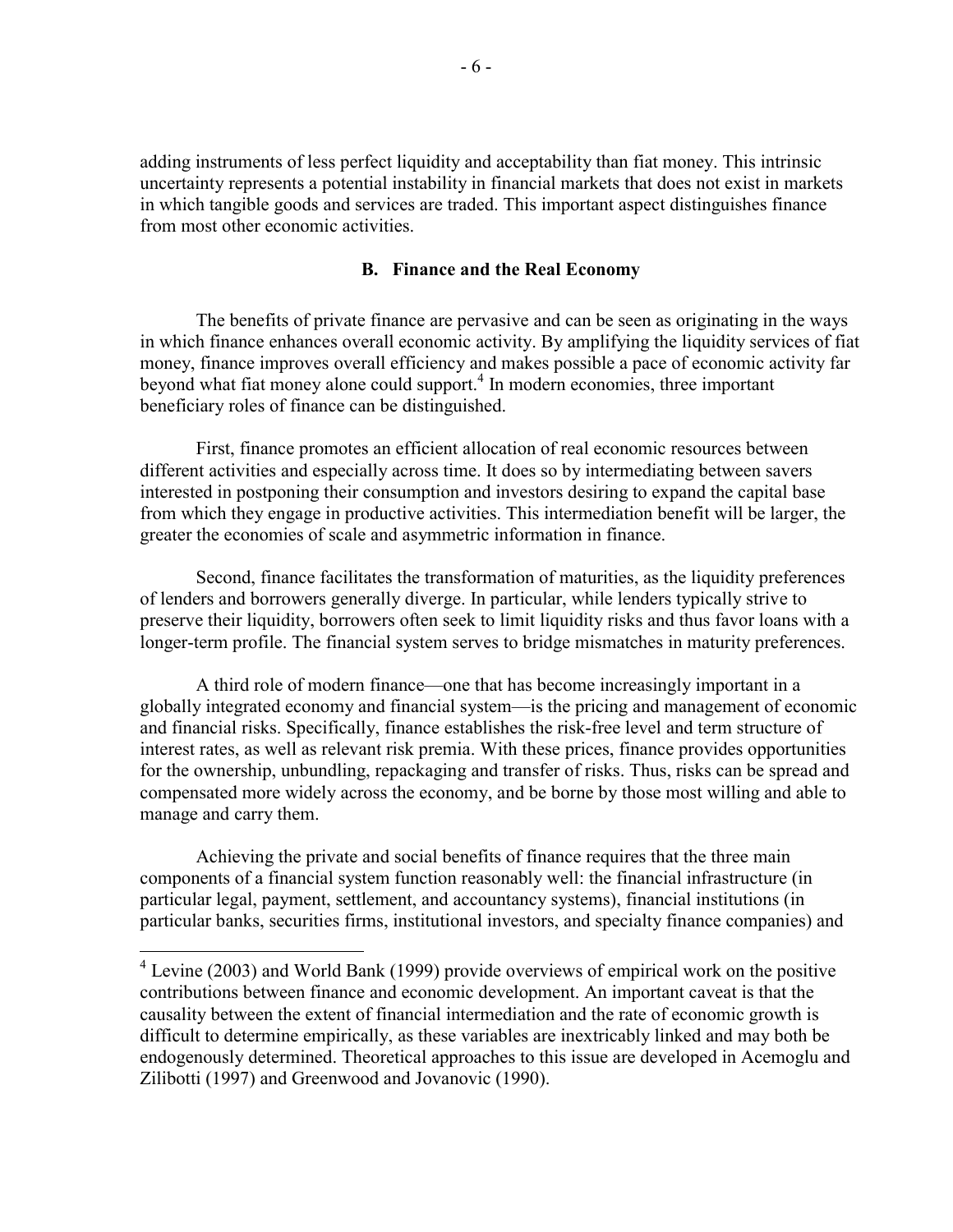financial markets (in particular stock, bond, money and derivative markets). When this system is healthy, finance fosters the process of wealth accumulation by individuals, businesses, and governments. This is important because wealth accumulation is a basic requirement for a society to develop and grow, as well as for its ability to weather unanticipated and unavoidable adverse events.

But, in providing these benefits, finance raises the amount of potential claims on pure liquidity well above the available supply of fiat money. As a result, there is the danger of too much finance being built on too little certainty or trust about the future fulfillment of financial contracts. In this way, finance creates the potential for situations in which all legitimate claims on fiat money are not timely honored and transactions in the financial system are not appropriately settled. This intrinsic fragility of the financial system emanates from counterparty risk, market and liquidity risks, payment-system interlinkages and information problems, and creates systemic risk in terms of herd behavior, domino effects, bank runs and other forms of financial contagion. The economic losses related to such systemic failures can be massive (Hutchison and Neuberger, 2002), commensurate with the prosperity gains generated by finance and compounded by the complexities of arriving at a final settlement of outstanding claims and liabilities.

In all, by helping the economic system to allocate resources to their best uses across sectors and through time, and spread risks to those better positioned to bear them, finance supports the processes of production, wealth accumulation and risk sharing. Thus, finance generally fosters the prosperity of societies. However, finance also embodies potential fragility, which in turn can be associated with systemic risk and substantial economic losses. While these potential costs explain why public authorities regulate and supervise (private sector) financial activities, public intervention in private finance can also be justified by the public good features and market imperfections associated with finance.

#### **C. Finance and Public Policy**

Modern finance can be seen first and foremost as a dynamic network of a large number of individual private financial contracts. In this perspective, the benefits of finance may be viewed as the aggregate of individual private benefits. Nevertheless, the prospect of actually obtaining these private benefits requires the existence of certain publicly sanctioned arrangements. For instance, private financial contracts are typically written in terms of a legally sanctioned unit of account and measured in terms of legally sanctioned accountancy rules, while settlement and delivery of payment may take place in legal tender (fiat money). In addition, there is the presumption of legal recourse in the absence of contract performance. All of this relies on a solid legal infrastructure. Moreover, other aspects of public policy underpin the effectiveness and efficiency of private finance, including judicious micro- and macro-economic policies. There is ample empirical evidence that these elements of public policy have their worth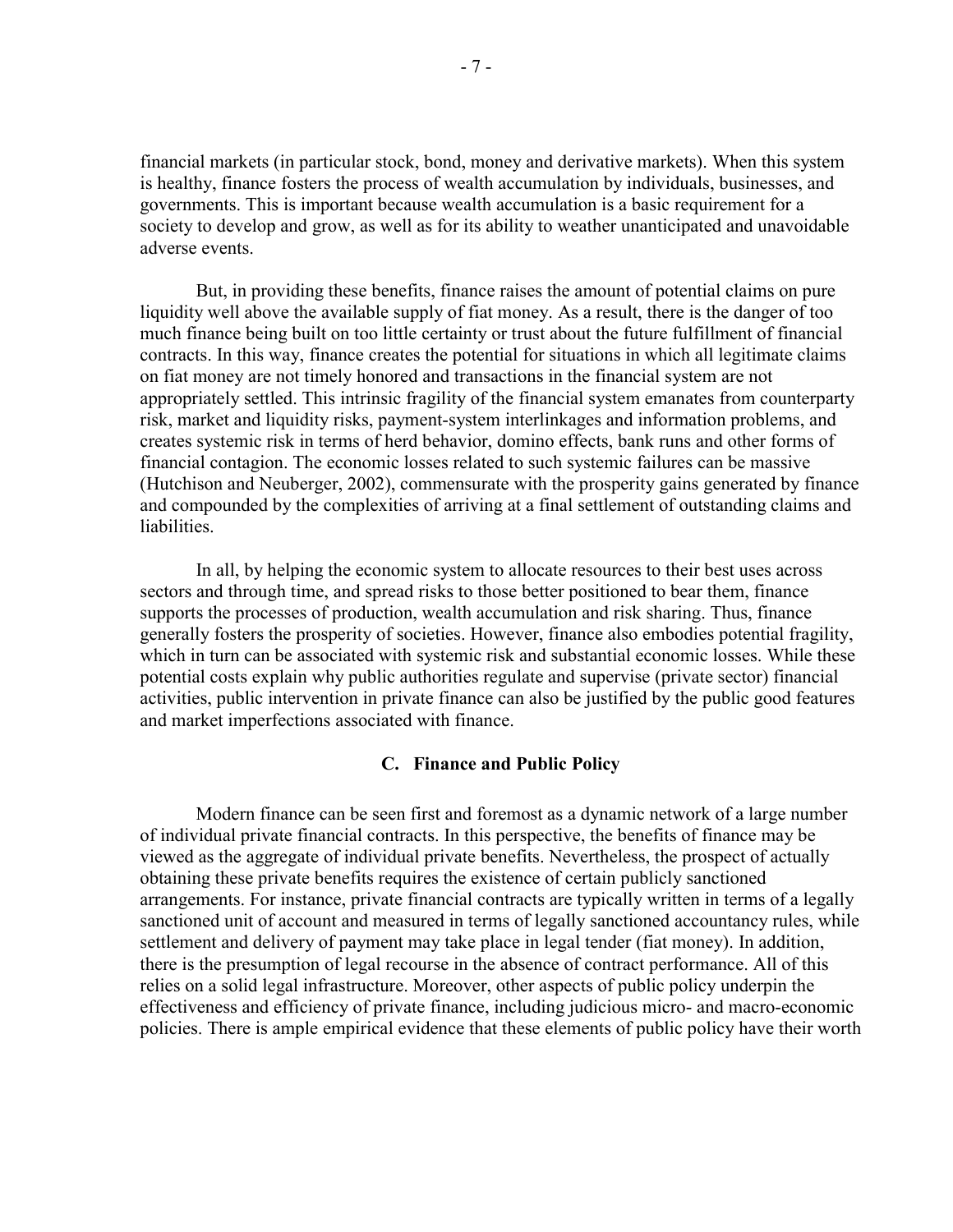in the realm of finance.<sup>5</sup> Indeed, although finance would no doubt exist and bestow benefits without public intervention, it would be less supportive of economic activity, wealth accumulation, growth, and ultimately social prosperity. Put differently, finance may not automatically lead to efficient outcomes if left entirely to market forces.

There are five commonly identified sources of market failures (Barr, 1998; Stiglitz, 2000) that imply divergences from perfectly competitive, economically efficient outcomes: (1) public goods, (2) externalities, (3) incomplete information, (4) incomplete markets, and (5) a lack of competition. In finance, sources of market failure exist in all five of these (partly overlapping) categories (see Box 1 for examples).

Foremost amongst the sources of market imperfection is finance's nature as a public good. This is related to the two defining characteristics of public goods: (1) the benefits received by one person do not affect the benefits received by any other person (non-rivalry in use), and (2) no one can be barred from receiving the benefits of the good once it is produced (non-excludability in supply). On account of these characteristics, public goods are susceptible to free rider problems and, if left to the market's invisible hand, would be under produced. This is because supply can not be limited to paying consumers and social benefits do not enter the production decision. In turn, this suggests a role for public sector involvement to encourage the production of the public good up to the socially desired optimum.

 Finance's nature as a public good is rooted in that of fiat money. The unit-of-account and universal acceptability services of fiat money clearly constitute public goods, in much the same way as the maintenance of law and order or the provision of national defense do. To the extent finance builds on fiat money, its sound functioning is important to underpin this unit-of-account function in financial transactions as well as the universal acceptability of settlements through the system. In other words, public sector involvement is justifiable to safeguard a currency's unit-of-account and settlement functions, specifically by fostering the convertibility (at par) of liquid financial assets into fiat money.

However, in finance, market failures also occur on each of the other counts. Closely related to the public good characteristics are the positive externalities provided by finance. In effect, finance generates such externalities by enhancing the public good features of fiat money: it amplifies the universally accepted finality-of-payment services of money, across both time and space. While individual financial transactions are private goods (as they are both rival in

1

 $<sup>5</sup>$  Levine (1999) finds that the legal and regulatory environment of financial intermediaries is</sup> positively associated with economic growth. More specifically, Leahy et al. (2001) show that the transparency and enforcement of these legal and regulatory frameworks, in particular in terms of investor protection, accounting and auditing requirements, is broadly linked to innovation and investment in new enterprises. Beck et al. (2003) establish that countries with better developed national institutions and policies governing issues such as property rights, the rule of law and competition are less likely to suffer systemic banking crises.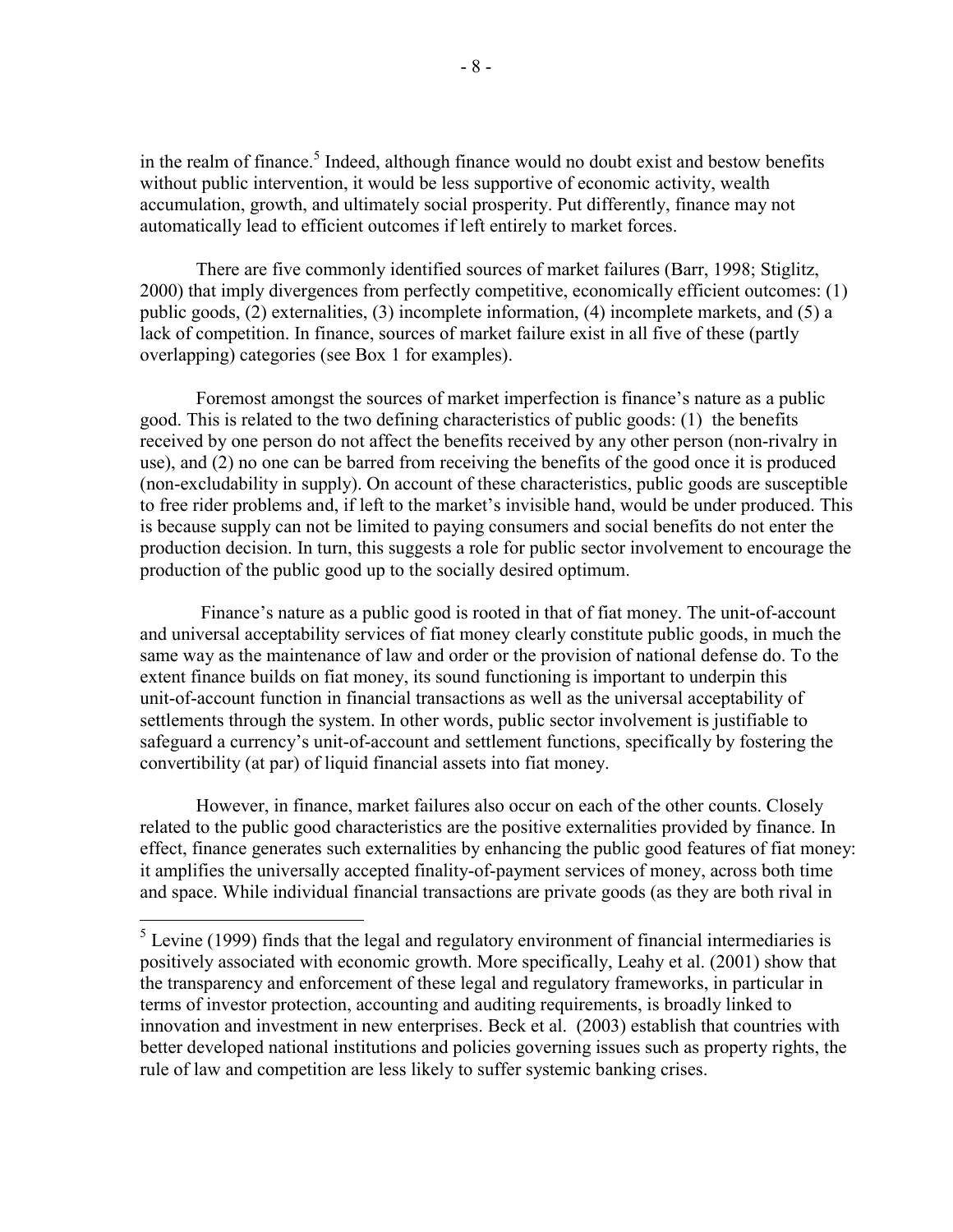use and excludable in supply), these broader externalities are clearly public. In fact, these benefits are not only non-rival, they are self-reinforcing: the greater the access to these benefits, the greater the benefits to all. For instance, trust in a currency and in the well-functioning of a financial system will improve the economic environment, by eliciting a generally higher level of financial savings, borrowing and investment. In a nutshell, finance enhances the efficiency of production and wealth accumulation. Conversely, the phenomenon of systemic risk implies the existence of negative externalities, as a financial crisis in one part of the financial system may infect otherwise healthy elements in other parts.

### **Box 1. Sources of Market Failures in Finance**

#### **Public good**

- finance provides unit of account services to financial balances  $(+)$
- finance extends universal acceptability benefits of fiat money to financial system  $(+)$

#### **Externalities**

- trust in finance enhances efficiency in inter-temporal and inter-spatial allocations  $(+)$
- financial system creates network benefits  $(+)$
- finance subject to contagion and systemic risks (-)

#### **Incomplete information**

- incomplete information in finance leads to price misalignments, resource misallocation, and multiple equilibria, including liquidity and credit runs (-)
- asymmetric information between borrowers and lenders leads to adverse selection, moral hazard and credit rationing (-)

#### **Incomplete markets**

- uninsurable liquidity risks (lender-of-last resort financing) increases economic uncertainty (-)
- non-price discrimination in provision of finance leads to missed exchange opportunities (-)

#### **Imperfect competition**

- single money issuer improves services provided by fiat money and economizes on transaction balances (+)
- monopoly of money supply generates seignorage revenues with incentives for over-issue (-)
- economies of scale and too-big-to-fail considerations lead to insufficient or excessive competition between financial institutions and with new entrants (-)

*(+) and (-) indicate a positive respectively negative contribution to market efficiency.* 

Market imperfections also ensue from the incomplete information available to participants in the financial system, which creates scope for price misalignments, resource misallocation and other financial imbalances. Besides this, asymmetric information between borrowers and lenders may lead to adverse selection before, and moral hazard after, financial agreements are made. In many instances, the costs of gathering and analyzing information on counterparties in the financial system may be prohibitive. This would apply, for example, to any holder of a small claim on a large financial institution. In this circumstance, there are evident economies of scale in public sector supervision of financial institutions.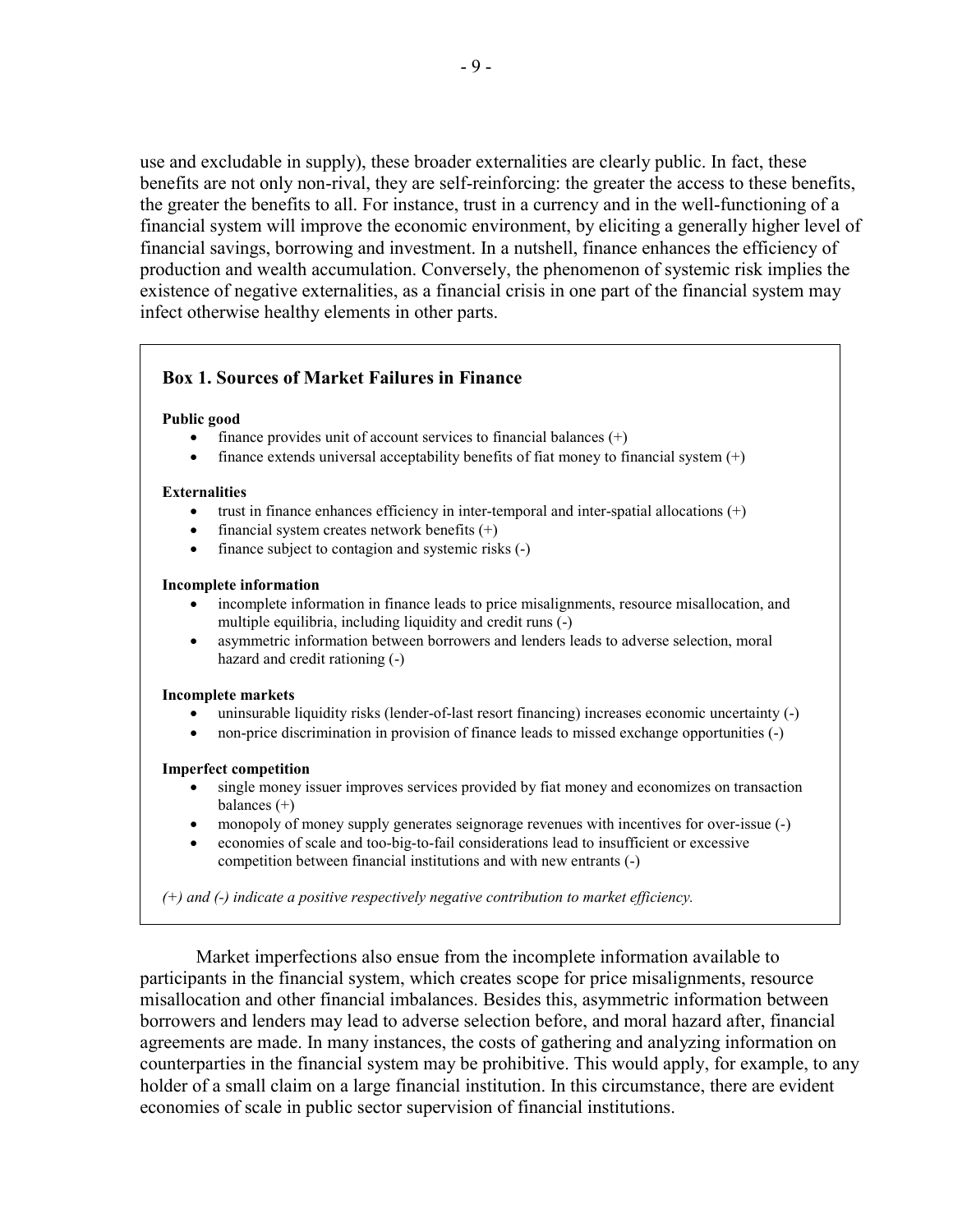The markets for finance are also incomplete. For instance, non-price discrimination in the provision of finance (as with redlining practices that exclude certain geographical areas from credit) implies foregone exchange opportunities. Moreover, inherent to the existence of financial market discipline, certain liquidity risks are uninsurable. This missing market may be filled by a lender-of-last-resort.

A final source of market failure in finance stems from imperfect competition. In particular, economies of scale in marketing, information and computer technology and branch networks limit competition within and across classes of financial institutions, as well as with potential new entrants. Beyond this, prudential regulation aimed at protecting depositors and safeguarding financial stability also serves to constrain competition, although expectations of a public sector bailout (especially within institutions that are viewed as too-big-to-fail) may at times actually prompt excessive risk taking. Here the public sector role needs to weigh the prudential concerns with market efficiency. At a more basic level, imperfect competition in finance occurs on account of the evident efficiency advantages of having only one money: a single issuer reduces the need for transaction balances and enhances the unit of account and acceptability services provided by money. However, as the monopoly of money supply brings with it seignorage revenues, there are incentives for over issue. Mandating this supply to a public authority (in particular to an independent, price stability oriented central bank) can counteract these incentives and advance an efficient economic outcome.

In all, while mostly privately beneficial, finance is also associated with market failures and inherently entails the risk of instability and system-wide disturbances. In practical terms, these market failures may lead to the under-production and under-consumption of some economically desirable financial activities, and the over-production and over-consumption of undesirable ones. When private incentives and actions alone do not lead to an efficient pricing and allocation of capital and financial risks, public policy or some combination of privatecollective action may encourage a better outcome. Of course, in designing such policies, account needs to be taken of possible future costs associated with private market reactions and adjustments to public policies (e.g., due to moral hazard and regulatory arbitrage).

#### **III. WHAT IS MEANT BY FINANCIAL STABILITY?**

While finance is difficult to delineate, financial stability is even more so. There is, as yet, no general agreement on what financial stability exactly means (Oosterloo and De Haan, 2003). Officials, central banks and academics have proposed a myriad of definitions for financial stability (see Appendix II for an overview). Some define it in terms of what it is not: a situation in which financial *in*stability impairs the real economy (Crockett, 1997 and Davis, 2002), notably when information problems undermine the financial system's ability to allocate funds to productive investment opportunities (Mishkin, 1999). A similar approach is taken by those focusing on systemic risk, specifically in terms of financial problems that stem from linkages between financial institutions or markets and that have a potentially large adverse impact on the real economy (De Bandt and Hartmann, 2000, Group of Ten, 2001, Hoelscher and Quintyn, 2003 and Summer, 2003). Haldane (2004) defines financial stability in terms of a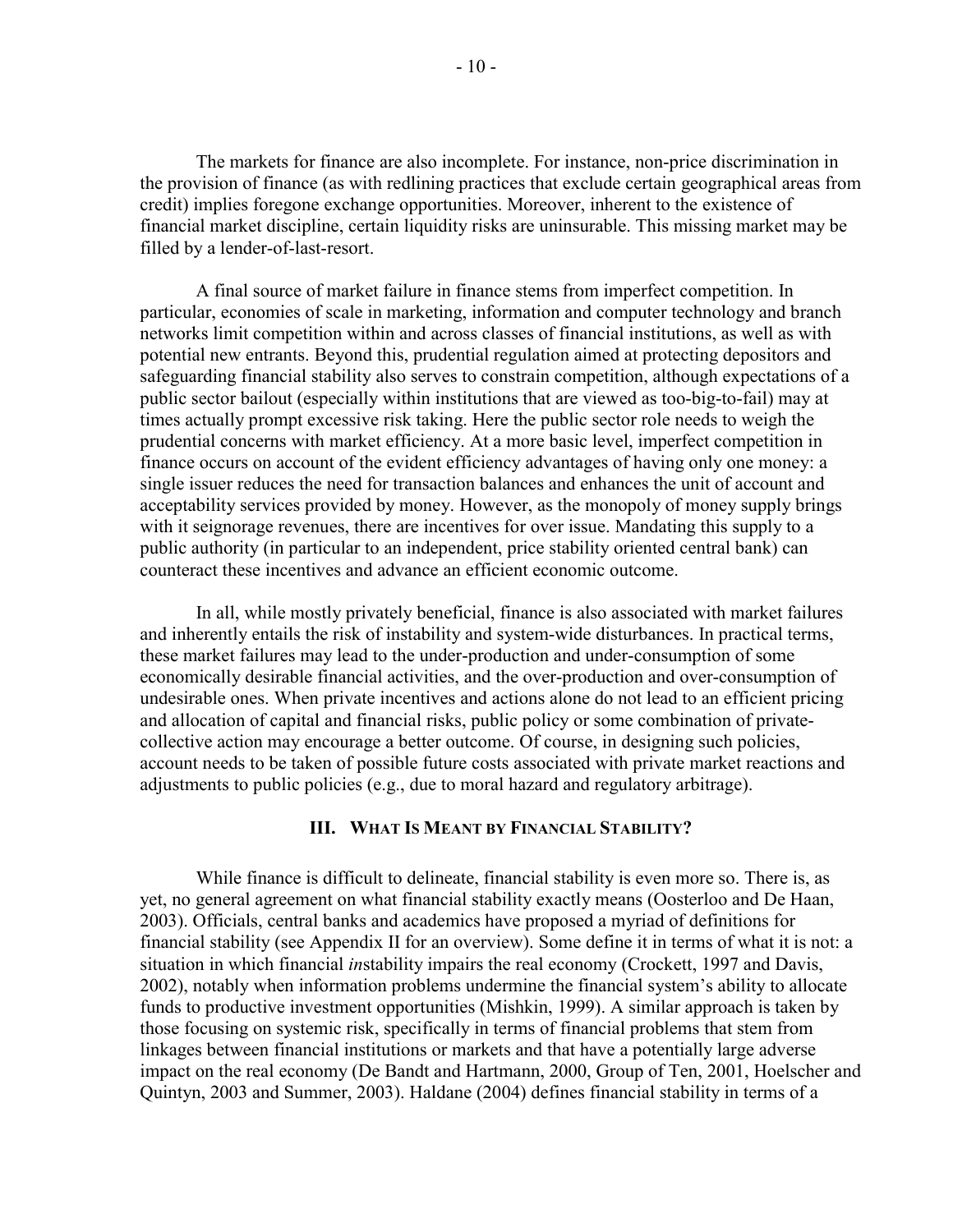simple model in which asset prices serve to secure the optimal level of savings and investment. Others take a macro prudential viewpoint and specify financial stability in terms of limiting risks of significant real output losses associated with episodes of financial system-wide distress (Borio, 2003).

This paper takes a positive perspective and defines financial stability as a situation in which the financial system is capable of: (1) allocating resources efficiently between activities and across time; (2) assessing and managing financial risks, and (3) absorbing shocks. A stable financial system is thus one that enhances economic performance and wealth accumulation (on account of the first two aspects), while it is also able to prevent adverse disturbances from having an inordinate disruptive impact (the third aspect). Given that finance is a dynamic concept, involving inter-temporal transactions and innovations, financial stability may be seen as occurring along a continuum, changeable over time and consistent with manifold combinations of its constituent elements (Schinasi, 2004b).

Along this continuum, a multi-dimensional range or corridor of stability may be identified within which the financial system broadly performs its key tasks, as well as observable states outside this range in which aggregate production is substantially below its potential on account of funds not being channeled to profitable activities, risks not being managed and shocks not being absorbed. For a two-dimensional example, in considering the joint stability of financial markets and financial institutions, one may identify combinations of interest-rate-spread volatility (as a potential source of instability) and banking system capital (as a source of absorptive capacity) that are consistent with financial stability—that is, with the financial system facilitating an efficient allocation of economic resources—and other combinations that would not be consistent with stability. The former would constitute the range of stability and the latter would fall outside this range. This methodology could be broadened to a more comprehensive, multi-dimensional and measurable set of factors, that together determine a grid over which a stability continuum may be specified.

Regardless of the precise definition, several key elements of financial stability can be identified. First, that financial stability is a broad concept, encompassing the different dimensions of the financial system—the financial infrastructure, financial institutions and financial markets. Given tight interlinkages, (expectations of) disturbances in any of the individual components can undermine the overall stability, requiring a systemic perspective.

Second, that the concept of financial stability encompasses the (normative) property that the process of finance functions well enough to perform successfully its main facilitative purposes. Thus, financial stability does not require that each part of the financial system is always operating near peak performance and is consistent with the financial system operating on a "spare tire" from time to time (Greenspan, 1999).

Third, that financial stability not only implies that the financial system adequately fulfils its role in allocating resources, transforming maturities, mobilizing savings and diversifying risks, but also that within this system money can adequately fulfill its role as a means for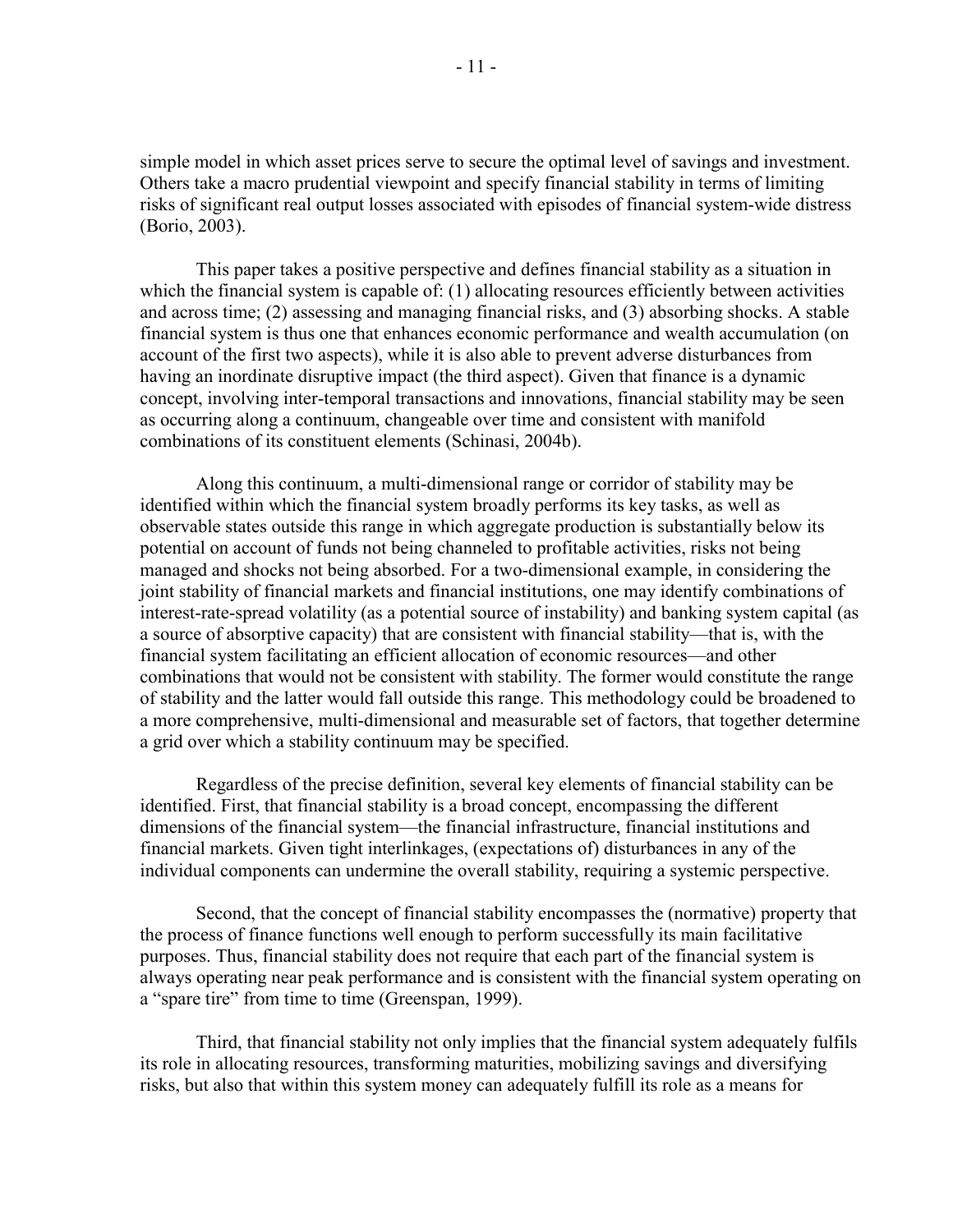transactions, a unit of account and a store of value. In other words, financial stability and monetary stability overlap to a large extent.

Fourth, that financial stability relates not only to the absence of actual financial crises, but also to the ability of the financial system to limit and deal with the emergence of imbalances before they constitute a threat to stability. In a stable financial system, this occurs in part through self-corrective, market disciplining mechanisms that create resilience and that endogenously prevent problems from festering and growing into system-wide risks. In this regard, there may be a policy choice between allowing market mechanisms to work to resolve potential difficulties and intervening to restore stability. Thus, financial stability entails both preventive and remedial dimensions.

Finally, that financial stability is ultimately couched in terms of the potential consequences for the real economy. Thus, disturbances in financial markets or at individual financial institutions need not be considered threats to financial stability if they are not expected to damage economic activity at large. In fact, the incidental closing of a (minor) financial institution, heightened volatility or significant corrections in certain financial markets may simply reflect competitive forces and the prompt incorporation of new information. By implication, in the absence of contagion effects, such developments may even be viewed as healthy from a financial stability perspective.

The above definition of financial stability involves several complexities that have practical significance in terms of assessing risks to the functioning of the financial system and the contribution public policy can make to ensuring financial stability.

• *Developments in financial stability can not be summarized in a single quantitative measure.* For most economic policy objectives (price stability, unemployment, external or budgetary equilibrium, etc.) there is a measure which is generally accepted, even if still subject to methodological and analytical controversy. By contrast, there is as yet no unequivocal unit of measurement for financial stability. This reflects the multifaceted nature of financial stability, as it relates to both the stability and resilience of financial institutions, and to the smooth functioning of financial markets and settlement systems over time. Moreover, these diverse factors need to be weighed in terms of their potential ultimate influence on real economic activity. However, even if this may fall short of specifying a multi-dimensional financial stability continuum, there is scope for progress in developing composite indicators or benchmarks for financial stability, especially by considering historical episodes of both stability and instability and by comparing market-determined expectations with actual outcomes. But a further complication is that to the extent policy actions have actually been successful in preserving financial stability, disturbances are not observed and the actual value of any indicator—or for that matter, of relevant policies—is difficult to establish empirically.

• *Developments in financial stability are inherently difficult to forecast.* Assessing the state of financial stability should not only take stock of disturbances as they emerge, but also indicate the vulnerabilities that could lead to such disturbances occurring in the future. A forward-looking approach is therefore needed in order to establish the build-up of imbalances and to take account of the transmission lags in policy instruments. The difficulty here is that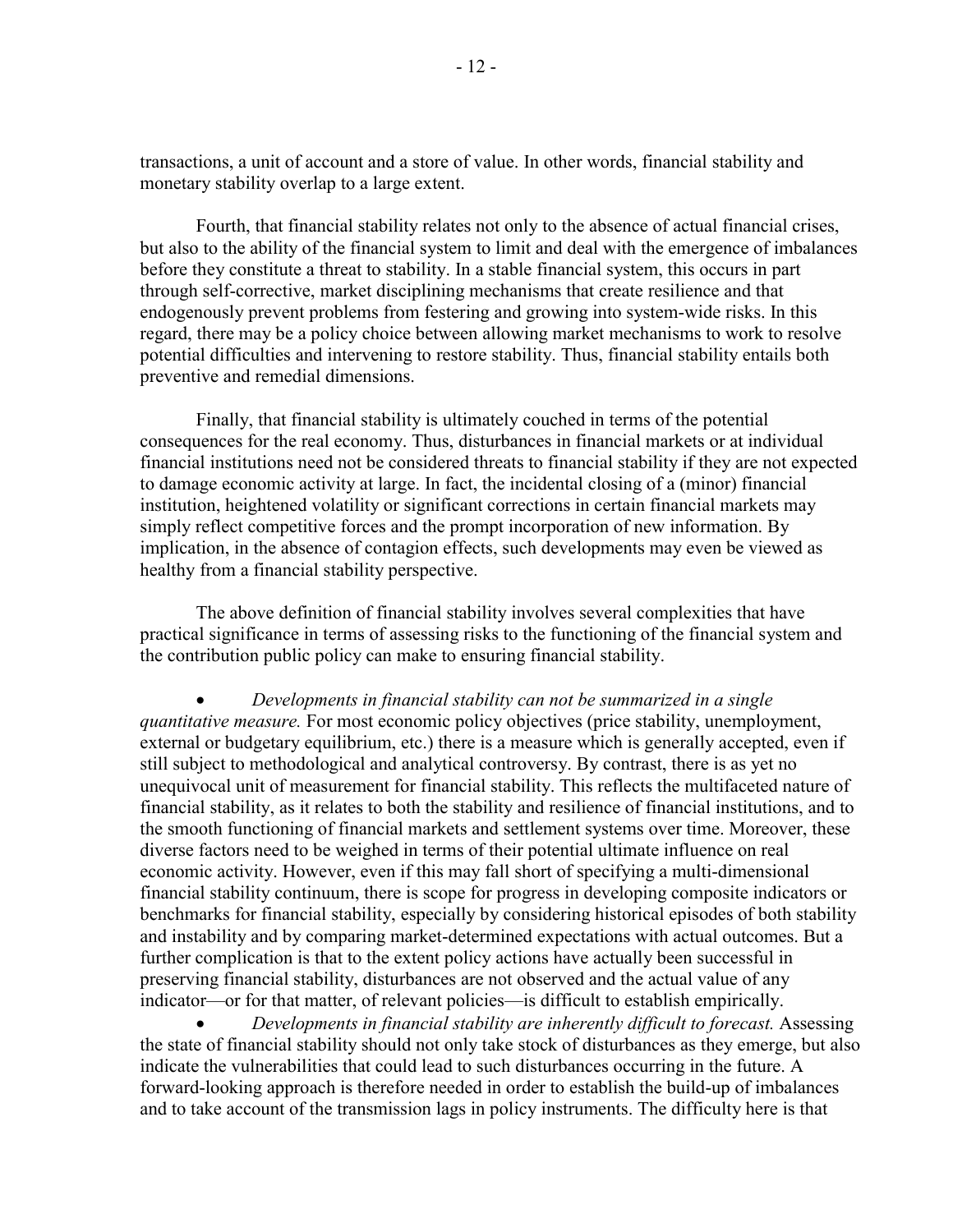financial crises are inherently hard to predict on account of contagion effects and non-linear relationships. In addition, financial stability risks often reflect the far-reaching consequences of unlikely events. This implies that the focus of the attention is not the mean, median or mode of projections but the entire distribution of outcomes, in particular the 'left tail'. Beyond this, the distribution of possible prospective outcomes may be subject to greater fundamental uncertainty (in the sense of Knight, 1921) than traditional macroeconomic projections, reflecting lack of knowledge regarding the actual shape of the probability distribution governing relevant factors (such as operational, reputation or contagion risk) and making forecasts of financial stability inherently less reliable.

• *Developments in financial stability are only partly controllable.* The policy instruments that can be used to safeguard financial stability generally also have other objectives, such as protecting the interests of deposit holders (in the case of prudential instruments), fostering price stability (in the case of monetary policy) or promoting a swift settlement of financial transactions (in the case of policies governing payment and settlement systems). Besides timing lags, the impact of these policy instruments on financial stability is thus often indirect; in some cases there may even be friction with the instrument's initial objective. Moreover, developments in financial stability are highly susceptible to exogenous shocks ranging from natural catastrophes to abrupt swings in market sentiment—further limiting their controllability.

• *Policies aimed at financial stability often involve a trade-off between resilience and efficiency.* Measures to enhance financial stability often involve weighing the pursuit of an efficient allocation of financial resources against the ability to exclude or absorb shocks to the financial system. This implies a risk/return judgment that is difficult to arrive at in a fully objective manner. For instance, in the sphere of prudential policies, higher solvency requirements will reduce the risk of a bank not being able to absorb an adverse shock, but will also imply capital costs and foregone lending opportunities. Similarly, exchange restrictions may reduce or exclude certain risks related to international capital flows, but may also limit the efficiency of the domestic financial market.

• *Policy requirements for financial stability may be time inconsistent.* Since the use of some public policy instruments to safeguard financial stability circumvents market forces, the short-term stability gain may come at the cost of a longer-term stability loss. In particular, measures such as the provision of lender-of-last-resort finance or deposit guarantee may undermine market discipline, thereby creating moral hazard or adverse selection. This inter-temporal trade-off is a fundamental issue in financial-system policy making.

#### **IV. A FRAMEWORK FOR FINANCIAL STABILITY**

#### **A. Introduction**

In recent years, various authors and institutions have proposed financial stability frameworks. Some of these are primarily formulated from an academic viewpoint, with only limited attention to policy implications (Mishkin, 1999, and Davis, 2002). An early and extensive survey of the underlying literature is provided in Crockett (1996). Other studies discuss financial stability frameworks from an institutional point of view. These discuss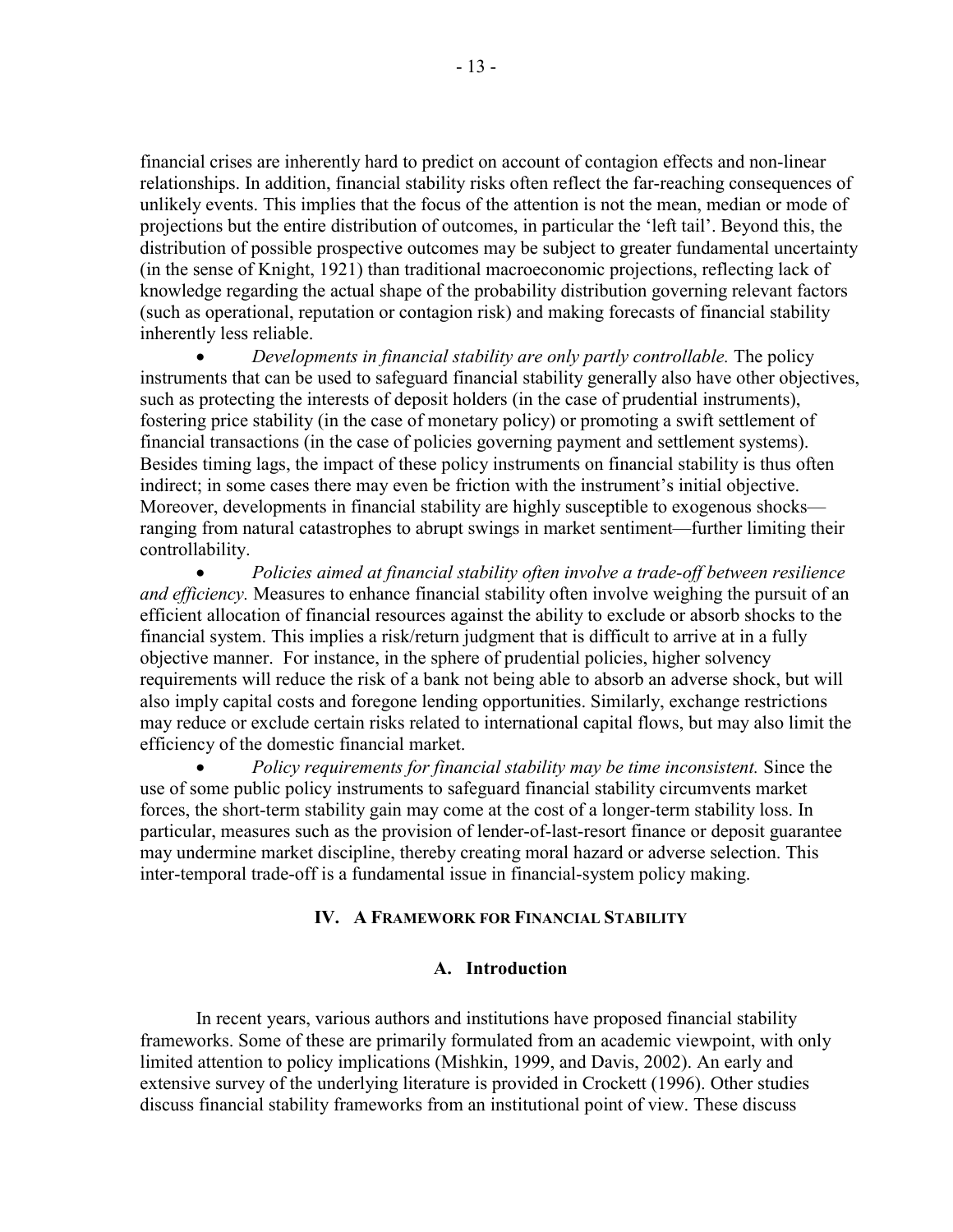regulatory regimes for financial stability (Llewellyn, 2001, and Das et al., 2003) and investigate financial stability responsibilities of central banks (Oosterloo and De Haan, 2003). A number of central banks and other policymaking institutions, including notably the IMF, also pay attention to financial stability in regular publications, such as Financial Stability Reviews. Typically, these reviews are published once or twice a year and examine developments in the financial sector and the real economy that indicate potential risks to financial stability. The framework underlying these reviews is generally implicit, although some publications provide a rudimentary discussion of their analytical structure (e.g., Bank of England, 1999; Deutsche Bundesbank, 2003; National Bank of Belgium, 2002; Sveriges Riksbank, 2003). Finally, at the international level, the International Monetary Fund and World Bank have launched the Financial Sector Assessment Program, which examines selected countries' financial soundness and assesses their compliance with financial-system standards and codes (see IMF/World Bank, 2003).

The framework developed in this paper seeks to integrate the analytical and policy elements of financial stability, building on the characteristics of finance and the definition of financial stability. It revolves around an assessment that brings together macroeconomic, monetary, financial market, supervisory and regulatory input. The framework's objectives are to provide a coherent structure for the analysis of financial stability issues in order to: (i) foster an early identification of potential vulnerabilities; (ii) promote preventative and timely remedial policies to avoid financial instability; and (iii) resolve instabilities when preventative and remedial measures fail. This paper tries to go beyond the traditional 'shock-transmission' approach that is the basis of many existing policy-oriented frameworks. Instead, the focus is on identifying and dealing with the build-up of vulnerabilities prior to downward corrections in markets, problems within institutions or failures in financial infrastructure. The assumption implicit in this approach is that the shocks that may eventually trigger such adjustments are usually less relevant by themselves. This also accords with the view that financial stability should be viewed as a continuum, in which imbalances may develop and then either dissipate or accumulate to the point of moving the financial system outside the range of stability.

To illustrate the framework's context, Figure 1 presents a stylized view of factors affecting financial system performance. As indicated in the previous sections, finance helps the economic system allocate resources, manage risks and absorb shocks, while the presence of market failures implies a role for public sector policy. In the Figure, this is indicated by the financial system's linkages with the real economy and policy. An explicit distinction is made between imbalances that arise endogenously within the financial system and those that may originate or be exacerbated by exogenous disturbances from outside the system. This distinction is primarily motivated by differences in policy implications, as explained below. A crucial element of the financial stability framework is the interaction between analysis and policy formulation. The next subsection discusses this interaction by setting out the financial stability framework in operational terms.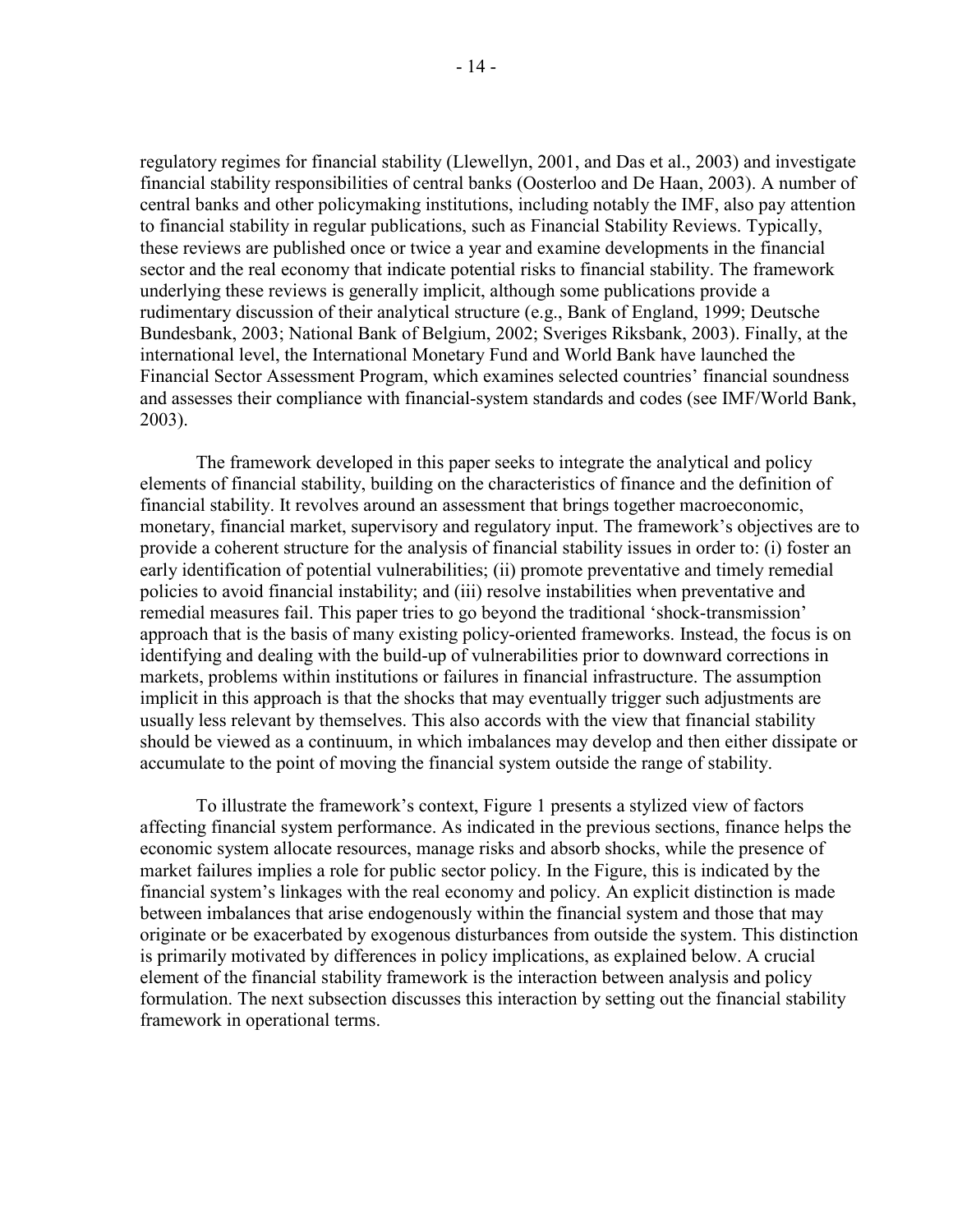

**Figure 1. Stylized View of Factors Affecting Financial System Performance**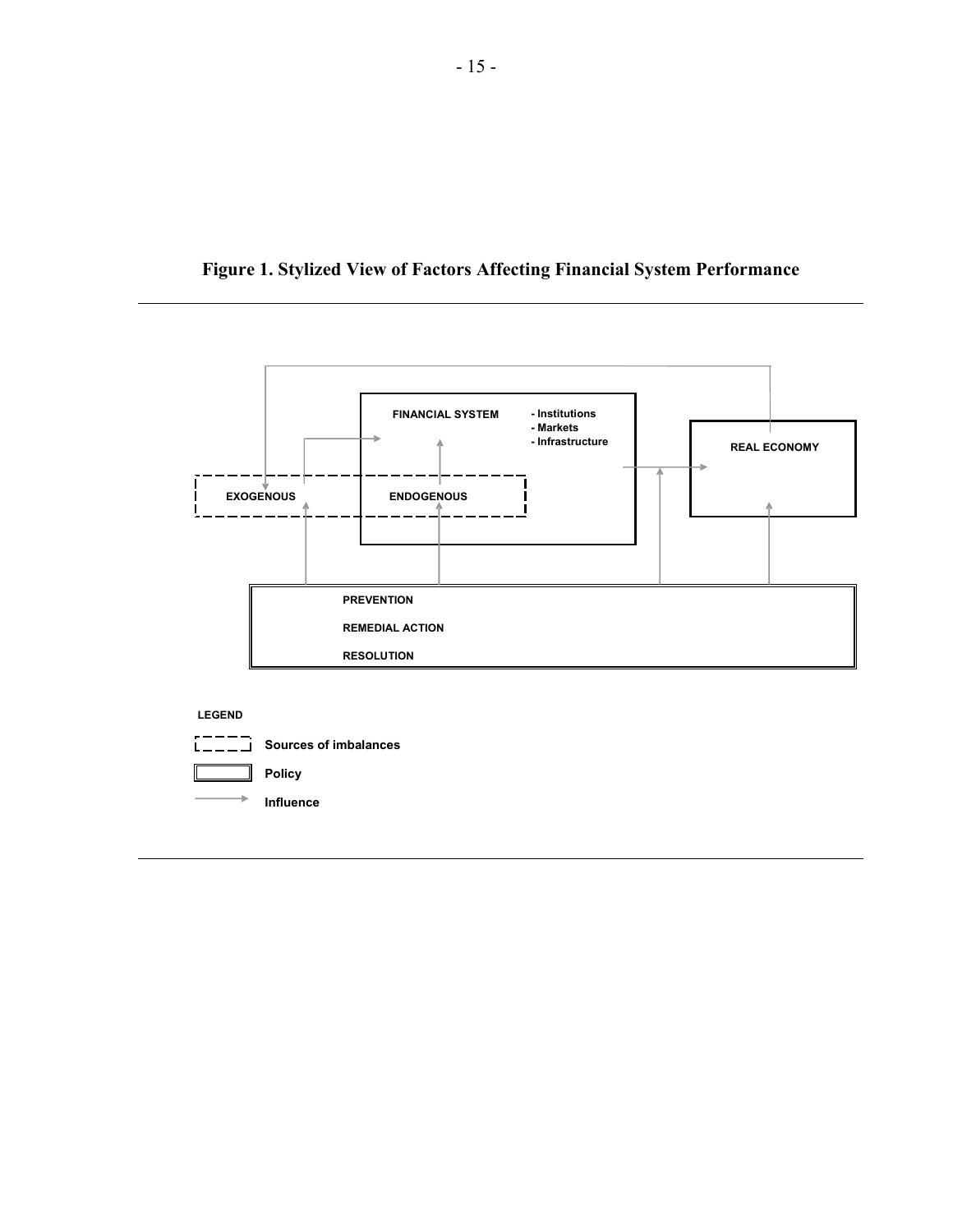#### **B. Operationalizing the Financial Stability Framework**

A natural point of departure in operationalizing the framework is the analysis of potential risks and vulnerabilities in the financial system, guided by the definition of financial stability as a continuum. This analysis should be comprehensive and ongoing, examining all factors that influence the workings of the financial system—covering the macroeconomy, financial markets, financial institutions and financial infrastructure—and should be aimed at an early identification of financial vulnerabilities. Subsequently, an assessment is made, indicating to what extent these vulnerabilities pose a threat to financial stability and what policy responses may be appropriate.

Regarding the financial system's position within the continuum and the implications for policy, three conditions may be distinguished. First, the financial system may be assessed to be broadly in the range of stability and likely to remain so in the near future. In this case, the appropriate policy is mainly preventative, aimed at maintaining stability by relying on both private sector market-disciplining mechanisms and official supervision and surveillance. Second, the financial system may be within a corridor of stability but moving towards its boundary, for instance because imbalances are starting to develop or because of changes outside the financial system. Safeguarding the stability of the system may then call for remedial action, for instance through moral suasion and more intensive supervision. Third, the financial system may be unstable, i.e., outside the corridor of financial stability and therefore unable to perform its functions adequately. In that case, policies should be reactive and aimed at restoring stability, which may include crisis resolution.

The main elements of this financial stability framework – the analysis, assessment and three possible policy stances – are summarized in Figure 2. Obviously, owing to the multifaceted nature of financial stability, the distinction between the policy categories will seldom be clear-cut, as illustrated by the gradual change from light ('passive') to dark ('active'). The analysis and assessment of financial stability as well as the policy implications are further discussed below.

#### **Financial stability analysis and assessment**

The analysis of financial stability involves a continuous examination of potential risks and vulnerabilities that may threaten the health of the financial system and economic activity. As indicated in Figure 1, these risks and vulnerabilities may develop endogenously within the financial system, but may also originate in the real economy and be transmitted to the financial system. These different sources of risks tend to have different policy implications. The size and likelihood of endogenous imbalances can typically be influenced by the financial authorities through regulation, supervision or adequate crisis management. By contrast, aside from macroeconomic policies that are subject to long, varying and uncertain lags, external disturbances can hardly be influenced. Rather, the scope for policy is mostly limited to reducing the impact of external disturbances on the financial system, for instance by maintaining the capacity to absorb shocks and back-up systems to protect vital information.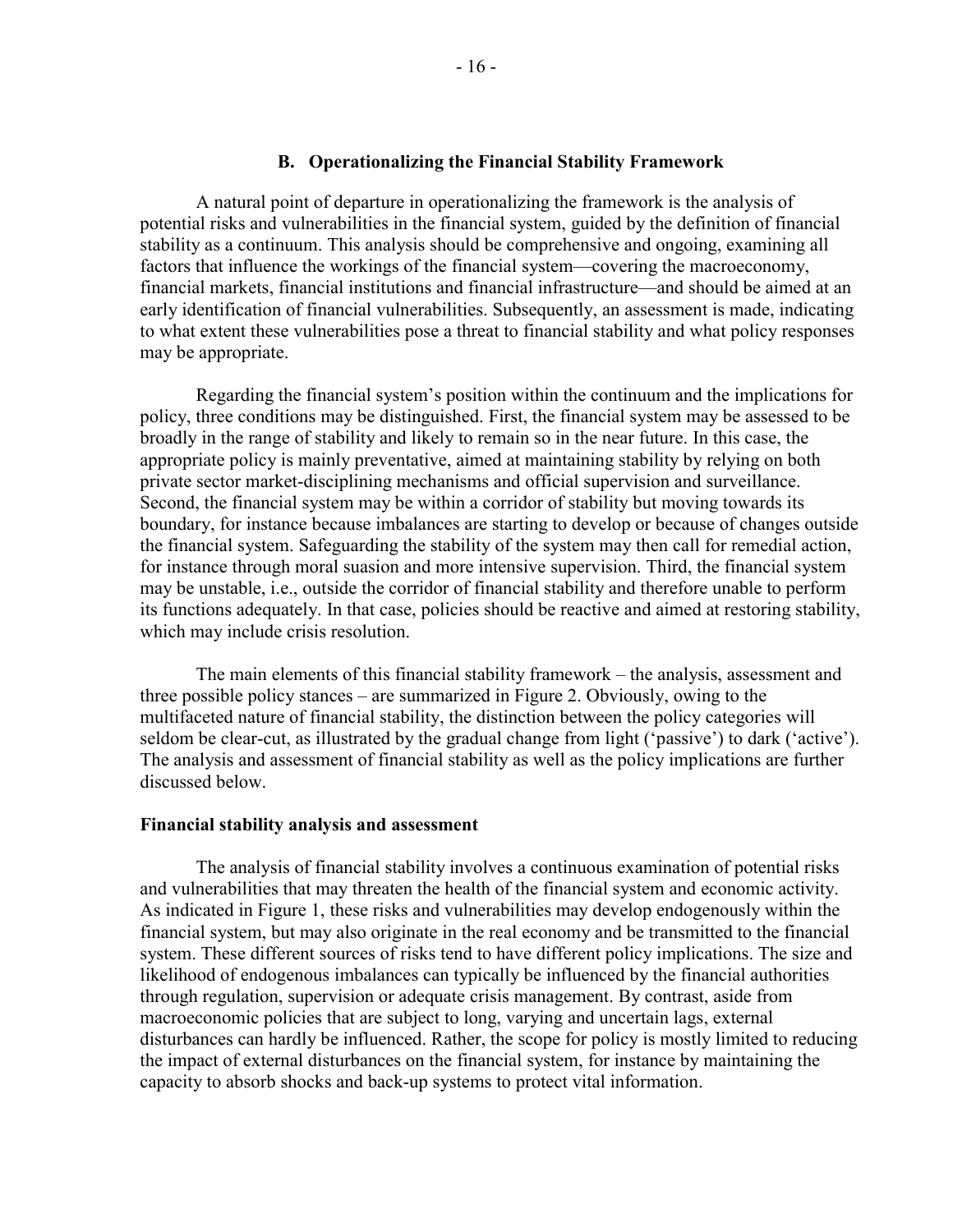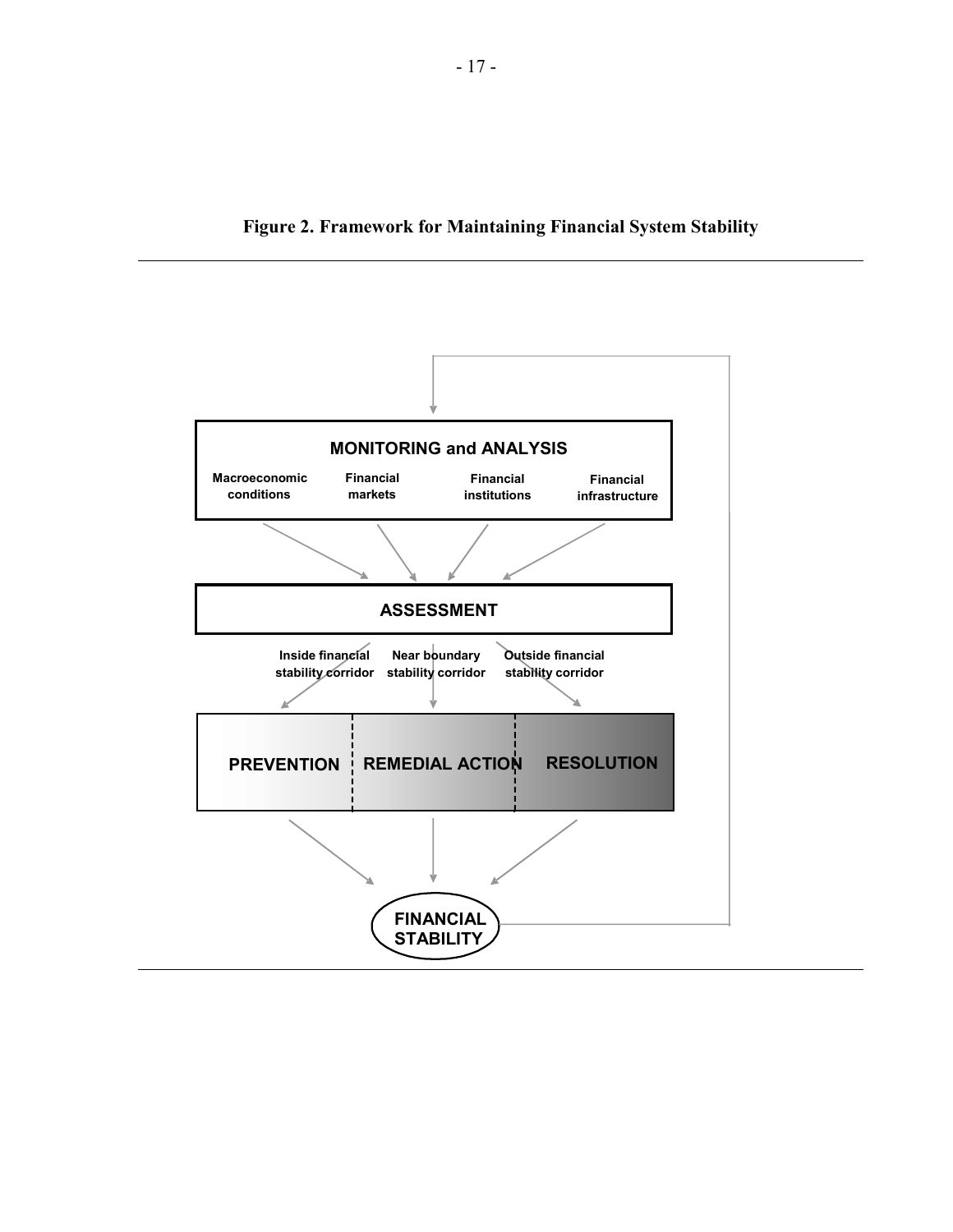In line with the financial system's three main components, endogenous sources can be further split into institutions-based, market-based and infrastructure-based risks. Thus, the endogenous and exogenous sources of risks and vulnerabilities may be summarized as follows (see Table 1):

• First, vulnerabilities may develop in *financial institutions*. For instance, problems may initially arise at a single institution and subsequently spread to other parts of the financial system, or several institutions may be affected simultaneously because of similar exposures. Traditional financial risks are related to credit, market, liquidity, interest rates and foreign currency exposures.<sup>6</sup> But institutions are also prone to operational, legal and reputation risks. Furthermore, business strategy and a concentration of exposures can make financial institutions sensitive to adverse developments in particular areas, while a decline in economic capital reduces institutions' absorption capacity.

*Markets* are a second source of endogenous risks. Obvious examples are counterparty risk and asset price misalignments. Financial markets can also be vulnerable to runs and contagion. The financial system has become more market-oriented in the past decade, including through an increase in financial institutions' market activities and exposures, as well as through greater participation by non-financial corporations and households in markets. Hence, market-based risks are becoming more relevant for financial stability. At the same time, the role and relative importance of safety nets is also changing. Traditionally, deposit insurance and lender-of-last-resort facilities are designed to address problems arising at individual institutions and to prevent these from spreading through the financial system. Because marketbased vulnerabilities immediately affect a substantial part of the financial sector, the appropriate instruments are also becoming more generalized, for instance through liquidity injections in the financial system (White, 2003). A thorough understanding of market vulnerabilities is important for an effective implementation of such instruments.

• *Infrastructure-based vulnerabilities* are a third source of risk. In payment systems, several risks may develop related to clearing and settlement. These often originate in the financial institutions participating in the system, and are in that sense related to institutionsbased vulnerabilities. Examples are operational failures, concentration risk and domino effects. Besides this, to the extent that financial infrastructure is itself generally run by a financial institution, infrastructural vulnerabilities may also stem from institution specific financial risks. Other examples of infrastructure-based risks are weaknesses in the legal system and the accounting system. Such vulnerabilities may directly affect a large part of the financial sector.

• Finally, vulnerabilities may be *exogenous*, i.e., originate outside the financial system. For instance, disturbances may arise at the macroeconomic level, such as oil price shocks, technological innovations and policy imbalances. In particular, a balanced monetary and fiscal policy mix may be considered critical for financial stability. Furthermore, microeconomic events, such as a failure of a large company, may undermine market confidence and create imbalances that affect the whole financial system. Other examples of exogenous disturbances

 $\overline{a}$ 

<sup>&</sup>lt;sup>6</sup> This is a conventional distinction; interest risk and currency risk may also be seen as examples of market risk.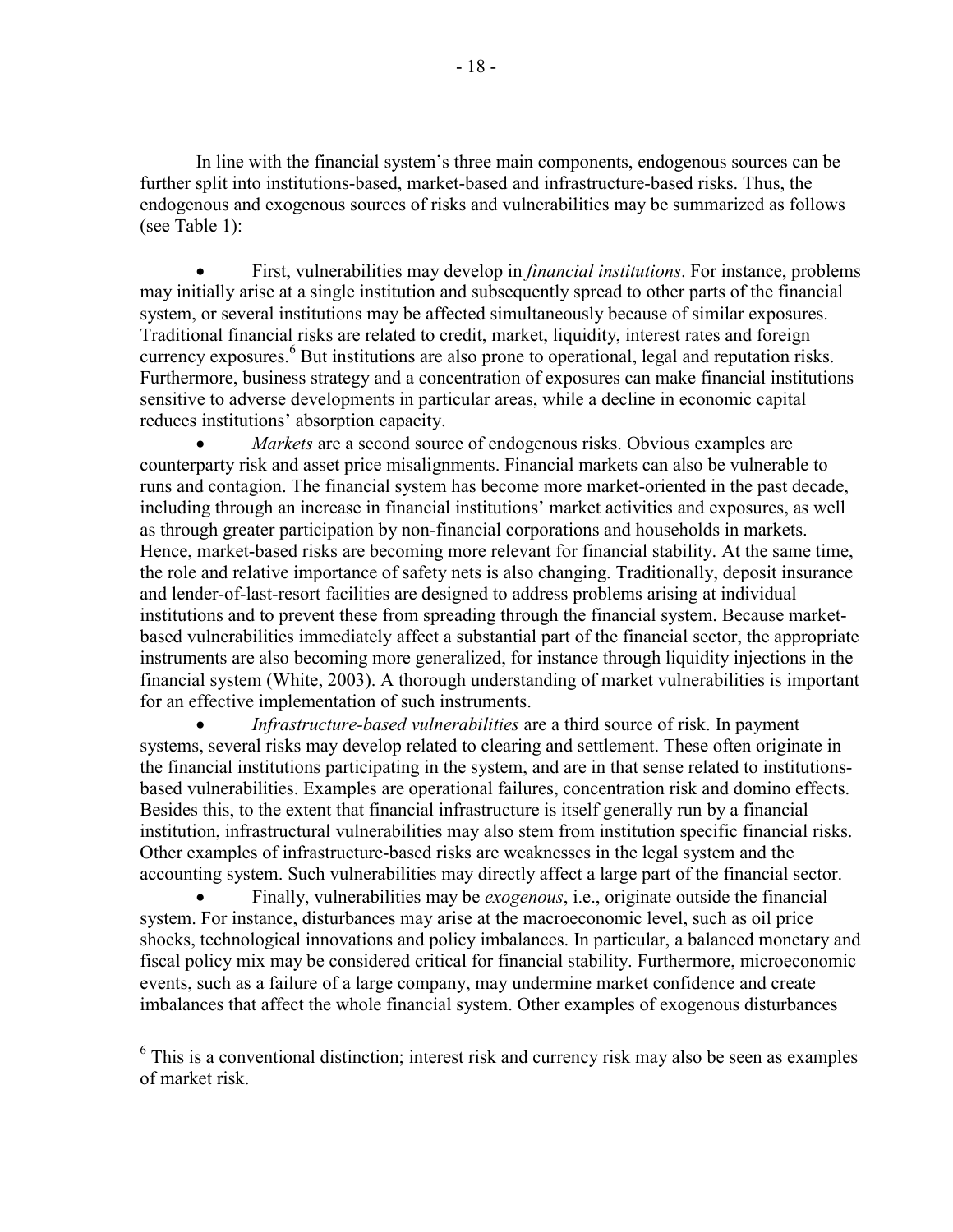are a sudden introduction or withdrawal of trade restrictions, political events (including terrorist actions and wars) and natural disasters (earthquakes, floods).

| <b>Endogenous</b>                                                                                                                                                                                                                                                                                                                                                                                    | <b>Exogenous</b>                                                                                                                                                                                 |
|------------------------------------------------------------------------------------------------------------------------------------------------------------------------------------------------------------------------------------------------------------------------------------------------------------------------------------------------------------------------------------------------------|--------------------------------------------------------------------------------------------------------------------------------------------------------------------------------------------------|
| Institutions-based:                                                                                                                                                                                                                                                                                                                                                                                  | Macroeconomic disturbances:                                                                                                                                                                      |
| Financial risks<br>$\bullet$<br>Credit<br>$\circ$<br>Market<br>$\circ$<br>Liquidity<br>$\circ$<br>Interest rate<br>$\circ$<br>Currency<br>$\circ$<br>Operational risk<br>Information technology weaknesses<br>٠<br>Legal/integrity risk<br>$\bullet$<br>Reputation risk<br>$\bullet$<br>Business strategy risk<br>$\bullet$<br>Concentration risk<br>$\bullet$<br>Capital adequacy risk<br>$\bullet$ | Economic-environment risk<br>$\bullet$<br>Policy imbalances<br>$\bullet$<br>Event risk<br>Natural disaster<br>$\bullet$<br>Political events<br>$\bullet$<br>Large business failures<br>$\bullet$ |
| Market-based:<br>Counterparty risk<br>$\bullet$<br>Asset price misalignment<br>٠<br>Run on markets<br>Credit<br>$\circ$<br>Liquidity<br>$\circ$                                                                                                                                                                                                                                                      |                                                                                                                                                                                                  |
| Contagion                                                                                                                                                                                                                                                                                                                                                                                            |                                                                                                                                                                                                  |
|                                                                                                                                                                                                                                                                                                                                                                                                      |                                                                                                                                                                                                  |
| Infrastructure-based:                                                                                                                                                                                                                                                                                                                                                                                |                                                                                                                                                                                                  |
| Clearance, payment and settlement system risk<br>Infrastructure fragilities<br>Legal<br>$\circ$<br>Regulatory<br>$\circ$<br>Accounting<br>$\circ$<br>Supervisory<br>$\circ$<br>Collapse of confidence leading to runs<br>Domino effects                                                                                                                                                              |                                                                                                                                                                                                  |

Table 1. Sources of Risk to Financial Stability

Financial stability analysis covers all of these sources of risks and vulnerabilities, which require systematic monitoring of individual parts of the financial system (financial markets, institutions and infrastructure) and the real economy (households, firms, the public sector). The analysis must also take into account cross-sector and cross-border linkages, because imbalances often arise due to a combination of weaknesses from different sources. For instance, operational failures in payment systems may be caused by problems in financial institutions, and a large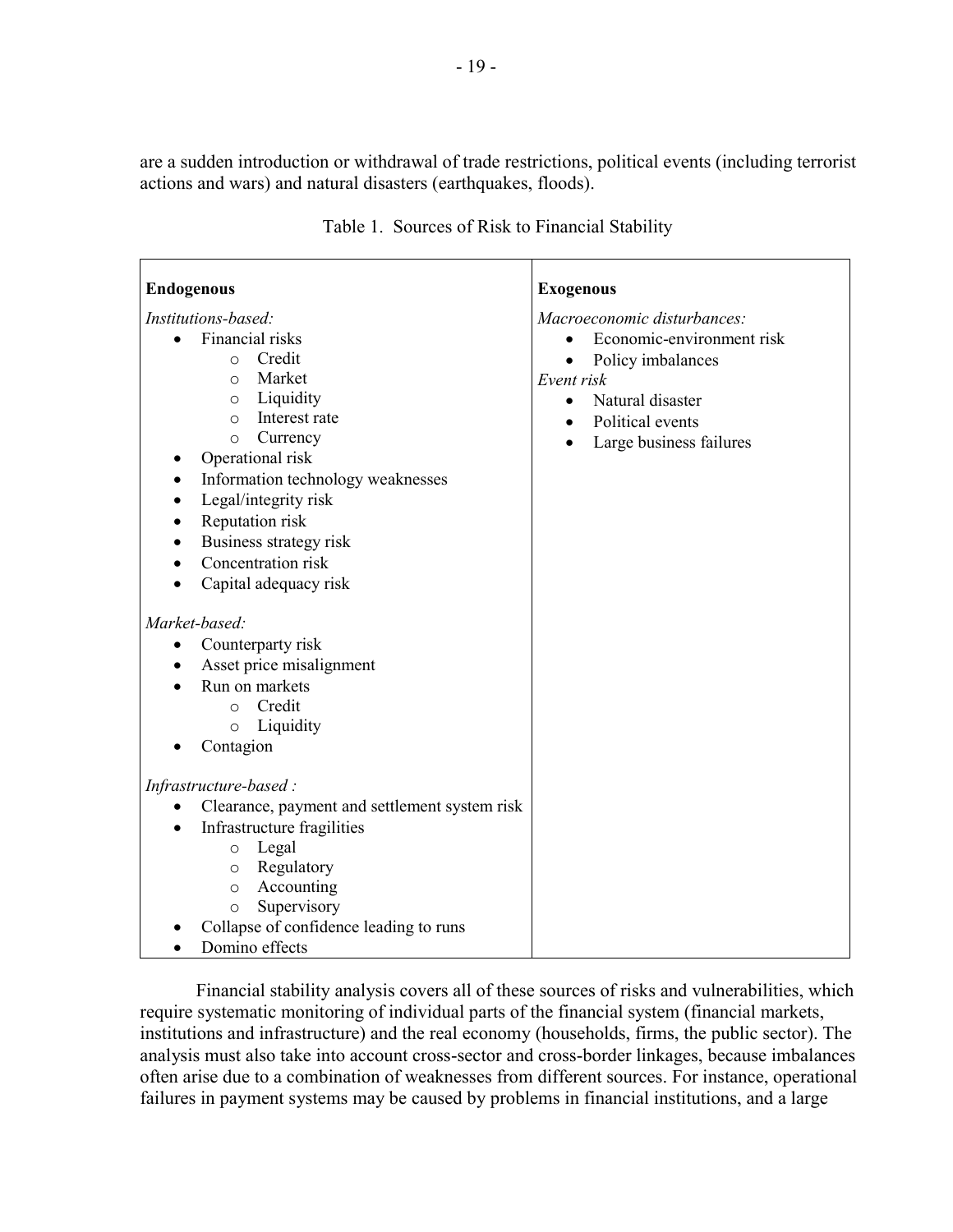business failure (like Enron) may be linked to weaknesses in the accounting system. The number and importance of cross-linkages is increasing on account of the main trends – financial deepening, integration and complexity – described in Appendix 1. Financial institutions are becoming more exposed to financial markets and other sectors, which increases the scope for contagion and underscores the importance of a comprehensive approach to the financial system as a whole.

Next to the distinction between endogenous and exogenous sources of risk, another policy-relevant issue concerns the initial scope of vulnerabilities and their eventual impact on the financial system as a whole. Two extreme cases can be distinguished. On the one hand, financial stress may initially arise at the micro level and subsequently spread over the financial system. The most obvious example is a bank failure, affecting other parts of the financial system through interbank exposures and confidence effects, or a bankruptcy of a large non-financial company. At the other extreme, developments may immediately affect a major part of the economy, for instance in case of a systemic failure. Investors can often protect themselves against the former type of disturbances, through insurance or diversification of exposures, which also reduces the risk of contagion and systemic crises. For systemic risks, however, insurance either does not exist or tends to be prohibitively expensive, implying that there may be a role for official intervention to reduce their impact.

The liberalization, integration and globalization of financial systems experienced in recent decades may have been associated with changes in the nature of systemic risk. This would mean that a broader, more comprehensive set of indicators is required to assess systemic risk. Specifically, the increasing market orientation of financial systems and the improvement of risk diversification instruments—through activities such as hedging, credit risk transfers and securitization of bank loans—may have lowered risk concentrations and therewith reduced the likelihood of individual bank failures and related traditional domino-effect systemic risks. After all, banking institutions now shed risk more easily into a more complete set of markets and across a more diversified group of non-bank institutional and individual investors. On the other hand, the systemic benefits of this greater sharing of risks may be somewhat offset by a greater vulnerability to system-wide shocks, as the aggregate exposures to financial markets has surged, implying a potentially larger simultaneous influence of extreme adverse events in these markets.

The analysis of financial stability partly corresponds to what is traditionally denoted as macro-prudential analysis (see e.g., Evans et al., 2000). Standard indicators are balance sheet data reflecting sectoral (household and corporate) financial positions, ratios between net debt and income, measures of counterparty risk (such as credit spreads), measures of liquidity and asset quality (such as non-performing loans), open foreign exchange positions and exposures per sector with special attention to measures of concentration. These are mostly microprudential indicators, aggregated up to the macro-level. Thus, there is a need to look also at dispersions within these aggregates. In order to cover the entire financial system, a broader set of indicators would also monitor conditions in important markets, including inter-bank money, repo, bond, equity and derivatives markets. Relevant indicators include measures of market liquidity (such as bid-ask spreads), asset price expectations (as embedded in futures, forward and other derivative prices), market uncertainty and risk (as reflected in historical and implied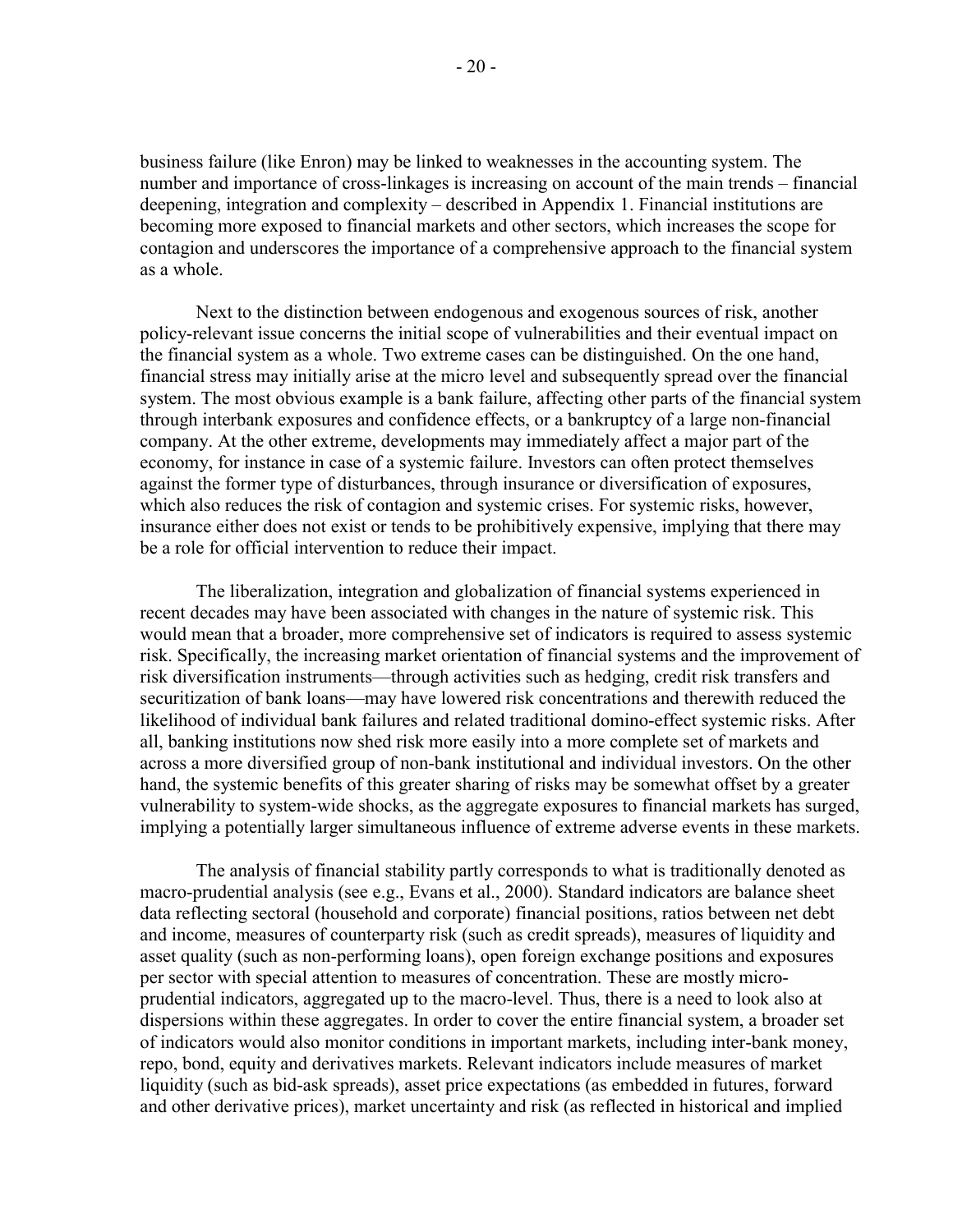asset-price volatilities), and asset price sustainability (as indicated by market depth and breadth as well as deviations in asset-pricing models, fundamentals-based models of 'equilibrium' prices, or price-earnings ratios).

A basic compilation of these variables is provided by the Core and Encouraged Set of Financial Soundness Indicators promoted by the IMF (see Appendix III). Complementary indicators may also be derived for the well-functioning of the financial infrastructure, including payment system figures for incidents (failures due to hardware, software or connectivity problems), stop sendings, slowdowns and queuing, as well as non-settlements. Besides this, infrastructural aspects relating to the legal, regulatory, accounting or supervisory field may primarily arise in reaction to situations of financial tension. Finally, macroeconomic variables such as economic growth, investment, inflation, the balance of payments and (non-financial) asset prices may indicate a build-up of imbalances.

Early warning systems can play a role in weighing the importance of different indicators for financial stability and in anticipating financial stress, both within and across classes of financial institutions and within and across the various securities markets.<sup>7</sup> Based on past experience, several variables have proven to be important leading indicators for financial tension. For example, interest rate hikes often anticipate strong adjustments in asset prices. Similarly, various studies have found that the ratio of credit to GDP is an important leading indicator for asset bubbles and financial crises, especially in combination with an investment boom (Borio and Lowe, 2002). In addition, financial market indicators provide important information that captures developments beyond these markets themselves. $8$  This is because various (potential) risks in large parts of the economy are immediately reflected in variables like bond spreads and stock prices.

 Finally, financial stability analyses need to examine not only potential disturbances, but also the degree to which these can be absorbed by the financial system. In particular, the different factors need to be taken into account that can cushion or contain a shock, such as the size of capital buffers, the reliability of (re)insurance facilities, and the presence and functioning of fire walls, safety nets and back-up systems.

In contrast with other policy fields, such as monetary and fiscal policy, the development of analytical tools for financial stability assessments is still in its infancy. The assessment function thus also involves the continuous improvement of methods for monitoring and assessing the sustainability of developments in financial markets and institutions, and for bringing together separate, partial analyses. Furthermore, as argued in Section III, financial stability assessments are complicated by non-linearities and the need to focus on exceptional but

<sup>&</sup>lt;sup>7</sup> Sahajwala and Van den Berg (2000) provide an overview of early warning systems used by central banks and supervisors in the G10 countries.

 $8$  See Persson and Blåvarg (2003) on the use of financial market indicators in financial stability analysis.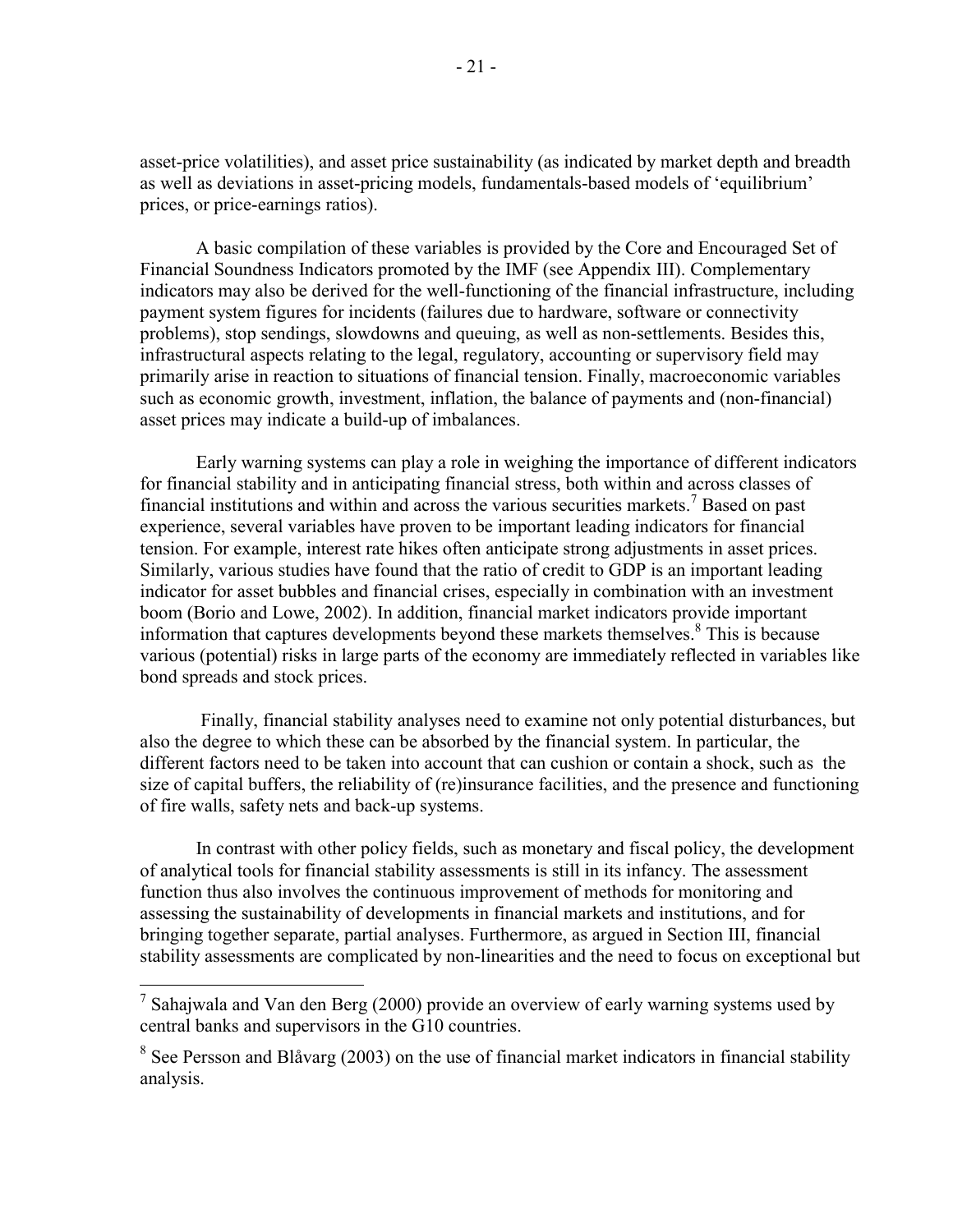nonetheless plausible events. Hence, it is often necessary to consider distributions of variables (especially the 'left tail') and to analyze what happens if risks manifest themselves simultaneously. In this context, stress tests are a useful tool to give an overall picture of the resilience of (parts of) the economy under extreme conditions. Stress tests may be carried out for individual financial institutions, the banking system or the financial system as a whole (Blaschke et al., 2001). However, in this latter context, there is a scarcity of appropriate data and empirical models: the challenge ahead is to develop system-wide stress tests that take account of financial sector interlinkages and of second-round effects that financial institutions have on each other and the real economy.

#### **Policy implications: prevention, remedial action, and resolution**

To some extent, the three stages of policy implications presented in Figure 2 are similar to the way a doctor examines a patient. Imagine someone who is in good health with no indications of illness. In terms of the framework, the health of this person would be in the 'prevention' mode, meaning that he or she should try to maintain a healthy condition by continuing to consume balanced meals, doing enough exercise, refraining from smoking, etc. The situation becomes different if there are signs that the patient's condition is deteriorating (as in the case of increasing weight or short breath). This is the 'remedial' stage: even though the patient is not yet ill, pre-emptive action may be needed to ensure that he remains healthy. The doctor will intensify regular check ups, recommend a better diet and exercise, and use moral suasion to improve the patient's life style. If the patient nonetheless falls ill, intervention (intensive care, medicine, surgery) will be needed. Just as a doctor's actions range from pure prevention towards remedial action and, in the ultimate case, serious intervention, the financial authorities' policies will be intensified as the financial system moves towards – or eventually crosses – the boundary of stability.

As with a healthy patient, the financial system is in the preventative mode in the absence of significant indications that it may become unstable in the near future. Existing policies should then be maintained and updated for structural changes in order to prevent future imbalances. In itself, the surveillance of financial markets, institutions and infrastructure constitutes an important element of preventative policy (in the health metaphor, this is similar to regularly checking your weight, blood pressure and pulse, or going to the dentist). Specifically, tight surveillance will stimulate a judicious management of financial risks. Obviously, this is also closely connected to the overall financial stability assessment discussed above. For instance, financial innovation trends such as securitization and the development of derivative markets are changing the way risks are spread over financial market participants, and may therefore require timely adjustments in both how risks and vulnerabilities are analyzed and assessed, and how existing policy instruments are designed and implemented.

In this context, surveillance and other policy instruments, such as supervision, regulation, official communication and macroeconomic policies, are key to sustaining a situation of financial stability (as summarized in the second column of Table 2). By way of illustration, the trend towards greater complexity implies that transparency deserves more attention, while level playing field problems due to cross-sector and cross-border integration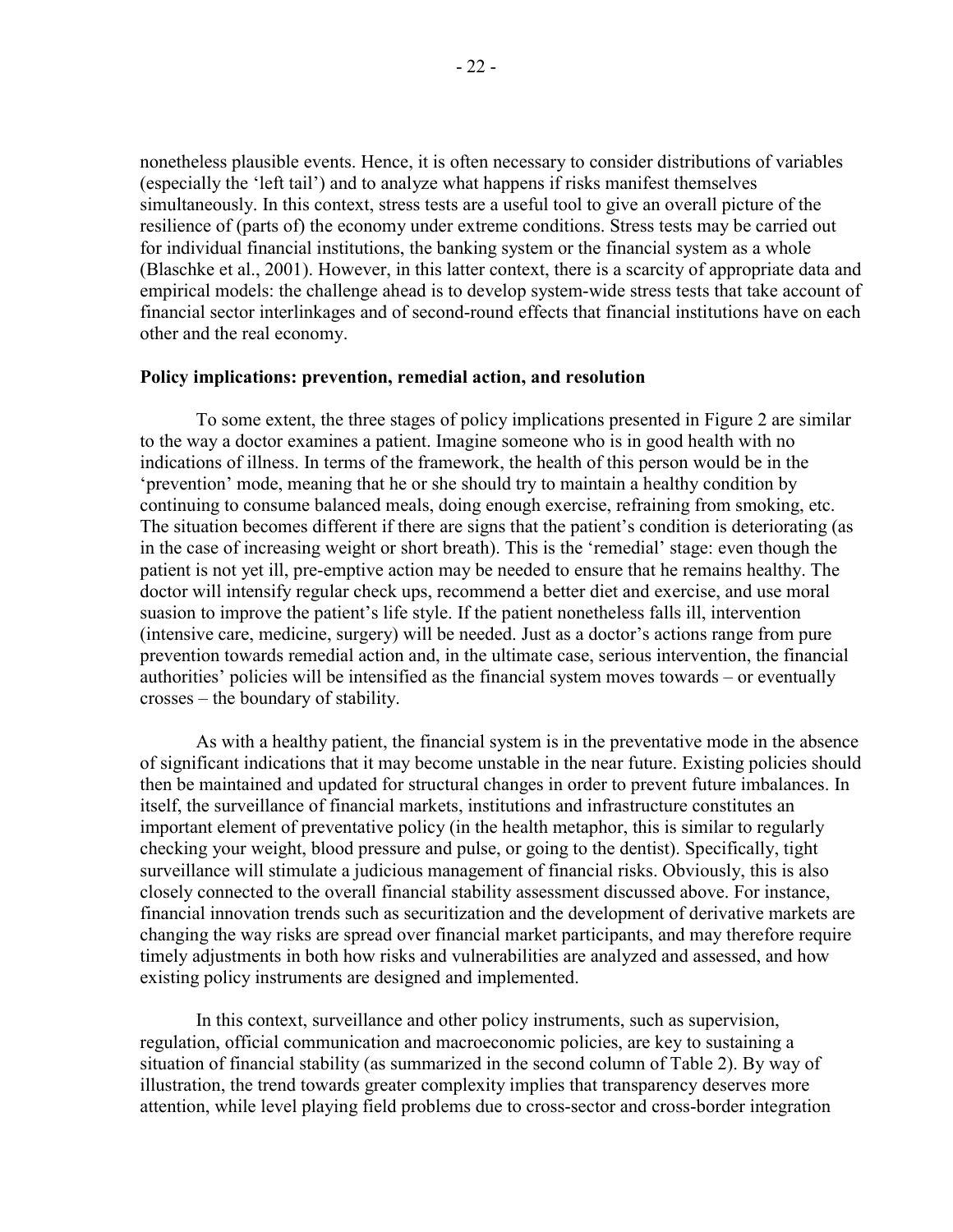| <b>Tools</b>                      | <b>Prevention</b>                                                     | <b>Remedial action</b>                                                                      | <b>Resolution</b>                                                              |
|-----------------------------------|-----------------------------------------------------------------------|---------------------------------------------------------------------------------------------|--------------------------------------------------------------------------------|
|                                   | Implementing existing<br>policies to safeguard<br>financial stability | Implementing pre-<br>emptive measures to<br>reduce emerging risks<br>to financial stability | Reactive policy inter-<br>ventions aimed at resto-<br>ring financial stability |
| Market disciplining<br>mechanisms | Maintain, update                                                      | Strengthen                                                                                  | Discretionary measures                                                         |
| Self-regulation                   | Maintain, update                                                      | Strengthen                                                                                  | Discretionary measures                                                         |
| Financial safety nets             | Maintain, update                                                      | Strengthen                                                                                  | LOLR, deposit insurance                                                        |
| Surveillance                      | Maintain, update                                                      | Intensify                                                                                   | Further intensify                                                              |
| Supervision/regulation            | Maintain, update                                                      | Intensify                                                                                   | Discretionary measures                                                         |
| Official communi-<br>cation       | Existing policies                                                     | Moral suasion                                                                               | Restore confidence                                                             |
| Macroeconomic<br>policies         | Maintain, update                                                      | Reduce imbalances                                                                           | Discretionary measures                                                         |
| Legal system                      | Maintain, update                                                      | Strengthen                                                                                  | Discretionary measures                                                         |

#### Table 2. Policy Instruments for Financial Stability

Note: LOLR denotes lender of last resort.

may be addressed by international standards and codes (prominent examples being the Basel Accord for banking supervision and the Lamfalussy Standards for payment systems). Furthermore, support may be given to private sector initiatives that enhance financial stability, for example through self-regulation or improvement of the financial infrastructure. A recent example of the latter, with central bank involvement, is the creation of the Continuous Linked Settlement (CLS) bank, which has significantly lowered the risks related to foreign currency transactions (Herstatt risks).

The situation becomes different if the financial system is close to, or at the boundary of the range of stability. For instance, imbalances may be building up because of rapid credit growth in combination with excessive asset price inflation and declining banking system capital; even if immediate risks are absent, problems may become acute if such imbalances continue to expand. Another example is a sudden change in the financial system's domestic or external environment, for instance due to a sovereign default by a neighboring country. Because of such changes, an initially robust financial system may soon be near the boundary of the financial stability corridor.

In such a situation, the appropriate policies are not just preventative, but should also try to influence or 'correct' actual developments (see Table 2, third column). This means that policy instruments, such as surveillance and supervision, need to be intensified in order to get more grip on these developments. Furthermore, in order to avoid risks related to bank and liquidity runs, and to contagion, it may be useful to strengthen instruments like safety nets. Other policy tools such as moral suasion and adjustments in macroeconomic policies may also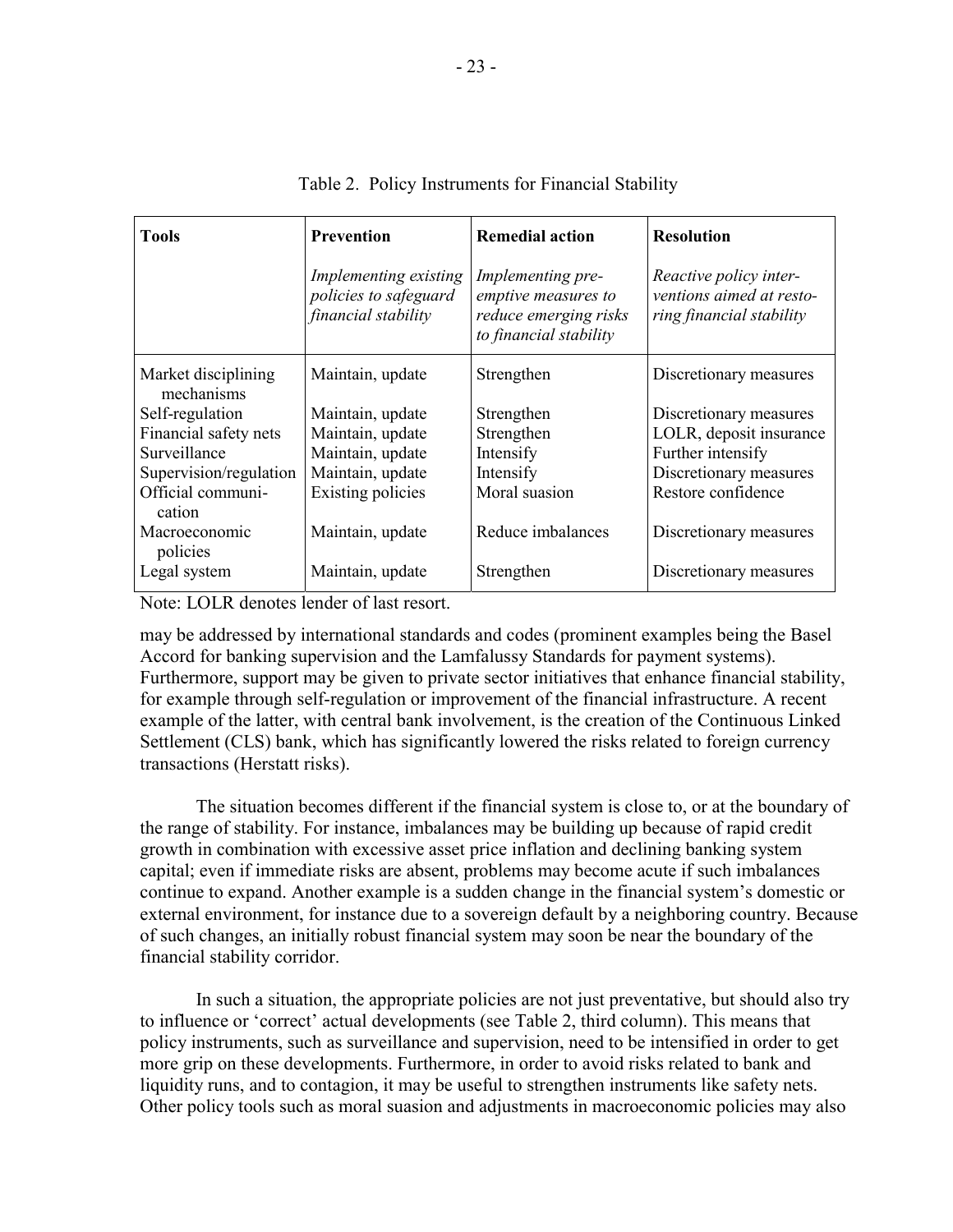be beneficial. In practice, this intermediate stage of remedial policy is probably the most ambiguous one. It is inherently difficult to assess vulnerabilities that have not yet manifested themselves, and perhaps even harder to identify, motivate and implement the appropriate remedial instruments in the absence of financial instability. The buoyant Dutch housing market in the mid-1990s is a good example of the 'remedial action' phase (see Box 2).

#### **Box 2. Remedial Action: Dutch Housing Market Boom in the 1990s**

In the second half of the 1990s, both house prices and mortgage lending roughly doubled in the Netherlands. This boom was caused by various factors. In particular, households' borrowing capacity had been augmented by historically low interest rates and strong income growth, in combination with a significant loosening of mortgage lending criteria. Other factors were demographic developments (the number of households increased), greater use of the very generous tax treatment of mortgage interest payments (fully deductible from income tax, leading to low, or even negative real interest rates), and insufficient supply of new dwellings. Furthermore, these factors mutually reinforced each other, as loanto-value (LTV) ratios typically rose to above 100%, implying that higher house prices were accommodated by higher borrowing capacity and vice versa.

Given the adverse repercussions of the housing market collapse in the early 1980s in the Netherlands as well as in other countries, an important issue was whether this development could become a threat to financial stability. The unbridled credit growth prompted the central bank—which is also the banking supervisor—to investigate the underlying causes and possible risks. In 1999-2000, an intensive survey was carried out among Dutch banks (see DNB, 2000a). The assessment that was made on the basis of this survey, and the policy conclusions that were drawn, fit under the 'remedial' category in Figure 2. While the financial sector's solidity was considered beyond dispute, it was also stressed that the Dutch economy had become more vulnerable and that some developments were leading to further imbalances. Hence, in terms of the framework, the financial system was considered within the range of financial stability, but moving towards its boundary.

A variety of remedial policies were implemented. The surveillance of the housing market and mortgage market was intensified. Banks' regular reporting requirements on mortgages were extended and financial institutions were encouraged to develop stress tests in order to assess more precisely potential risks in their mortgage portfolio. Although not implemented, a maximum LTV limit of 100 percent was proposed in order to break the self-reinforcing spiral of credit growth and higher house prices. In effect, also by publicizing its concerns about the sustainability of housing market developments, the central bank exercised moral suasion. Moreover, the Nederlandsche Bank launched regular surveys among households in order to gain a better insight into their use of mortgage loans and possible risks. Several measures were also taken to get more grip on the dynamics underlying the rapid increase in mortgage lending. In some cases, supervisors gave banks' administrative organization and internal controls extra attention. In addition, the generous fiscal treatment of mortgage payments was put to discussion and some limitations were later implemented. These steps were clearly remedial in the sense that they were aimed at pre-emptively reducing the build-up of imbalances, rather than at directly intervening to resolve a crisis.

The final stage of policy relates to situations of financial instability. In these cases, the financial system cannot adequately perform its functions (in terms of the health metaphor, the patient is seriously ill). In particular, banks may not finance profitable projects, asset prices may be far removed from their intrinsic values, or payments may not – or not timely – be settled. In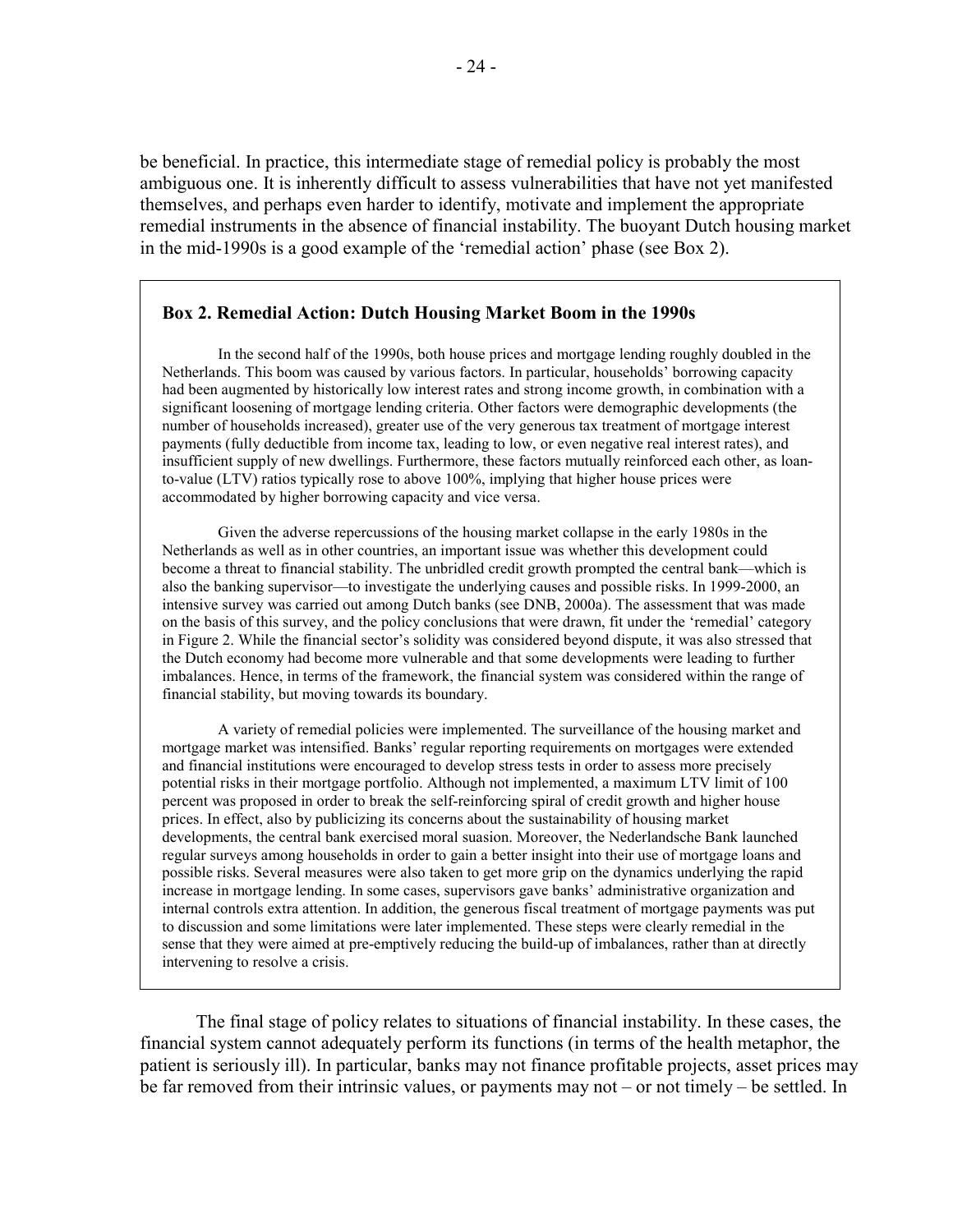extreme cases, financial instability may even spark a run on financial institutions and markets or lead to hyperinflation, a currency crisis or a stock market crash.

In such situations, policies are generally reactive or, in the case of a financial crisis, focused on crisis resolution (see Box 3). This means that surveillance and supervision are further intensified, while more activist policies may be needed to restore the system's capacities and to boost confidence (Table 2, fourth column). These situations typically call for discretionary measures that are difficult to specify a priori, also for strategic reasons (e.g., to avoid moral hazard through constructive ambiguity). Examples are forbearance, the activation of financial safety nets and both institution-targeted or system-wide liquidity injections. In addition, official communication and macroeconomic policies can help prevent excessive financial market turbulence. An illustration of policies in the 'crisis resolution' phase can be provided by the financial authorities' reactions to the September 11, 2001, terrorist attacks (see Box 3).

#### **Box 3. Crisis Resolution: Terrorist Attacks on September 11, 2001**

Policy actions taken in response to the terrorist attacks on the Twin Towers are a good example of crisis resolution. Because the attacks hit the world's main financial center, the stability of the international financial system was at stake. Besides the damage in New York itself, the problems could easily spread on account of financial linkages and behavioral reactions in financial markets.

Policymakers immediately needed to assess the situation and the threats to financial stability. While the international payments systems continued to work smoothly, money markets were not operating properly, as reflected in insufficient liquidity. Given the crucial role of these markets, this risked causing serious damage to the financial system as a whole. Hence, in terms of the framework advanced in this paper, the financial system was crossing the boundary of financial stability, implying that intervention was needed to resolve the crisis.

The following corrective measures were taken. First, central banks communicated that, if necessary, almost unlimited liquidity would be made available. Large liquidity injections by the Fed (about USD 80 billion) and the Eurosystem (EUR 70 billion) were sufficient to keep the system afloat. Second, a swap agreement was arranged between the ECB and the Fed—making another USD 50 billion available in the subsequent days—in part to reduce the potential for cross-border contagion. Third, the New York stock exchange was closed for a week. Finally, both the Fed and the Eurosystem decided to cut their main interest rate by 50 basis points, also giving relief to financial markets.

These measures were successful in promptly restoring financial stability. The liquidity injections were only temporarily necessary and were easily reversed afterwards. In many respects, the policy reactions to the terrorist attacks were similar to the official response to earlier financial crises (Neely, 2004). The next step, in line with Figure 2, was the feedback from restored financial stability to the analysis and assessment phase. In this context, several initiatives were launched to strengthen the financial system's robustness to future disturbances, including measures to combat the financing of terrorism.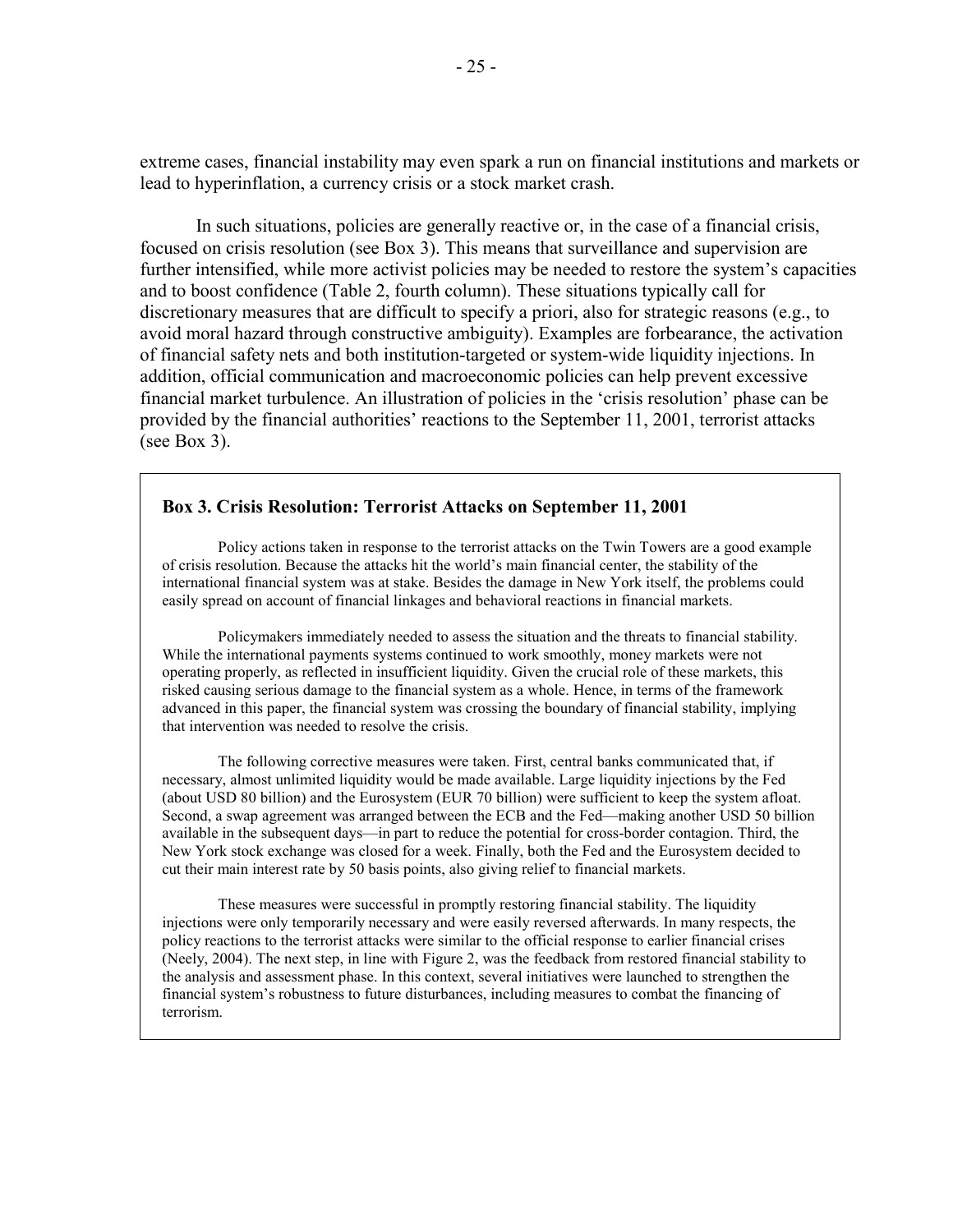#### **V. CONCLUDING REMARKS**

In recent years, financial stability has once again explicitly become a key objective for public policy. To put this shift in emphasis into perspective, this paper first discusses the role of finance versus fiat money, the relationship between finance and the real economy, and the concept of financial stability. It is argued that finance fosters the processes of production, wealth accumulation, and risk diversification but is subject to market failures that justify a public sector role. In this context, financial stability is defined as a situation in which the financial system efficiently allocates resources between activities and across time, assesses and manages financial risks, and absorbs shocks.

In practical terms, finance is shown to have become more important over the past decades, both quantitatively and relative to money. In addition, the financial system has become more interwoven and complex. Driving factors are the deregulation, liberalization, and globalization of financial markets. As a result, financial innovation has surged, as evidenced by the spectacular rise in securitization and derivatives, and financial activities have increasingly taken on cross-sector and cross-border dimensions. These developments have strengthened the linkages between financial institutions and markets, but have also complicated the analysis of financial vulnerabilities.

The analytical framework presented in this paper takes these developments into account. One part of the framework is the assessment of financial stability, which is considered as a continuum of possible states with ambiguous boundaries. This assessment is based on a wideranging analysis of the system's different constituent elements (financial institutions, markets, and infrastructure) as well as the interaction among these elements and with their external environment (the macroeconomy). Depending on the assessment's outcome, policy implications are classified into three broad categories (prevention, remedial action, and resolution), each aimed at maintaining the financial system in, or returning it to, the stability corridor. Although most of these elements relate to activities that have always been part and parcel of the work of central banks and supervisory bodies, the framework also emphasizes the importance of undertaking these activities from a system-wide viewpoint.

Indeed, the policymakers' approach to financial stability as an objective in itself is changing. In terms of monitoring, analysis, assessment, and policymaking, this approach is becoming more encompassing, focusing on the financial system as a whole rather than its individual segments. This is necessary, since the system itself is becoming more interwoven and interdependent. It is also reflected in changes to the institutional organization of supervisory tasks, since many countries are integrating supervision into broader, cross-sectoral structures. In addition, considerable emphasis is placed on international cooperation, for instance regarding international codes for the supervision of banks and insurance firms (under the Basle and Solvency Accords) and for payment systems (the Lamfalussy standards). A related initiative is the recent establishment of the Financial Stability Forum, which brings together the relevant national authorities from mature financial markets to identify and discuss weak spots in the international financial system.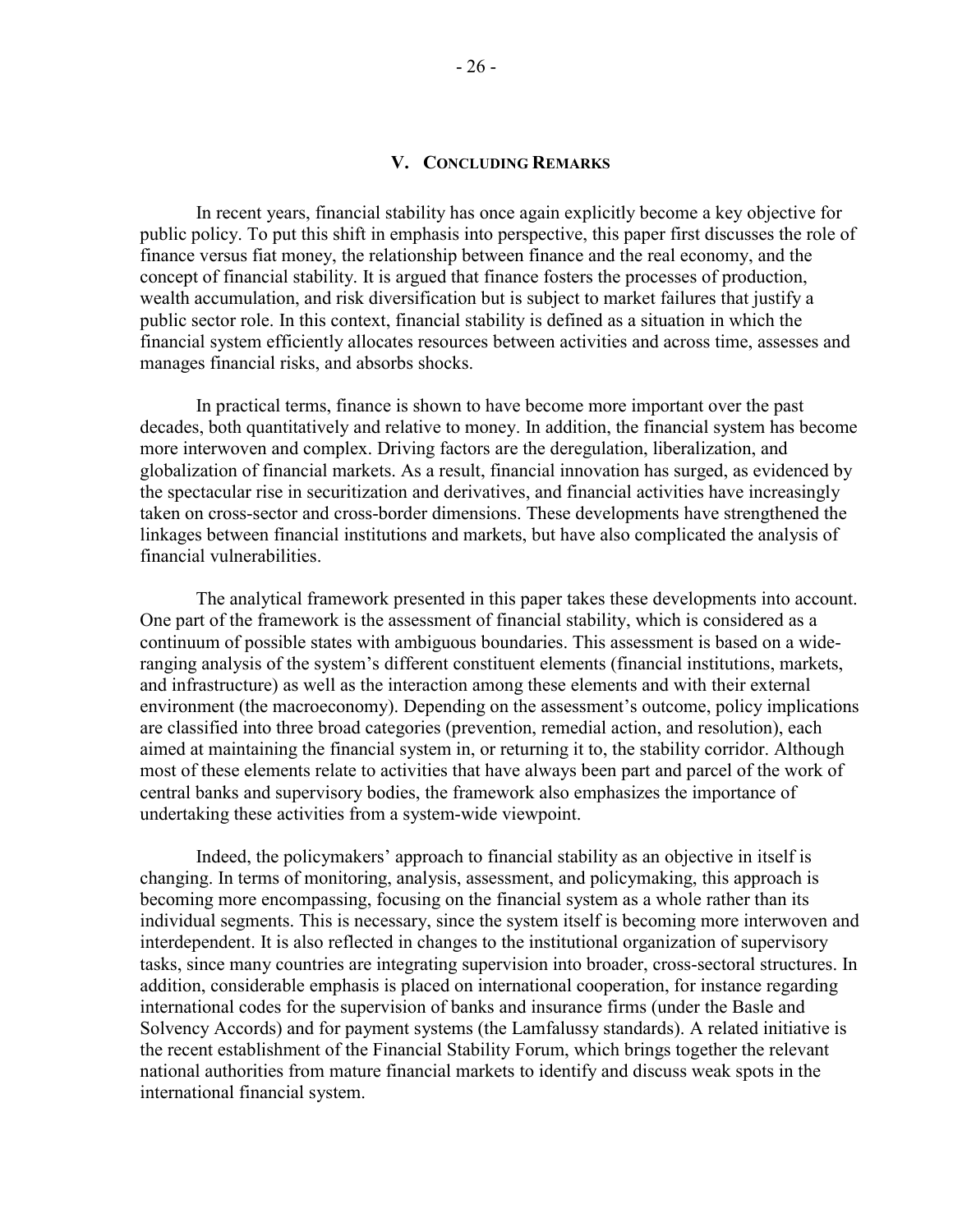Looking forward, the trends of the past two decades are likely to continue. The shift to a larger, more integrated, leveraged, complex, and market-based financial system will continue to change the nature of financial risks. In this respect, this paper's framework should be seen as a flexible tool that can be used to interpret changes and translate these into policy implications. A major challenge is to develop a deeper understanding of how the different dimensions of financial stability interact with each other and the real economy, and how these interactions are influenced by policy actions. More specifically, efforts should be focused on broadening the available data, improving the empirical tools (methodologically and analytically), and developing wide groups of indicators from which some predictive power can be derived while also linking developments in these indicators to specific instruments. This is a heavy agenda. Undoubtedly, practical experiences will also show the way.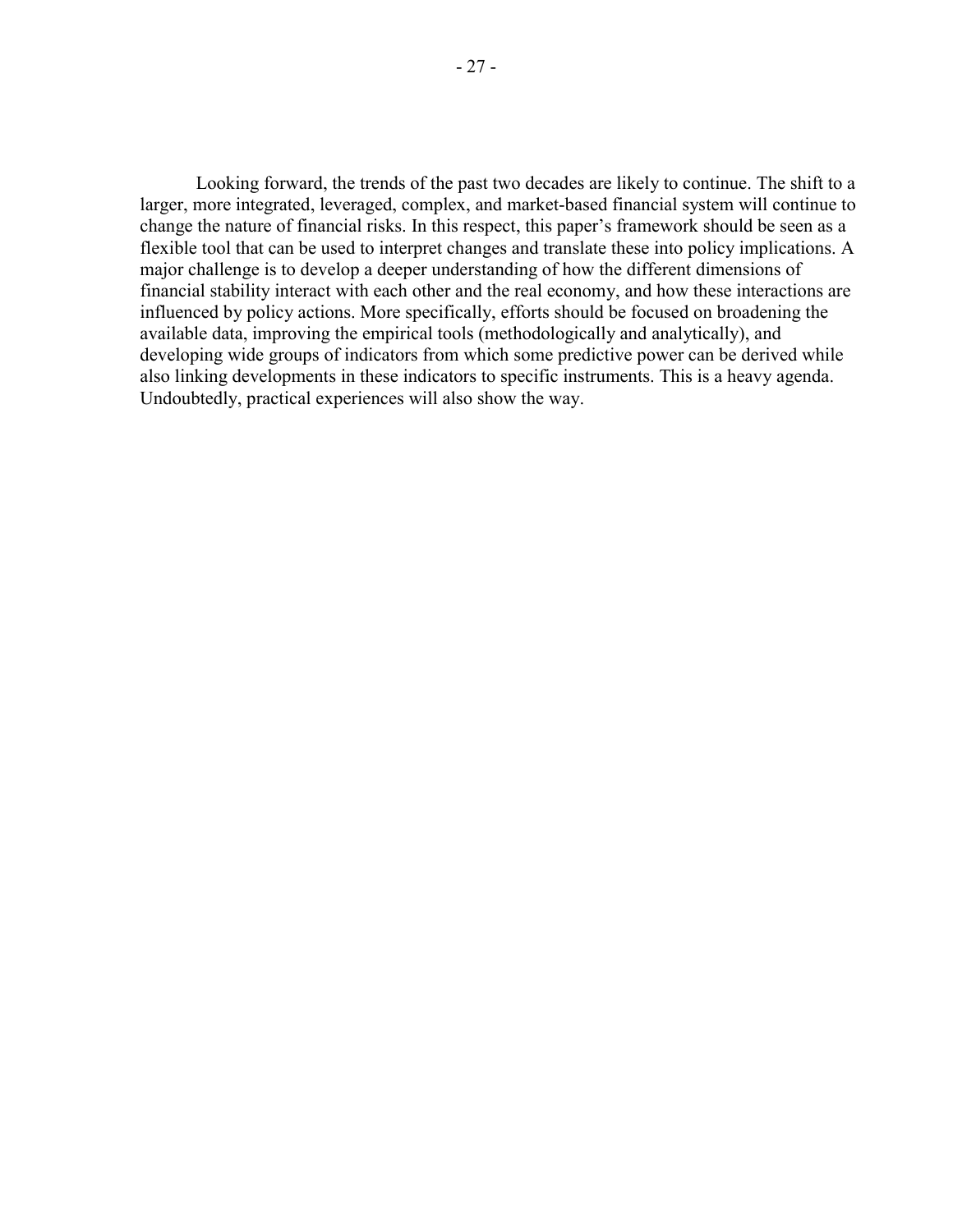#### **APPENDIXES**

#### **I. TRENDS IN THE FINANCIAL SYSTEM: AN EMPIRICAL ILLUSTRATION**

This appendix presents an overview of the main trends in the financial system over the past decade. The development of key variables shows that: (1) the financial system has expanded more rapidly than the real economy; (2) the composition of the financial system has changed, with non-monetary assets becoming more important; (3) the financial system has become more integrated, both cross-sector and cross-border; and (4) the financial system has become more complex.

Table A.1 illustrates the expansion of the financial system over the years 1970-2000, for a heterogeneous group of developed economies: the United States, Japan, Germany, the United Kingdom, France, Italy, Canada and the Netherlands. The table includes several monetary aggregates, ranging from currency to a broad aggregate, total bank assets, total assets of financial institutions, stock market capitalization and total bonds outstanding. All figures are expressed as a percentage of nominal GDP in the corresponding year. While differences between these countries reflect their more market or bank oriented financial systems, most aggregates have increased, in particular financial institutions' total assets and stock and bond market capitalization. The broad measures of an economy's total financial assets invariably involve some double counting due to claims between financial institutions, but these mutual holdings are relevant for financial stability as they represent links in the financial system.

By contrast, the increase in monetary aggregates, especially the narrower ones, has been limited. The amount of currency relative to GDP has been broadly stable or decreased in all countries except Japan. In the US, even the size of both M1 and M2 has fallen as financial innovation has progressed. For outlier Japan, the increasing importance of narrow money in the 1990s may be attributed to incentives for money holdings, in particular the financial sector's fragile state and the enduring deflationary pressures. The average financial system's expansion is also illustrated by Figure A.1, in which total assets of financial institutions are reflected by the triangle's surface. Between 1970 and 2000, the size of these assets almost tripled relative to GDP. Figure A.2 shows the change in composition over the past decades, by expressing some key financial aggregates as a percentage of their value in 1970 (all deflated by GDP). It is clear that the relative importance of monetary aggregates has decreased, while the non-monetary part has increased rapidly.

The financial system has also become more integrated, both cross-sector and crossborder. Financial institutions now encompass a broader range of activities, as illustrated by the rise in financial conglomerates (see Group of Ten, 2001). In the 1990s, the number of mergers and acquisitions within the financial sector soared (Figure A.3). Part of these transactions involved different industries or countries, especially in Europe where roughly half of the deals in this period were either cross-border, cross-industry or both (Table A.2). In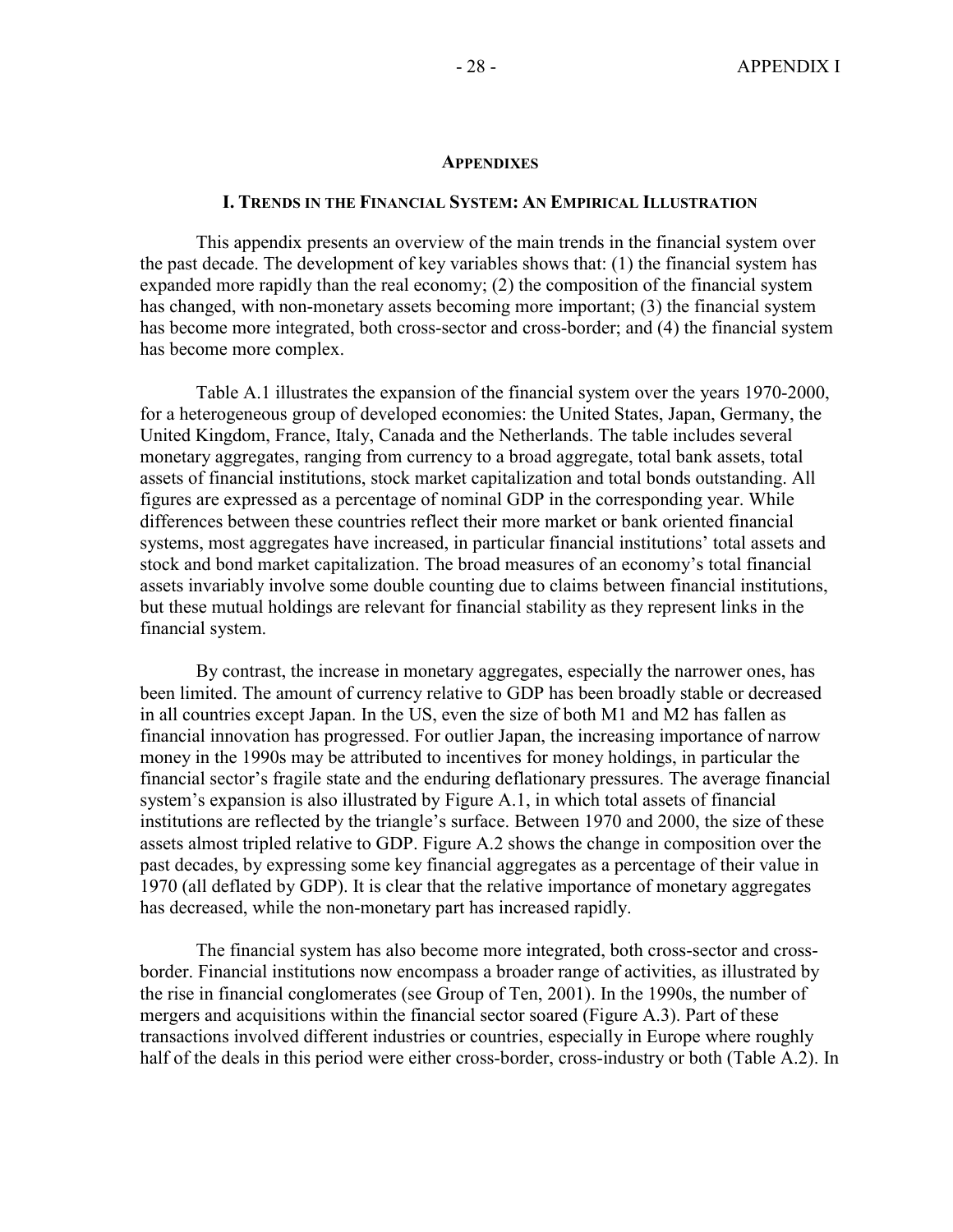addition, co-operation between financial institutions intensified through joint ventures and strategic alliances.<sup>9</sup> The greater international orientation of financial systems is also reflected in the increasing size of cross-border transactions in bonds and equity relative to GDP (see Table A.3). On this score, the amount of outstanding international debt securities has surged over the past decades (Table A.4).

The greater complexity of the financial system stems from increases in the intricacy of financial instruments and in the diversity of financial activities. Deregulation and liberalization created scope for financial innovation and enhanced the mobility of risks. In general, this greater complexity and especially the increase in risk transfers have made it more difficult for market participants, supervisors and policy makers alike to track the development of risks within the system and over time. To illustrate the higher mobility of risks, Table A.5 presents the worldwide development of several types of derivatives since the mid-1980s. In nominal terms, total notional amounts outstanding have increased more than forty times, while the number of derivative contracts has increased five-fold.

 $\overline{a}$ 

<sup>9</sup> Van der Zwet (2003) discusses this blurring of distinctions between financial sectors and countries, including by looking at variables such as the share of financial institutions' crossborder and cross-sector revenues.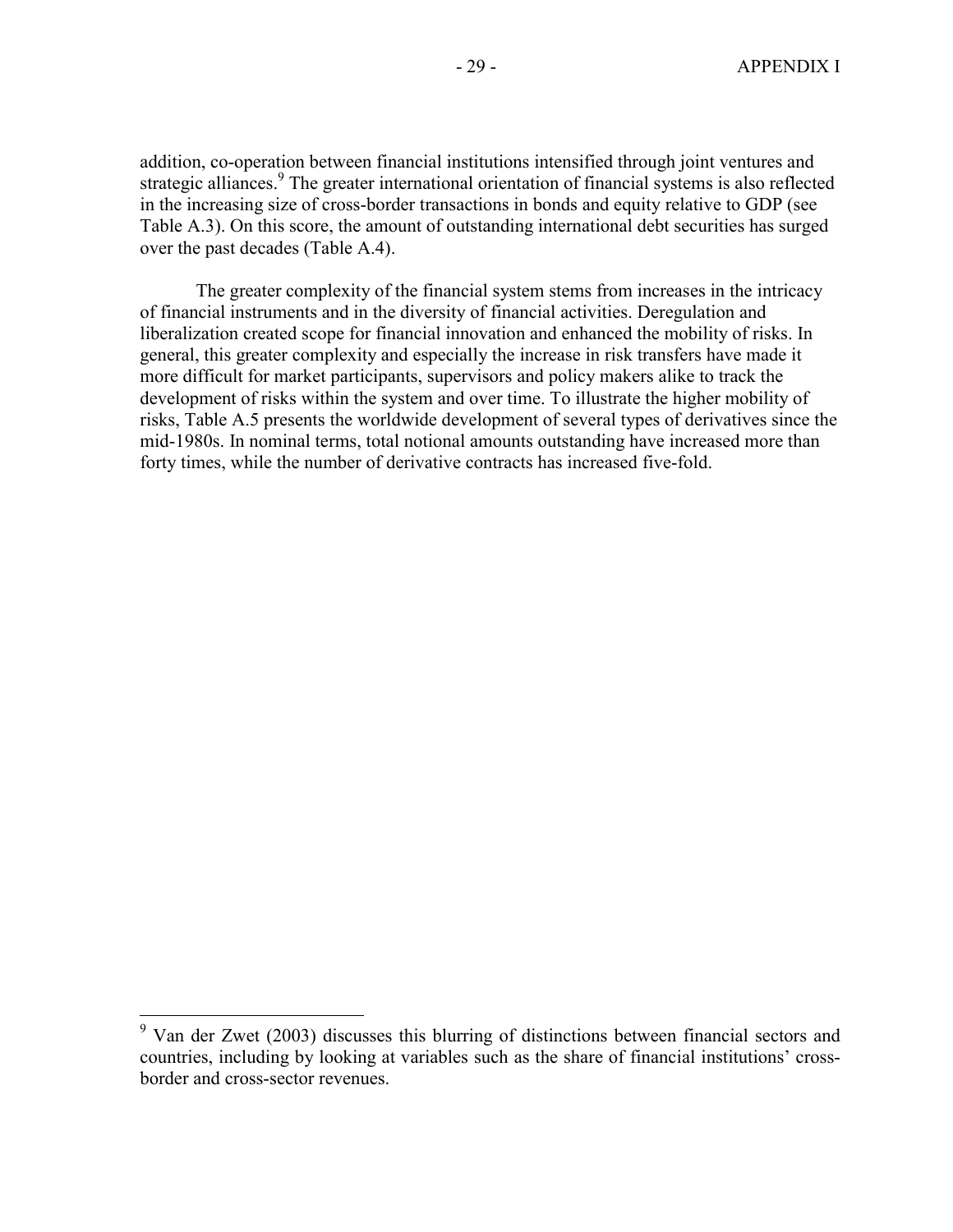|                           | 1970           | 1980 | 1990 | 2000 |                           | 1970                     | 1980 | 1990            | 2000 |
|---------------------------|----------------|------|------|------|---------------------------|--------------------------|------|-----------------|------|
| <b>United States</b>      |                |      |      |      | Germany                   |                          |      |                 |      |
| 1 Currency                | 6              | 5    | 5    | 6    | 1 Currency                | 5                        | 6    | $7\phantom{.0}$ | 6    |
| 2 M1                      | 21             | 15   | 14   | 11   | 2 M1                      | 15                       | 17   | 22              | 28   |
| 3 M2                      | 60             | 57   | 56   | 50   | 3 M2                      | 25                       | 29   | 39              |      |
| 4 M3                      | 65             | 72   | 72   | 73   | 4 M3                      | 42                       | 48   | 59              | 68   |
| 5 Total bank assets       | 54             | 54   | 53   | 58   | 5 Total bank assets       | 121                      | 160  | 216             | 303  |
| 6 Total fin. inst. assets | $\overline{a}$ | 111  | 171  | 257  | 6 Total fin. inst. assets | $\overline{\phantom{m}}$ | 182  | 259             | 353  |
| 7 Equity                  | 34             | 25   | 35   | 132  | 7 Equity                  | 11                       | 7    | 17              | 48   |
| 8 Bonds                   | 47             | 53   | 108  | 157  | 8 Bonds                   | 26                       | 37   | 67              | 112  |
| $6+7+8$                   | $\overline{a}$ | 189  | 314  | 546  | $6+7+8$                   | $\overline{a}$           | 226  | 343             | 513  |
| United Kingdom            |                |      |      |      | Japan                     |                          |      |                 |      |
| 1 Currency                | 8              | 5    | 3    | 4    | 1 Currency                | 8                        | 9    | 10              | 13   |
| 2 M4                      | 52             | 50   | 86   | 93   | 2 M1                      | 29                       | 29   | 27              | 48   |
| 3 Total bank assets       | 51             | 47   | 108  | 156  | 3 M2                      | 74                       | 86   | 114             | 127  |
|                           |                |      |      |      | 4 M3                      | 127                      | 136  | 180             | 219  |
| 4 Total fin. inst. assets | ÷,             | 110  | 242  | 377  | 5 Total bank assets       | 66                       | 77   | 134             | 127  |
| 5 Equity                  | 41             | 23   | 57   | 167  | 6 Total fin. inst. assets | 122                      | 157  | 269             | 260  |
| 6 Bonds                   | 52             | 31   | 33   | 74   |                           |                          |      |                 |      |
|                           |                |      |      |      | 7 Equity                  | 41                       | 25   | 76              | 70   |
| $4+5+6$                   | Ē,             | 164  | 332  | 618  | 8 Bonds                   | 23                       | 60   | 78              | 124  |
|                           |                |      |      |      | $6+7+8$                   | 186                      | 242  | 423             | 454  |

| Table A.1. Development of Key Financial Aggregates |
|----------------------------------------------------|
| Percentage of GDP                                  |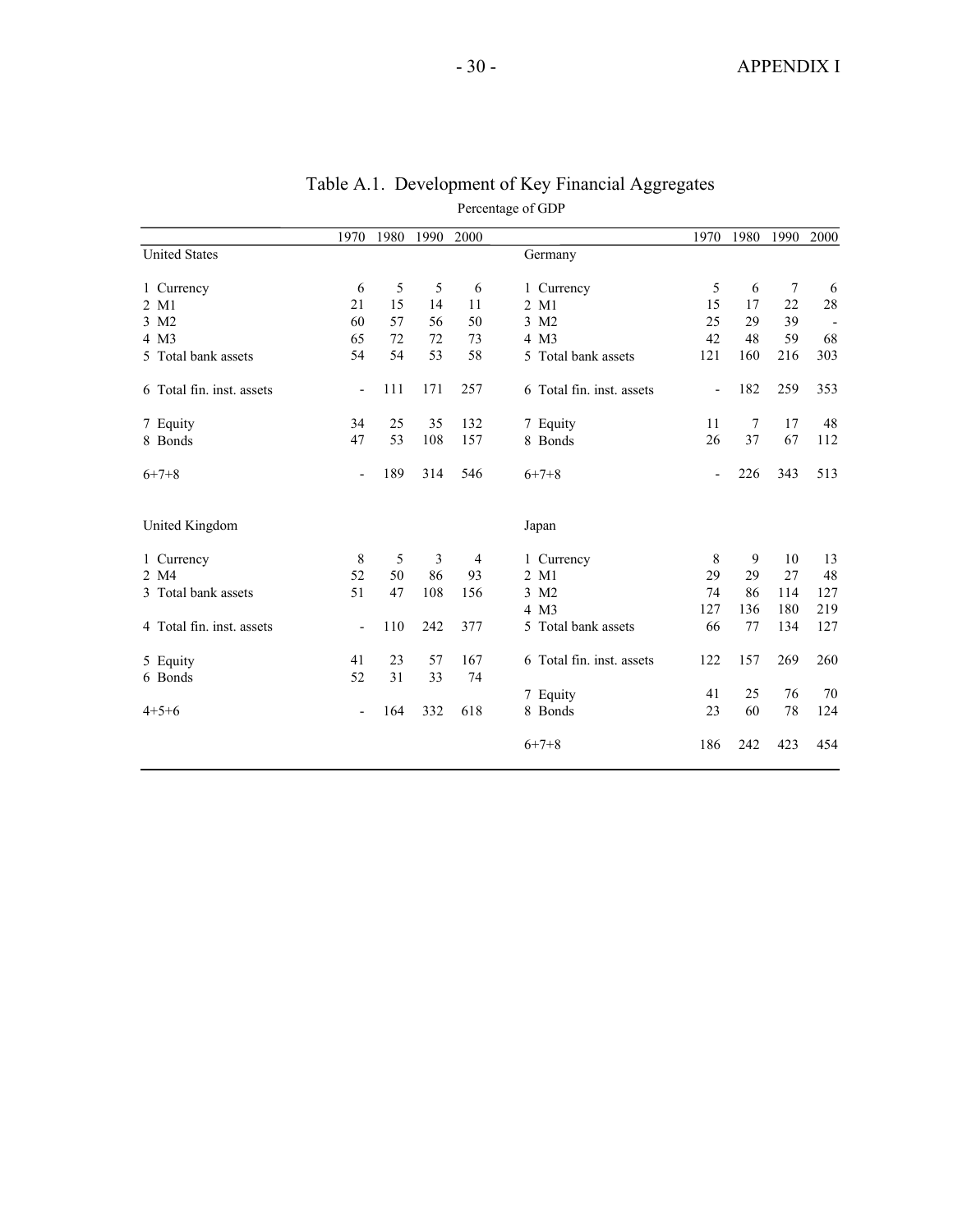| France                    |                |                |                |                          | Italy                     |                          |                          |                          |                          |
|---------------------------|----------------|----------------|----------------|--------------------------|---------------------------|--------------------------|--------------------------|--------------------------|--------------------------|
| 1 Currency                | 10             | 5              | $\overline{4}$ | $\mathfrak{Z}$           | 1 Currency                | 10                       | $\tau$                   | 6                        | 7                        |
| 2 M1                      | 29             | 24             | 25             | $23 *$                   | 2 M1                      | 44                       | 42                       | 35                       | $1\,8$                   |
| 3 M2                      | 44             | 51             | 44             | $44*$                    | 3 M2                      | 76                       | 79                       | 67                       | $\overline{\phantom{a}}$ |
| 4 M3                      | 62             | 69             | 74             | $65 *$                   | 4 M3                      | 76                       | 89                       | 88                       | $\overline{\phantom{a}}$ |
| 5 Total bank assets       |                |                |                | $\overline{\phantom{a}}$ | 5 Total bank assets       |                          |                          |                          |                          |
| 6 Total fin. inst. assets |                |                |                | $\overline{\phantom{a}}$ | 6 Total fin. inst. assets |                          |                          |                          |                          |
| 7 Equity                  | 6              | $\overline{4}$ | 14             | 84                       | 7 Equity                  | 7                        | 3                        | 10                       | 57                       |
| 8 Bonds                   | 14             | 19             | 42             | 55                       | 8 Bonds                   | ÷,                       | 39                       | 65                       | 108                      |
| $6+7+8$                   |                |                |                |                          | $6+7+8$                   |                          |                          |                          |                          |
| Canada                    |                |                |                |                          | Netherlands               |                          |                          |                          |                          |
| 1 Currency                | $\overline{4}$ | 3              | 3              | 3                        | 1 Currency                | 8                        | 6                        | 7                        | 5                        |
| 2 M1                      | 11             | 9              | 7              | 11                       | 2 M1                      | 23                       | 21                       | 25                       | 35                       |
| 3 M2                      | 38             | 47             | 56             | 48                       | 3 M2                      | $\overline{\phantom{a}}$ | $\overline{\phantom{a}}$ | $\overline{\phantom{a}}$ |                          |
| 4 M3                      | 46             | 63             | 64             | 65                       | 4 M3                      | 53                       | 60                       | 77                       | 92                       |
| 5 Total bank assets       |                |                |                |                          | 5 Total bank assets       | 71                       | 129                      | 184                      | 254                      |
| 6 Total fin. inst. assets |                |                |                |                          | 6 Total fin. inst. assets | 116                      | 191                      | 285                      | 431                      |
| 7 Equity                  | 9              | 18             | 26             | 87                       | 7 Equity                  | 41                       | 16                       | 38                       | 185                      |
| 8 Bonds                   | 33             | 52             | 68             | 76                       | 8 Bonds                   | 11                       | 25                       | 73                       | 85                       |
| $6+7+8$                   |                |                |                |                          | $6+7+8$                   | 168                      | 232                      | 396                      | 701                      |

#### Table A.1. (concluded). Development of Key Financial Aggregates (Percentage of GDP)

Sources: Thomson Financial, IMF, BIS, Merill Lynch, Salomon Smith Barney, and various national sources.

Notes: Currency is coins and bank notes in circulation, M1-M3 and M4 are national definitions. Total assets of financial institutions consists of total bank assets and (depending on data availability) assets of insurers, pension funds and mutual funds. Equity is total stock market capitalisation; bonds are total debt securities outstanding (government and corporate).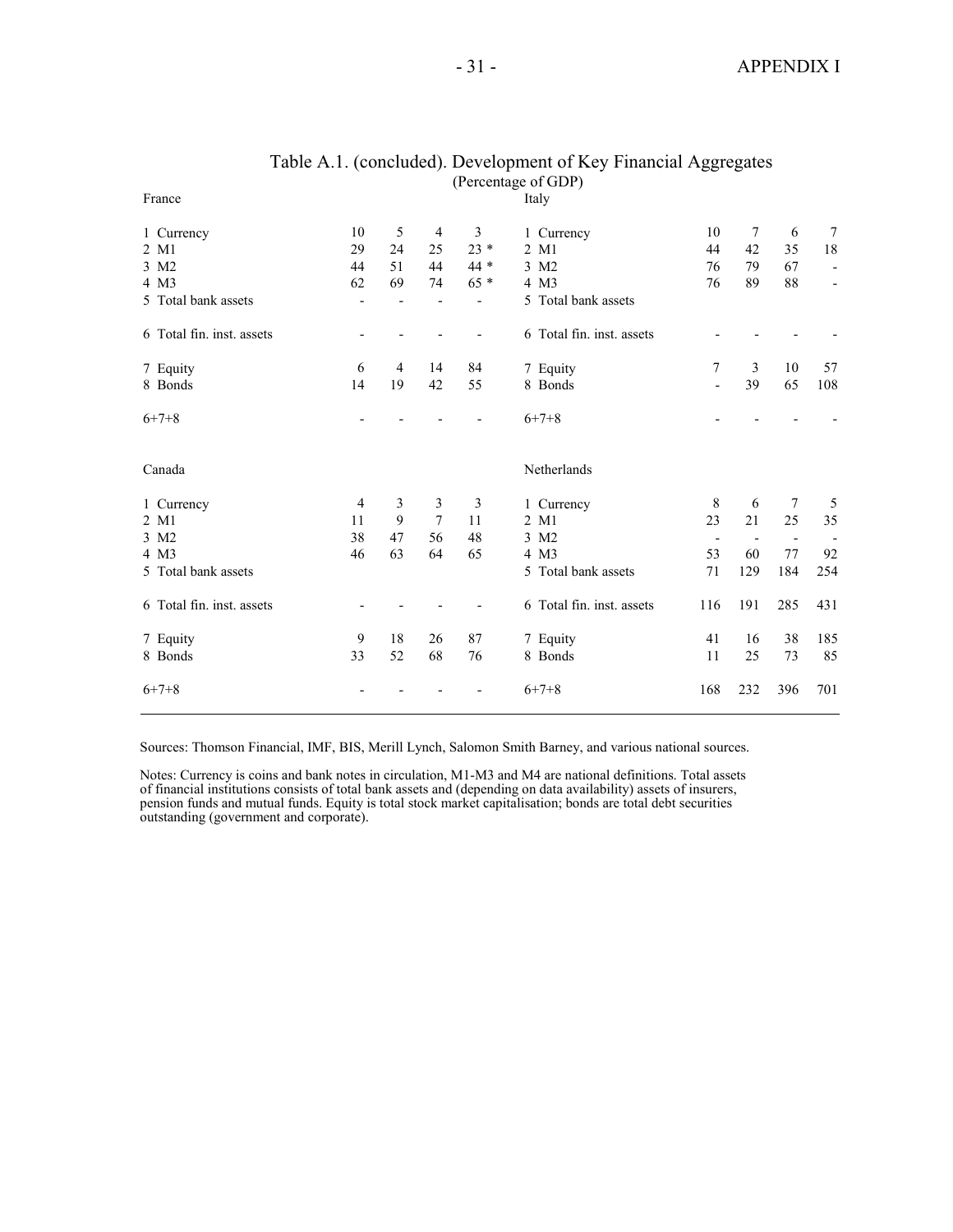|                               | <b>North America</b> | <b>Europe</b> | Japan/Australia |
|-------------------------------|----------------------|---------------|-----------------|
|                               |                      |               |                 |
| Within border/within industry | 80                   | 53            | 64              |
| Within border/cross industry  | 12                   | 19            | 16              |
| Cross border/within industry  | 6                    | 21            | 14              |
| Cross border/cross industry   | 2                    | 8             | 5               |
| Total                         | 100                  | 100           | 100             |
|                               |                      |               |                 |

| Table A.2. Financial Sector Mergers and Acquisitions, 1991-99 |  |
|---------------------------------------------------------------|--|
| Distribution (percentages)                                    |  |

Source: Group of Ten (2001).

|                      | Percentages of GDP           |     |       |                                         |       |       |       |       |  |  |
|----------------------|------------------------------|-----|-------|-----------------------------------------|-------|-------|-------|-------|--|--|
|                      |                              |     |       | 1975-79 1980-84 1985-89 1990-94 1995-99 |       | 2000  | 2001  | 2002  |  |  |
| <b>United States</b> |                              |     |       |                                         |       |       |       |       |  |  |
| <b>Bonds</b>         | 4,0                          | 9,4 | 63,6  | 94,0                                    | 138,8 | 120,1 | 161,7 | 208,1 |  |  |
| Equities             | 1,9                          | 3,6 | 9,9   | 14,7                                    | 45,0  | 108,4 | 87,6  | 84,1  |  |  |
| Japan                |                              |     |       |                                         |       |       |       |       |  |  |
| <b>Bonds</b>         | 2,1                          | 9,6 | 114,3 | 72,6                                    | 63,4  | 55,5  | 73,5  | 73,4  |  |  |
| Equities             | 1,1                          | 4,3 | 14,7  | 9,6                                     | 17,2  | 40,8  | 36,6  | 33,0  |  |  |
| Germany              |                              |     |       |                                         |       |       |       |       |  |  |
| <b>Bonds</b>         | 5,3                          | 9,9 | 40,2  | 87,3                                    | 208,7 | 278,1 | 377,2 | 350,3 |  |  |
| Equities             | 1,6                          | 3,0 | 11,5  | 15,2                                    | 48,6  | 168,7 | 133,6 | 114,0 |  |  |
| France               |                              |     |       |                                         |       |       |       |       |  |  |
| <b>Bonds</b>         | $\qquad \qquad \blacksquare$ | 6,8 | 21,9  | 108,6                                   | 233,5 | 226,9 | 290,2 | 286,4 |  |  |
| Equities             | $\qquad \qquad \blacksquare$ | 2,4 | 12,1  | 16,9                                    | 56,1  | 171,0 | 140,6 | 143,2 |  |  |
| Canada               |                              |     |       |                                         |       |       |       |       |  |  |
| <b>Bonds</b>         | 1,2                          | 3,9 | 29,3  | 104,5                                   | 216,6 | 130,8 | 137,5 | 158,2 |  |  |
| Equities             | 3,3                          | 6,5 | 14,8  | 19,2                                    | 52,9  | 110,1 | 107,7 | 153,0 |  |  |
| Italy                | 0,9                          | 1,4 | 9,4   | 114,6                                   | 518,7 | 782,4 | 820,7 |       |  |  |

| Table A.3. Cross-Border Transactions in Bonds and Equities         |
|--------------------------------------------------------------------|
| $D_{\text{max}}$ $\mathcal{L}$ and $\mathcal{L}$ and $\mathcal{L}$ |

Sources: Bank for International Settlements; national balance of payments data.

<sup>1</sup>Gross purchases and sales of securities between residents and nonresidents.

<sup>2</sup>No breakdown in bonds and equities is available.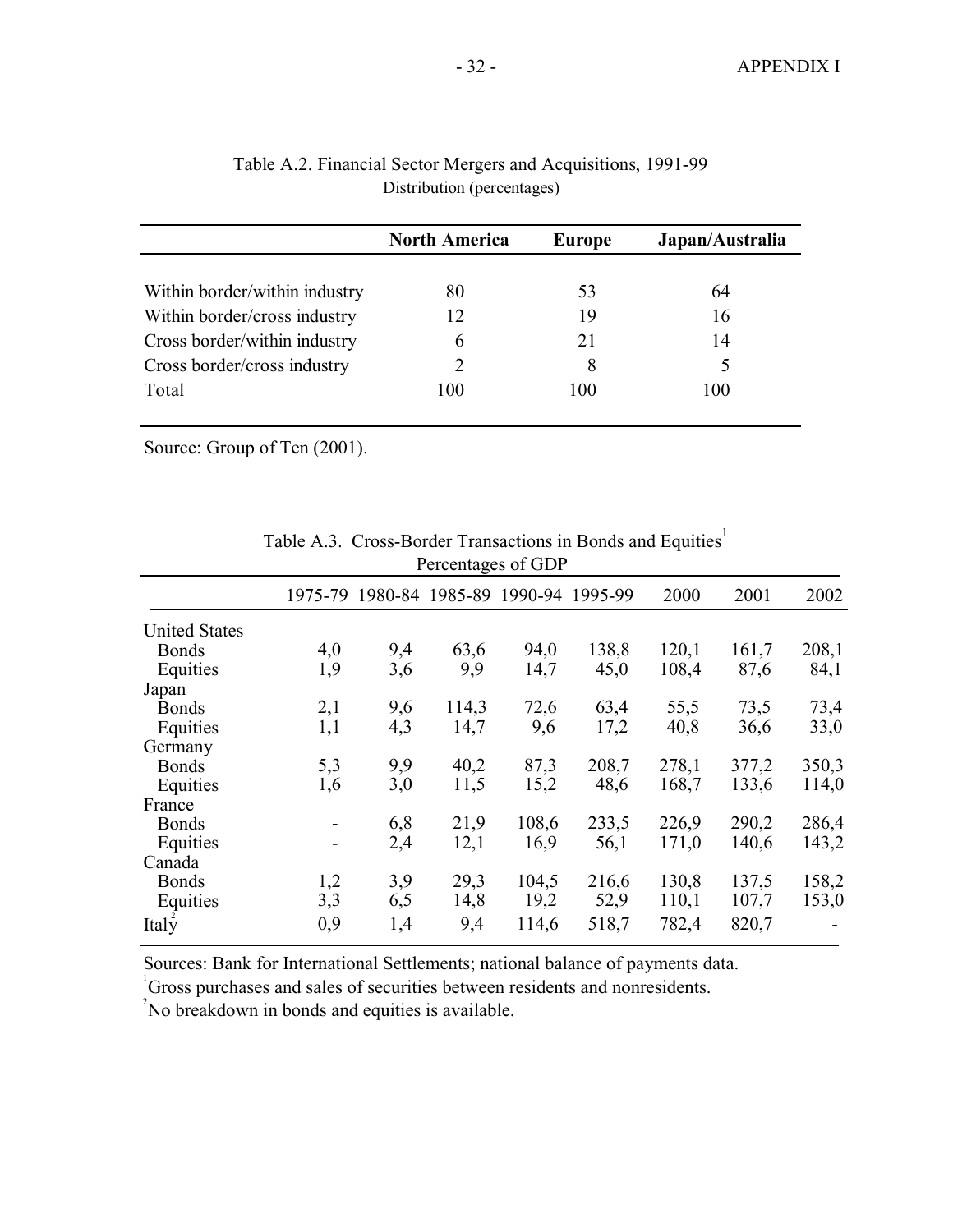|                      | 1970 | 1980 | 1990 |      | 2000 2003-Q2 |
|----------------------|------|------|------|------|--------------|
| <b>United States</b> | 0.1  | 0.7  | 3.0  | 17.1 | 25.8         |
| Japan                | 0.0  | 1.5  | 10.5 | 5.8  | 5.6          |
| German $\vec{y}$     | 0.1  | 0.4  | 4.2  | 40.9 | 65.7         |
| France               | 0.1  | 2.1  | 7.3  | 22.4 | 34.1         |
| Italy                | 0.1  | 0.5  | 4.1  | 18.3 | 28.8         |
| United Kingdom       | 0.2  | 2.3  | 13.5 | 34.9 | 47.5         |
| Canada               | 0.2  | 13.4 | 18.5 | 27.9 | 29.2         |
| Netherlands          | 0.6  | 2.4  | 10.5 | 69.9 | 88.5         |
| Sweden               | 0.3  | 7.5  | 17.2 | 37.0 | 47.7         |
| Switzerland          | 0.5  | 1.7  | 7.3  | 43.2 | 44.9         |
| Belgium              | 0.4  | 21   | 14.6 | 49.9 | 67.2         |
|                      |      |      |      |      |              |

Table A.4. Outstanding International Debt Securities, by Nationality of Issuer (Percentages of GDP)

Source: Bank for International Settlements.

<sup>1</sup>For 1970 data refer to 1971.

 $\mathrm{^{2}F}$ or 1970 data refer to 1972.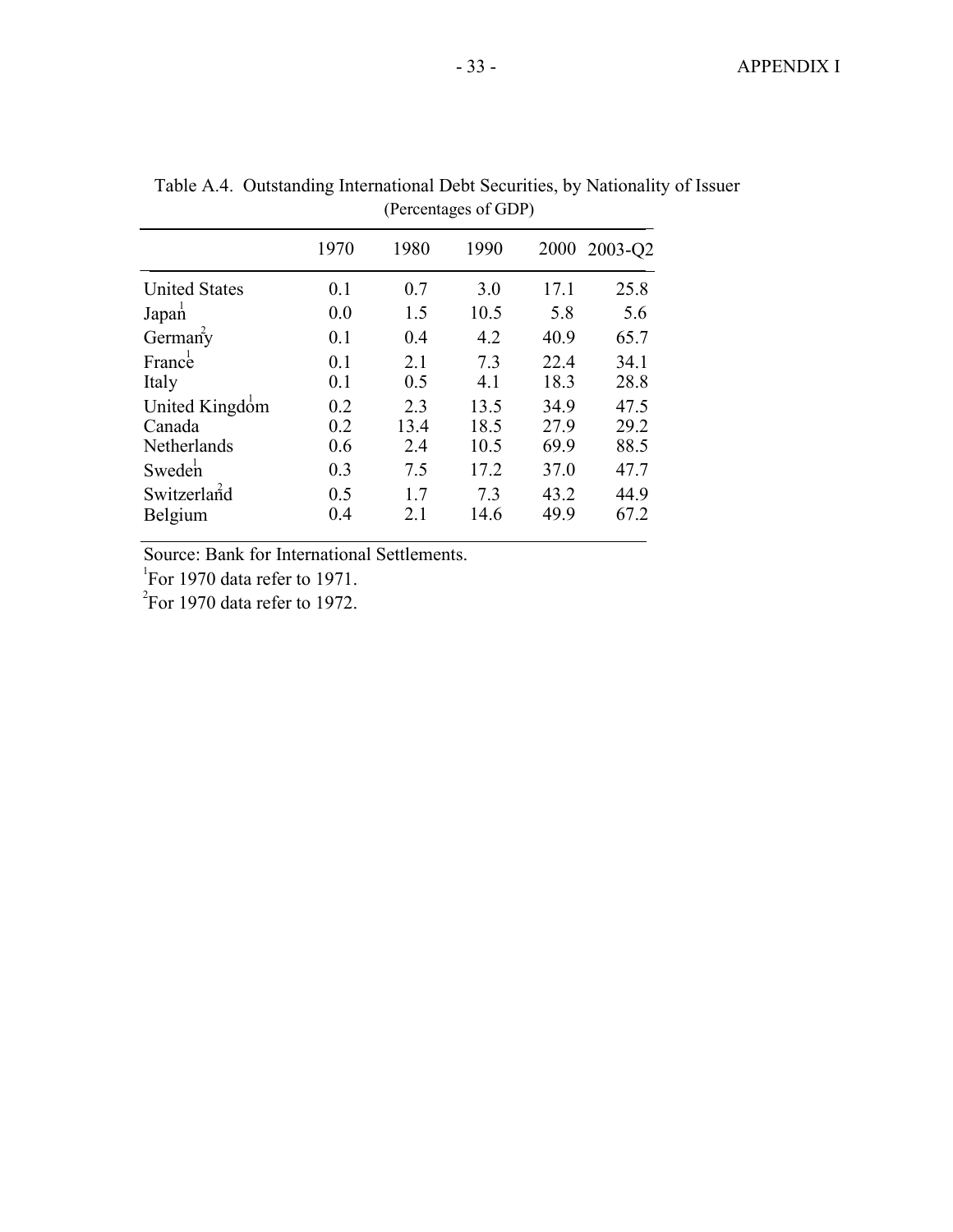|                                   |       |         |         |                                   |          |          | 2003     |          |
|-----------------------------------|-------|---------|---------|-----------------------------------|----------|----------|----------|----------|
|                                   | 1986  | 1990    | 1995    | 2000                              | 2001     | 2002     | Q1       | Q2       |
| <b>Notional principal amounts</b> |       |         |         |                                   |          |          |          |          |
| outstanding                       |       |         |         | (In billions of U.S. dollars)     |          |          |          |          |
| Interest rate futures             | 370.0 | 1,454.8 | 5,876.2 | 7,907.8                           | 9,265.3  | 9.950.7  | 11,033.7 | 13,444.4 |
| Interest rate options             | 144.0 | 595.4   | 2,741.8 | 4.734.2                           | 12,492.8 | 11,759.5 | 17,622.1 | 22,024.6 |
| Currency futures                  | 10.2  | 17.0    | 33.8    | 74.4                              | 65.6     | 47.0     | 65.9     | 71.5     |
| Currency options                  | 39.2  | 56.5    | 120.4   | 21.4                              | 27.4     | 27.4     | 29.4     | 33.2     |
| Stock market index futures        | 14.5  | 69.1    | 172.2   | 377.3                             | 341.7    | 334.2    | 378.1    | 421.7    |
| Stock market index options        | 37.8  | 93.6    | 337.7   | 1,162.9                           | 1,605.2  | 1,754.7  | 1,894.0  | 2,307.4  |
| Total                             | 615.7 | 2,286.4 | 9,282.0 | 14,278.0                          | 23,798.0 | 23,873.5 | 31,023.1 | 38,302.7 |
| North America                     | 515.6 | 1,264.4 | 4,852.4 | 8,167.9                           | 16,198.9 | 13,688.9 | 16,895.8 | 21,639.9 |
| Europe                            | 13.1  | 461.4   | 2,241.3 | 4,217.7                           | 6,179.5  | 8,863.6  | 12,857.8 | 15,179.9 |
| Asia-Pacific                      | 87.0  | 560.5   | 1,990.2 | 1,606.2                           | 1,308.4  | 1,191.7  | 1,122.5  | 1,308.7  |
| Other                             | 0.0   | 0.1     | 198.1   | 286.2                             | 111.2    | 129.3    | 147.0    | 174.2    |
| <b>Annual turnover</b>            |       |         |         | (In millions of contracts traded) |          |          |          |          |
| Interest rate futures             | 91.0  | 219.1   | 121.5   | 179.0                             | 290.8    | 273.6    | 368.1    | 421.3    |
| Interest rate options             | 22.2  | 52.0    | 51.1    | 26.2                              | 62.8     | 62.9     | 75.5     | 87.2     |
| Currency futures                  | 19.9  | 29.7    | 23.8    | 11.3                              | 14.9     | 10.2     | 13.3     | 15.9     |
| Currency options                  | 13.0  | 18.9    | 7.2     | 1.8                               | 3.1      | 3.4      | 3.5      | 3.3      |
| Stock market index futures        | 28.4  | 39.4    | 27.6    | 63.3                              | 98.2     | 160.0    | 174.1    | 171.7    |
| Stock market index options        | 140.0 | 90.4    | 25.7    | 15.5                              | 15.5     | 20.2     | 20.5     | 20.3     |
| Total                             | 314.9 | 478.2   | 275.2   | 431.1                             | 906.0    | 1,231.3  | 1,385.8  | 1,509.3  |
| North America                     | 288.7 | 312.3   | 97.9    | 115.1                             | 189.8    | 238.5    | 286.6    | 347.9    |
| Europe                            | 10.3  | 83.0    | 86.3    | 164.9                             | 257.4    | 276.7    | 351.7    | 340.1    |
| Asia-Pacific                      | 14.3  | 79.1    | 23.5    | 113.2                             | 391.4    | 682.5    | 712.6    | 778.8    |
| Other                             | 1.6   | 3.8     | 67.5    | 37.9                              | 67.4     | 33.6     | 34.9     | 42.5     |

| Table A.5. Exchange-Traded Derivative Financial Instruments  |  |
|--------------------------------------------------------------|--|
| (Notional principal amounts outstanding and annual turnover) |  |

Source: Bank for International Settlements.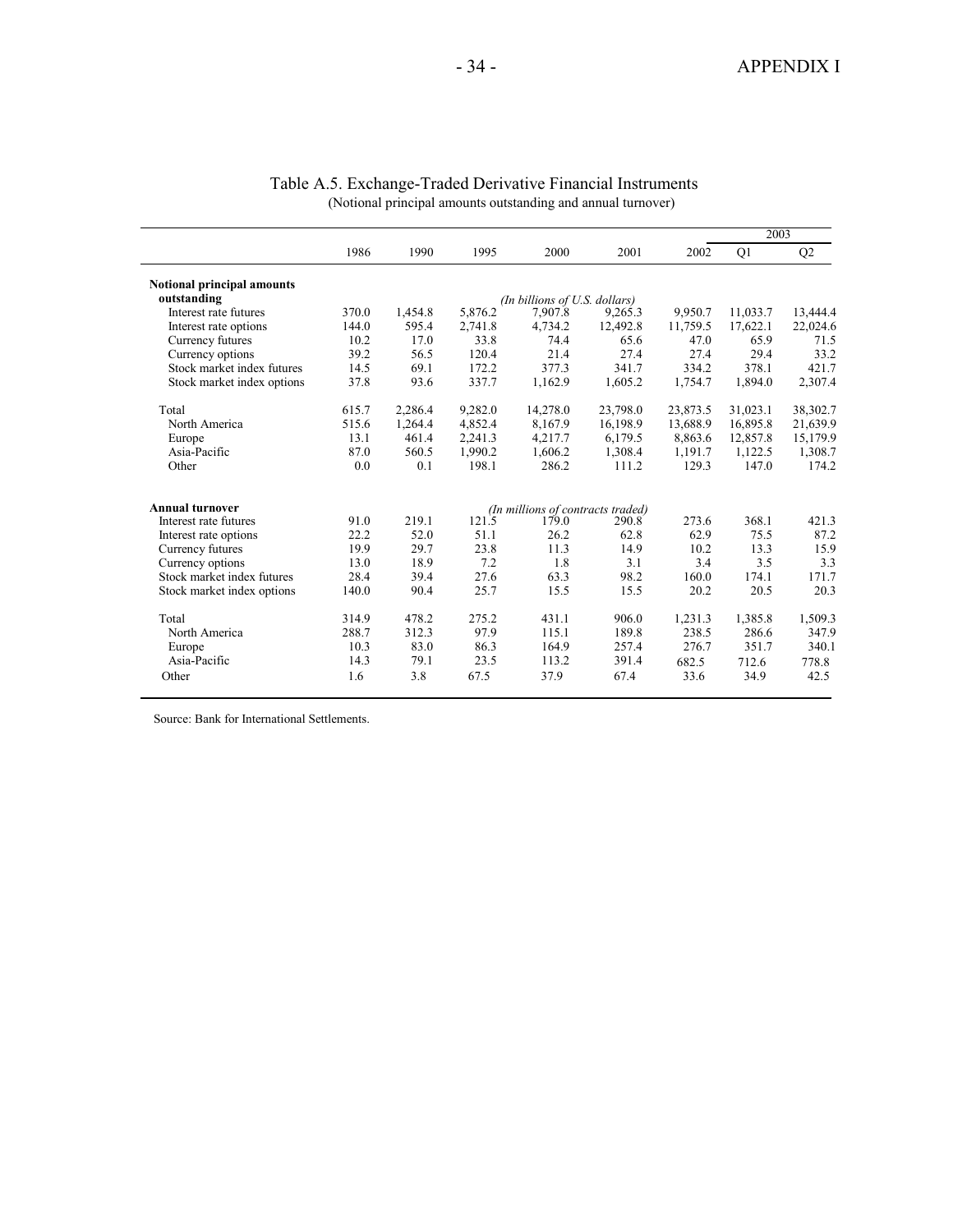

# **Figure A.1. Composition of Key Financial Aggregates in 1970 and 2000**

(Percentage of GDP, average of the United States, Japan, Germany, the United Kingdom, France, Italy, Canada and the Netherlands)

**Total assets banks, pension funds, insurance companies Total bank assets M3 M1 Currency**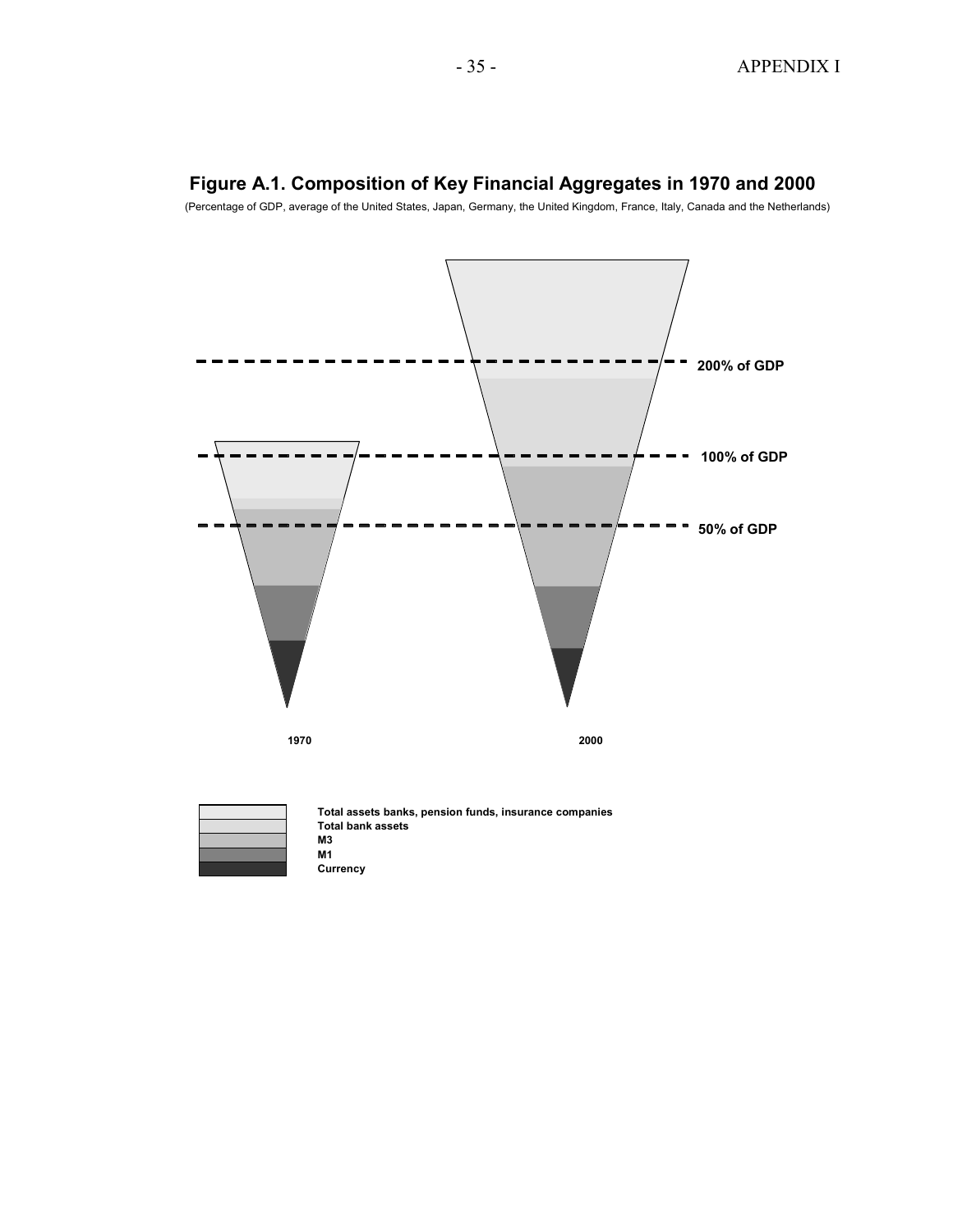

**Figure A.2. Development of Key Financial Aggregates, 1970–2000**

Source: Table A.1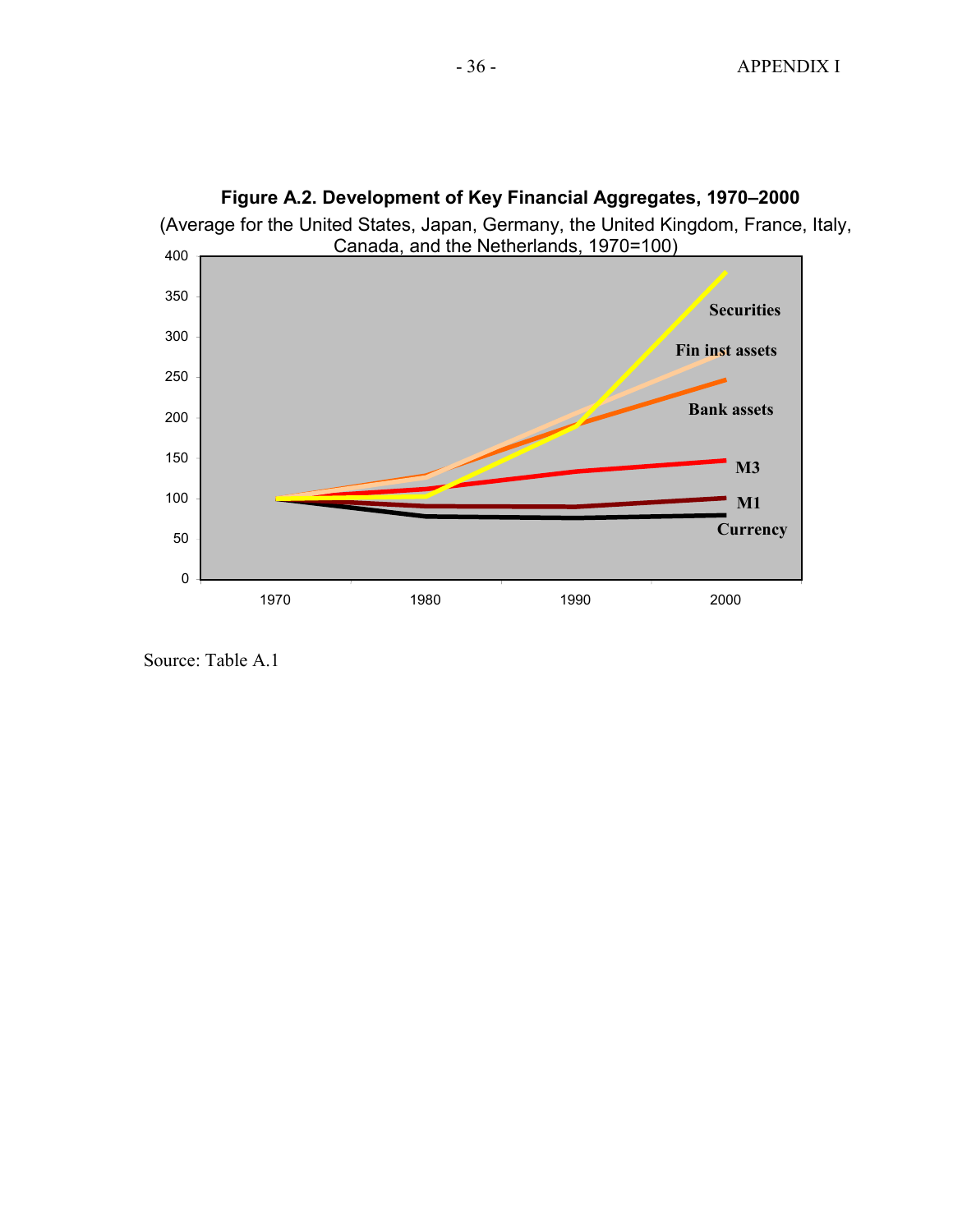

**Figure A.3. Financial Sector Mergers and Acquisitions, 1990–99**  (Number of M&As in G-10 countries)

■Within border/within industry■Within border/cross industry ■Cross border/within industry ■Cross border/cross industry

Source: Group of Ten (2001). Note: "M&As" denotes mergers and acquisitions.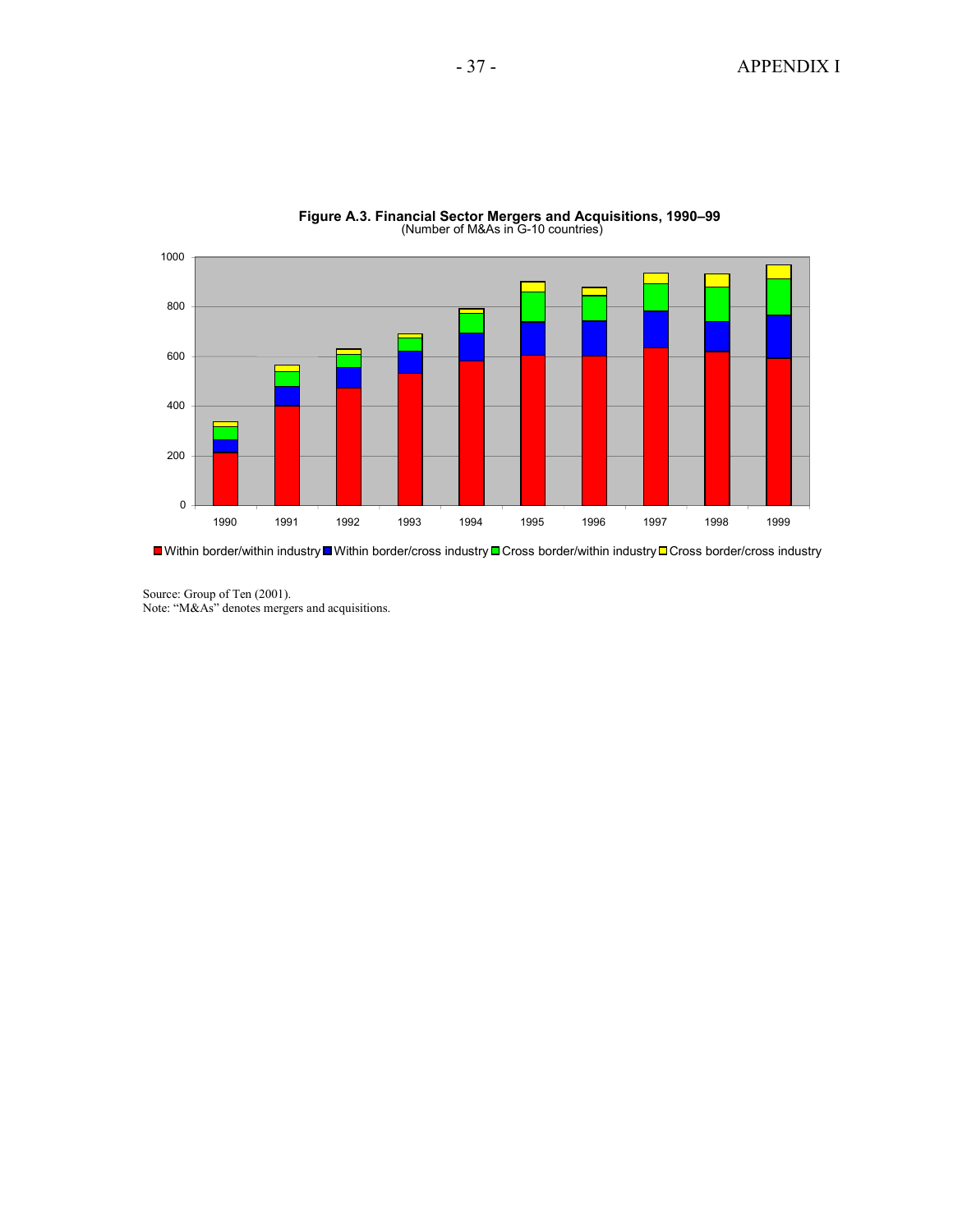#### **II. ALTERNATIVE DEFINITIONS OF FINANCIAL STABILITY**

This appendix provides an overview of definitions or descriptions of financial stability by a selected group of officials, central banks and academics.<sup>10</sup>

# *John Chant (Bank of Canada)*<sup>11</sup>

"Financial instability refers to conditions in financial markets that harm, or threaten to harm, an economy's performance through their impact on the working of the financial system. ..... Such instability harms the working of the economy in various ways. It can impair the financial condition of non-financial units such as households, enterprises, and governments to the degree that the flow of finance to them becomes restricted. It can also disrupt the operations of particular financial institutions and markets so that they are less able to continue financing the rest of the economy. ... It differs from time to time and from place to place according to its initiating impulse, the parts of the financial system affected, and its consequences. Threats to financial stability have come from such diverse sources as the default on the bonds of a distant government; the insolvency of a small, specialized, foreign exchange bank; computer breakdown at a major bank; and the lending activities of a little- known bank in the U.S. Midwest. (pp. 3-4.)

# *Andrew Crockett (Bank for International Settlements and Financial Stability Forum)12*

"...define financial stability as an absence of instability....a situation in which economic performance is potentially impaired by fluctuations in the price of financial assets or by an inability of financial institutions to meet their contractual obligations. I would like to focus on four aspects of this definition.

Firstly, there should be real economic costs.... Secondly, it is the potential for damage rather than actual damage which matters.... Thirdly, my definition refers .... not just to banks but to non-banks, and to markets as well as to institutions... Fourth, my definition allows me to address the question of whether banks are special.....all institutions that have large exposures - all institutions that are largely interconnected whether or not they are themselves directly involved in the payments system - have the capacity, if they fail, to cause much widespread damage in the system."

1

 $10$  Some authors choose not to define financial stability and instead use the concept of systemic risk. See Oosterloo and Haan (2003) for a discussion of this concept.

 $11$  See Chant (2003).

 $12$  See Crockett (1997).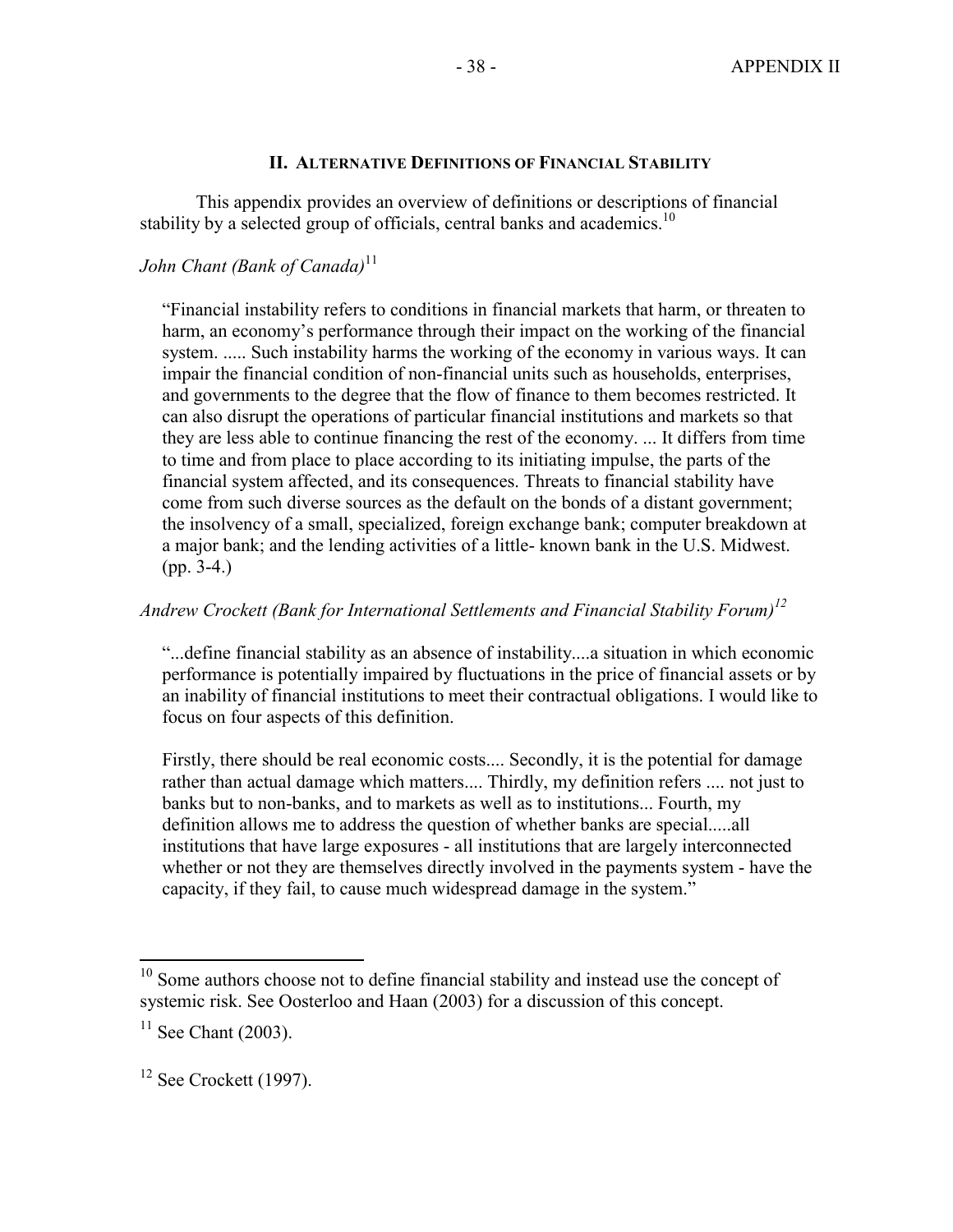# *Deutsche Bundesbank*<sup>13</sup>

"The term financial stability broadly describes a steady state in which the financial system efficiently performs its key economic functions, such as allocating resources and spreading risk as well as settling payments, and is able to do so even in the event of shocks, stress situations and periods of profound structural change."

# *Wim Duisenberg (European Central Bank)*<sup>14</sup>

"...monetary stability is defined as stability in the general level of prices, or as an absence of inflation or deflation. Financial stability does not have as easy or universally accepted a definition. Nevertheless, there seems to be a broad consensus that financial stability refers to the smooth functioning of the key elements that make up the financial system."

# *Roger Ferguson (Board of Governors of the U.S. Federal Reserve System)*<sup>15</sup>

"It seems useful....to define financial stability....by defining its opposite, financial instability. In my view, the most useful concept of financial instability for central banks and other authorities involves some notion of market failure or externalities that can potentially impinge on real economic activity.

Thus, for the purposes of this paper, I'll define financial instability as a situation characterized by these three basic criteria: (1) some important set of financial asset prices seem to have diverged sharply from fundamentals; and/or (2) market functioning and credit availability, domestically and perhaps internationally, have been significantly distorted; with the result that (3) aggregate spending deviates (or is likely to deviate)significantly, either above or below, from the economy's ability to produce.

# *Michael Foot (U.K. Financial Services Authority)*<sup>16</sup>

"...we have financial stability where there is: a) monetary stability; b) employment levels close to the economy's natural rate; c) confidence in the operation of the generality of key financial institutions and markets in the economy; and d) where there are no relative price movements of either real or financial assets within the economy that will undermine (a) or (b)."

 $\overline{a}$ 

<sup>&</sup>lt;sup>13</sup> Deutsche Bundesbank (2003).

 $14$  See Duisenberg (2001).

 $15$  See Ferguson (2003).

 $16$  See Foot (2003).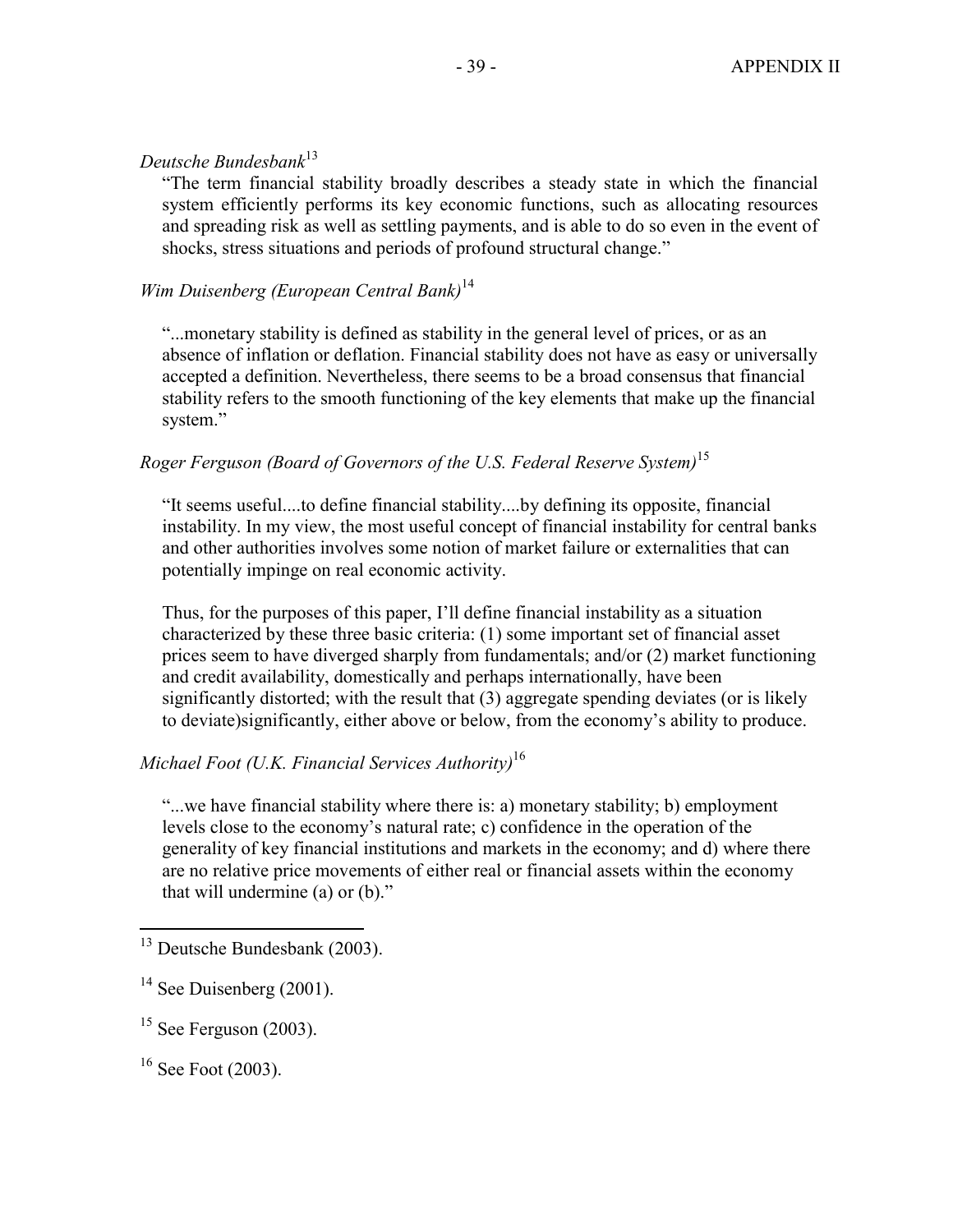"The first three elements of this definition are, I hope, non-contentious. In respect of (a) and (b), it seems implausible to define financial stability as occurring in a period of rapid inflation, or in a mid-1930s style period of low inflation but high unemployment.

Similarly in respect of (c), it would be strange to argue that there was financial stability in a period when banks were failing, or when normal conduits for long-term savings and borrowing in either the personal or corporate sectors were seriously malfunctioning. Such circumstances would mean the participants had lost confidence in financial intermediaries. It would mean, almost certainly, that economic growth was being damaged by the unavailability or relatively high cost of financial intermediation.

This leaves us with (d)......I would say that there are four main channels by which changes in asset prices might affect the real economy: by changing household wealth and thereby consumption….; by a change in equity prices….; by their impact on firms' balance sheets which can then affect corporate spending….; by their impact on capital flows, with for example inflows of capital – as during the dot.com boom in the US strengthening the domestic currency."

# *Andrew Large17*

"In a broad sense.....think of financial stability in terms of maintaining confidence in the financial system. Threats to that stability can come from shocks of one sort or another. These can spread through contagion, so that liquidity or the honoring of contracts becomes questioned. And symptoms of financial instability can include volatile and unpredictable changes in prices. Preventing this from happening is the real challenge."

# *Frederick Mishkin (Columbia University)18*

….financial instability "occurs when shocks to the financial system interfere with information flow so that the financial system can no longer do its job of channeling funds to those with productive investment opportunities"

 $\overline{a}$ 

 $17$  See Large (2003).

 $18$  See Mishkin (1999).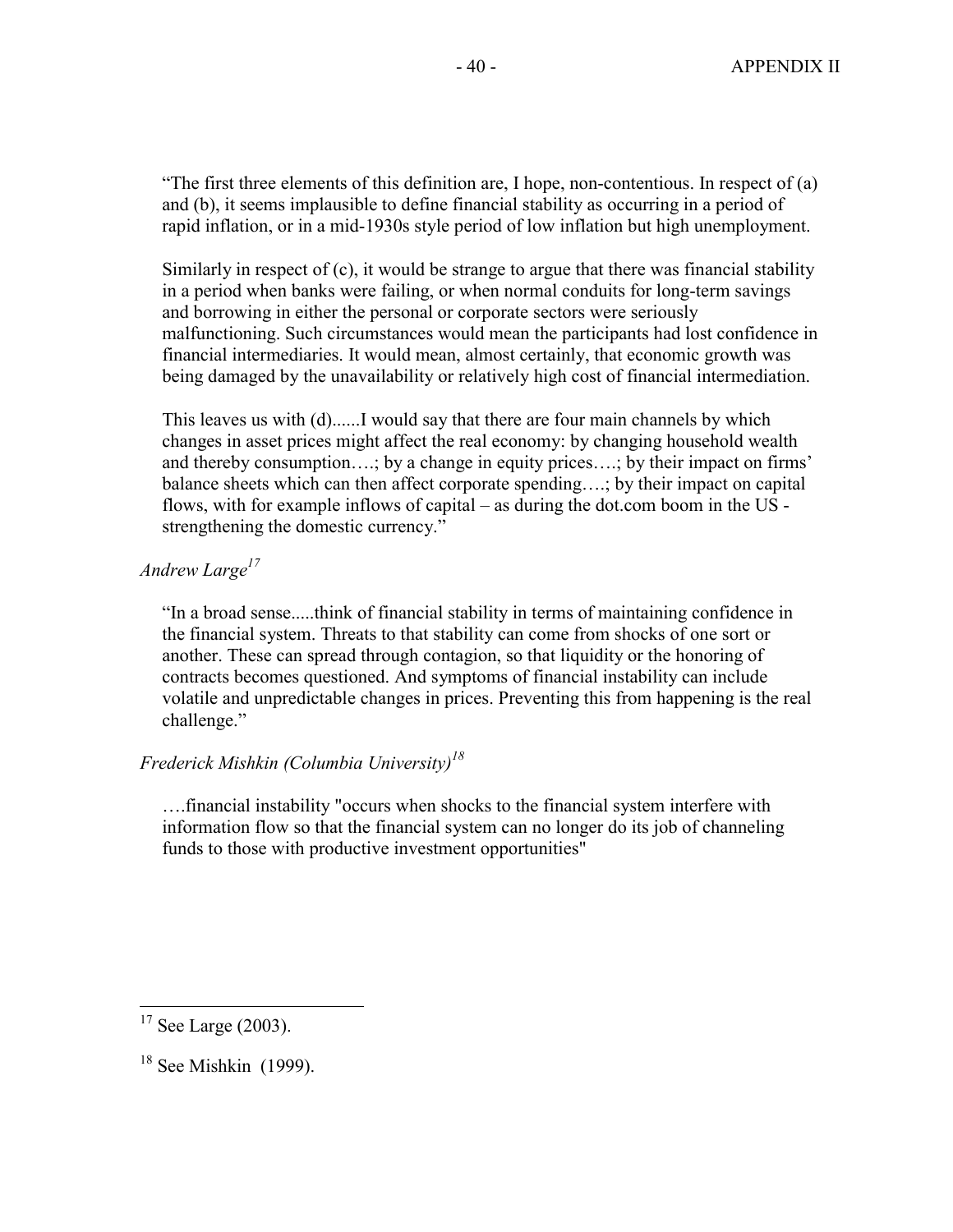# *Norges Bank*<sup>19</sup>

"Financial Stability is often defined as the absence of crises in the financial system. This means that the financial sector is robust in the face of shocks to financial institutions or financial markets."

# *Tommaso Padoa-Schioppa (European Central Bank)*<sup>20</sup>

"...[financial stability is] a condition where the financial system is able to withstand shocks without giving way to cumulative processes which impairs the allocation of savings to investment opportunities and the processing of payments in the economy.

The definition immediately raises the related question of defining the financial system. ...[which] consists of all financial intermediaries, organized and informal markets, payments and settlement circuits, technical infrastructures supporting financial activity, legal and regulatory provisions, and supervisory agencies. This definition permits a complete view of the ways in which savings are channeled towards investment opportunities, information is disseminated and processed, risk is shared among economic agents, and payments are facilitated across the economy."

# *Anna Schwartz (National Bureau of Economic Research)*<sup>21</sup>

 "A financial crisis is fueled by fears that the means of payment will be unobtainable at any price and, in a fractional reserve banking system leads to a scramble for highpowered money. It is precipitated by actions of the public that suddenly squeeze the reserves of the banking system ... The essence of a financial crisis is that it is shortlived, ending with a slackening of the public's demand for additional currency."

# *Nout Wellink (De Nederlandsche Bank)*<sup>22</sup>

"According to our own definition at the Nederlandsche Bank, a stable financial system is capable of efficiently allocating resources and absorbing shocks, preventing these from having a disruptive effect on the real economy or on other financial systems. Also, the system itself should not be a source of shocks. Our definition thus implies that money can properly carry out its functions as a means of payment and as a unit of

1

<sup>&</sup>lt;sup>19</sup> See Norwegian Central Bank (2003).

 $20$  See Padoa-Schioppa (2003).

 $21$  Schwartz (1986).

 $22$  See Wellink (2002).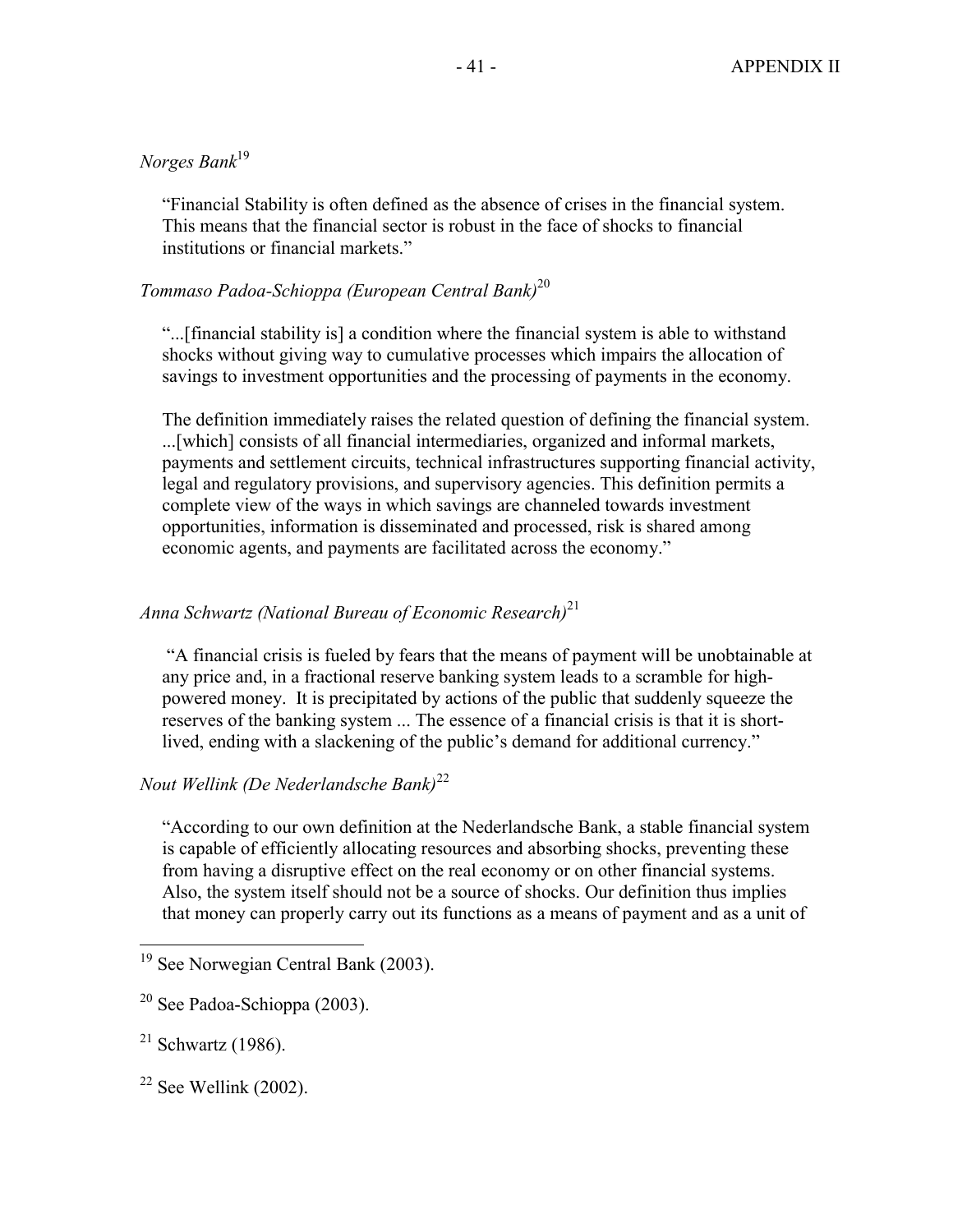account, while the financial system as a whole can adequately perform its role of mobilizing savings, diversifying risks and allocating resources. Financial stability is a vital condition for economic growth, as most transactions in the real economy are settled through the financial system. The importance of financial stability is perhaps most visible in situations of financial instability. For example, banks may be reluctant to finance profitable projects, asset prices may deviate excessively from their underlying intrinsic values, or payments may not be settled in time. In extreme cases, financial instability may even lead to bank runs, hyperinflation, or a stock market crash."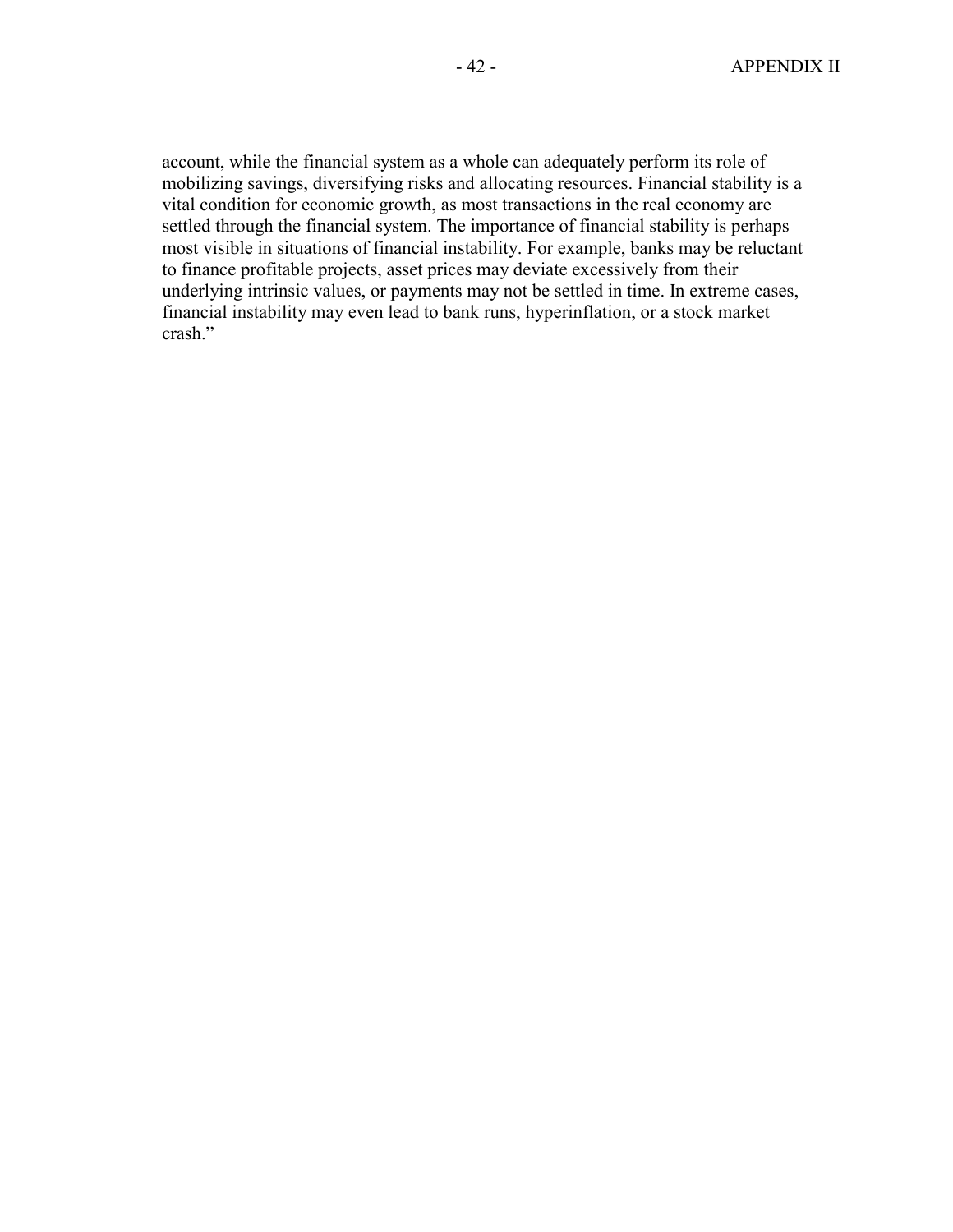# **III. IMF SOUNDNESS INDICATORS: CORE AND ENCOURAGED SETS**

| Core Set                       |                                                                                     |
|--------------------------------|-------------------------------------------------------------------------------------|
| Deposit-taking institutions    |                                                                                     |
| Capital adequacy               | Regulatory capital to risk-weighted assets                                          |
|                                | Regulatory Tier I capital to risk-weighted assets                                   |
| Asset quality                  | Nonperforming loans to total gross loans                                            |
|                                | Nonperforming loans net of provisions to capital                                    |
|                                | Sectoral distribution of loans to total loans                                       |
| Earnings and profitablity      | Return on assets                                                                    |
|                                | Return on equity                                                                    |
|                                | Interest margin to gross income                                                     |
|                                | Noninterest expenses to gross income                                                |
| Liquidity                      | Liquid assets to total assets (liquid asset ratio)                                  |
|                                | Liquid assets to short-term liabilities                                             |
| Sensitivity to market risk     | Net open position in foreign exchange to capital                                    |
| <b>Encouraged Set</b>          |                                                                                     |
| Deposit-taking institutions    | Capital to assets                                                                   |
|                                | Large exposures to capital                                                          |
|                                | Geographical distribution of loans to total loans                                   |
|                                | Gross asset positions in financial derivatives to capital                           |
|                                | Gross liability position in financial derivatives to capital                        |
|                                | Trading income to total income                                                      |
|                                | Personnel expenses to noninterest expenses                                          |
|                                | Spread between reference lending and deposit rates                                  |
|                                | Spread between highest and lowest interbank rate                                    |
|                                | Customer deposits to total (non-interbank) loans                                    |
|                                | Foreign currency-denominated loans to total loans                                   |
|                                | Foreign currency-denominated liabilities to total liabilities                       |
| Other financial corporations   | Net open position in equities to capital<br>Assets to total financial system assets |
|                                | Assets to GDP                                                                       |
| Nonfinancial corporate         | Total debt to equity                                                                |
| sector                         | Return on equity                                                                    |
|                                | Earnings to interest and principal expenses                                         |
|                                | Net foreign exchange exposures to equity                                            |
|                                | Number of applications for protection from creditors                                |
| Households                     | Household debt to GDP                                                               |
|                                | Household debt service and principal payments to income                             |
| Market liquidity <sup>23</sup> | Average bid-ask spread in the securities market                                     |
|                                | Average daily turnover ratio in the securities market                               |
| Real estate markets            | Real estate prices                                                                  |
|                                | Residential real estate loans to total loans                                        |
|                                | Commercial real estate loans to total loans                                         |
|                                |                                                                                     |

 $\overline{a}$ 

 $^{23}$  Or in other markets that are most relevant to bank liquidity, such as foreign exchange markets.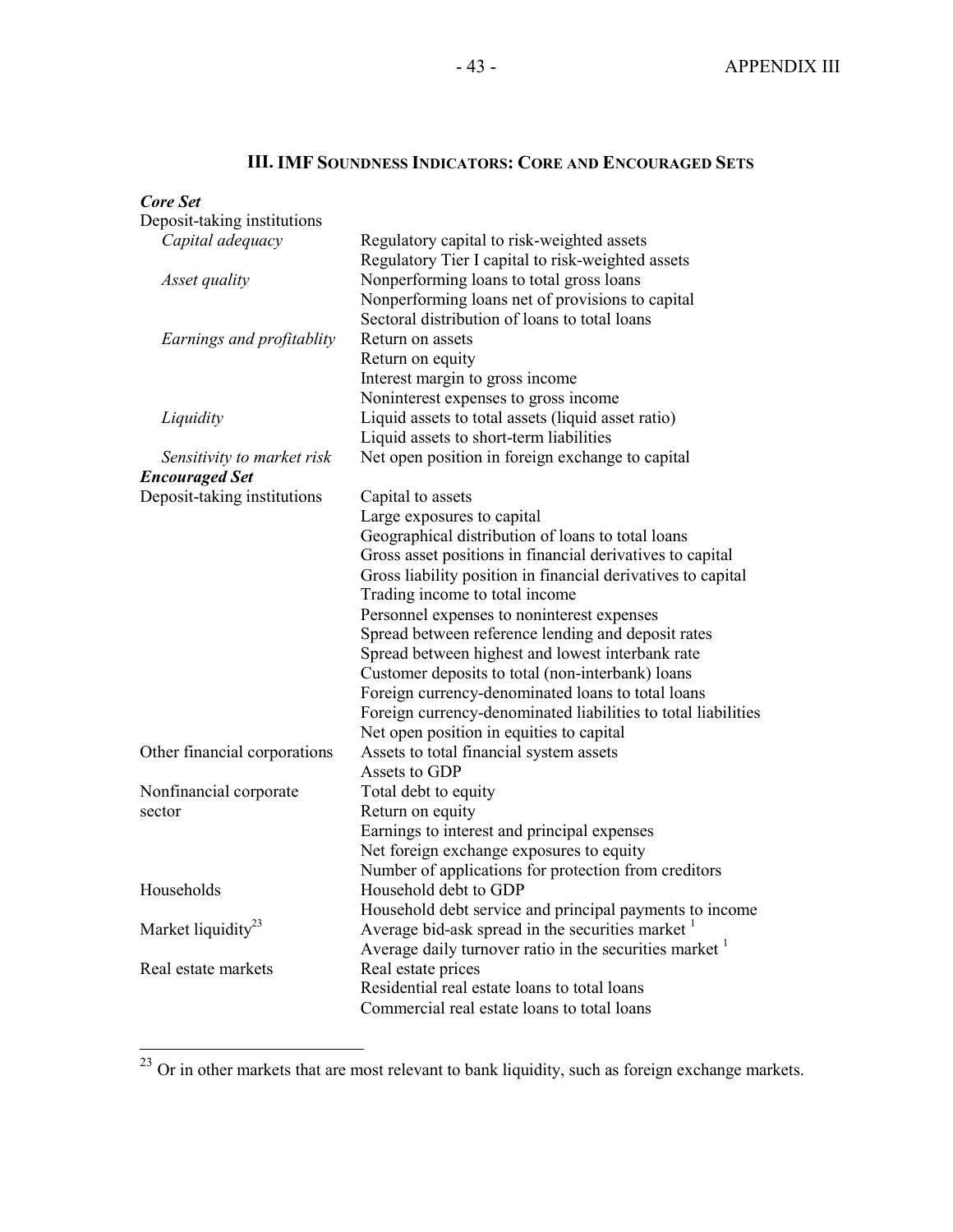#### **References**

- Acemoglu, D, and F. Zilibotti, 1997, 'Was Prometheus Unbound by Chance? Risk, Diversification and Growth', *Journal of Political Economy*, Vol. 105, pp. 709-751.
- Allen, M., C. Rosenberg, C. Keller, B. Setser, and N. Roubini, 2002, 'A Balance Sheet Approach to Financial Crisis', *IMF Working Paper*, No. WP/02/210.
- Bank of England, 1999, *Financial Stability Review*, No. 7, London.
- Barr, N., 1998, *The Economics of the Welfare State*, 3rd edition, Oxford University Press, Oxford.
- Beck, T., A. Demirgüç-Kunt, and R. Levine, 2003, 'Bank concentration and crises', *NBER Working Paper*, No. 9921, Cambridge MA.
- Blaschke, W., M. Jones, G. Majnoni, and S. Peria, 2001, 'Stress Testing of Financial Systems: a Review of the Issues, Methodologies, and FSAP Experiences', *IMF Working Paper*, No. WP/01/88.
- Bordo, M., B. Eichengreen, D. Klingebiel, and M. Martinez-Peria, 2001, 'Is the crisis problem growing more severe?', *Economic Policy*, No. 32, pp. 51-82.
- Borio, C., 2003, 'Towards a Macroprudential Framework for Financial Supervision and Regulation?', *BIS Working Papers*, No. 128, Basel.

———, and P. Lowe, 2002, 'Asset prices, financial and monetary stability: exploring the nexus', *BIS Working Papers*, No. 114, Basel.

- Chant, J., 2003, 'Financial Stability as a Policy Goal', in: J. Chant, A. Lai, M. Illing and F. Daniel (eds.), 'Essays on Financial Stability', *Bank of Canada Technical Report*, No. 95, Ottawa.
- Crockett, A., 1996, 'The Theory and Practice of Financial Stability', *De Economist*, Vol. 144, No. 4, Kluwer Academic Publishers, Dordrecht.
- ———, 1997, 'The Theory and Practice of Financial Stability', *GEI Newsletter Issue*, No. 6, Cambridge (UK).
- Das, U.S., M. Quintyn, and K. Chenard, 2003, 'Does Regulatory Governance Matter for Financial System Stability: An Empirical Analysis', *paper prepared for Bank of Canada Conference* 'The Evolving Financial System and Public Policy', Ottawa.
- Davis, E.P., 2002, 'A typology of Financial Instability', *Financial Stability Report*, No. 2, Oesterreichische Nationalbank, Wenen.
- De Bandt, O., and P. Hartmann, 2000, 'Systemic risk: a survey', *ECB Working Paper*, No. 35, Frankfurt.
- Deutsche Bundesbank, 2003, 'Report on the stability of the German financial system', *Monthly Report*, Frankfurt, December.
- Diamond, D., and P. Dybvig, 1983, 'Bank Runs, Deposit Insurance and Liquidity', *Journal of Political Economy*, 91, pp. 401-419.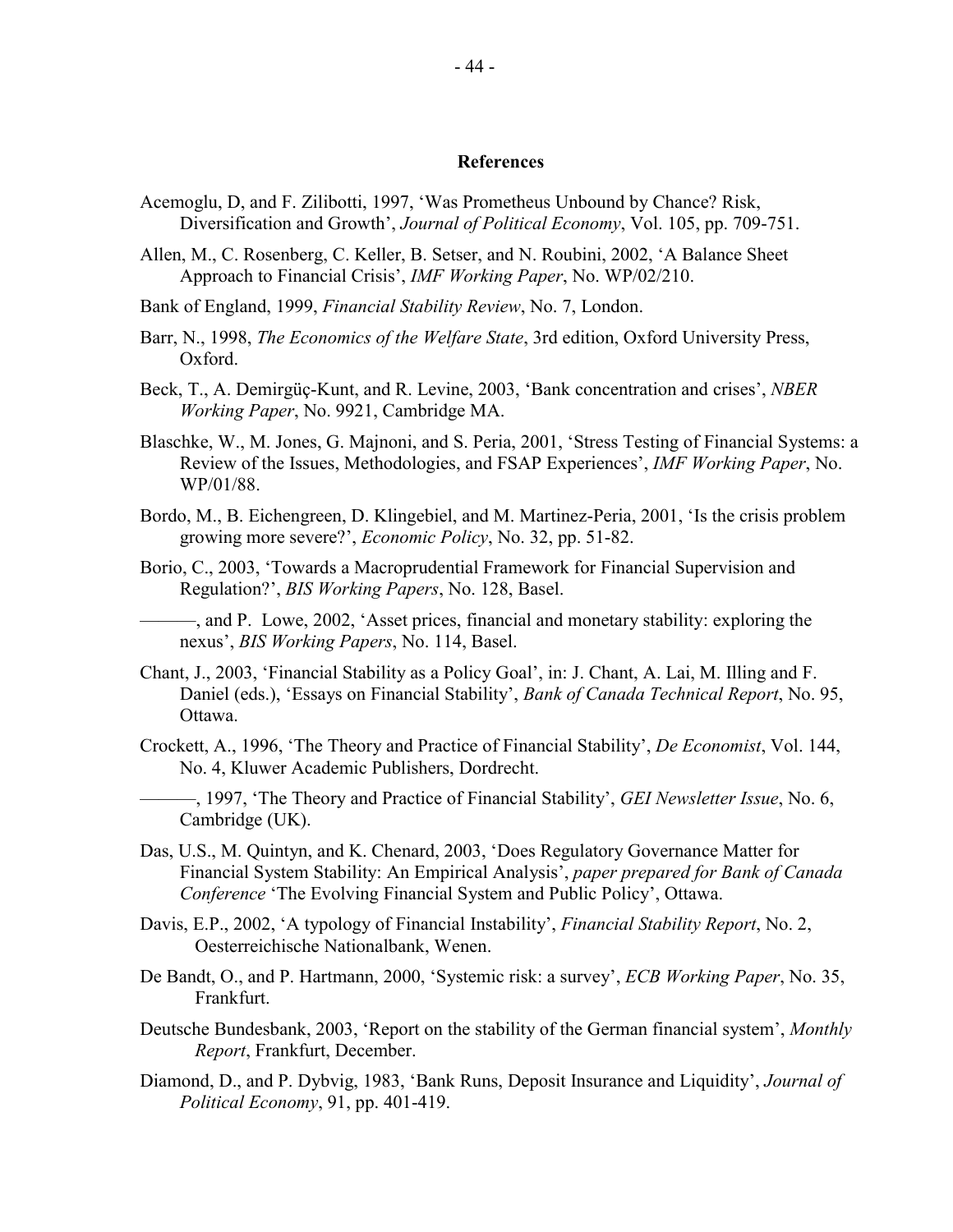- Diamond, D.W., and R.G. Rajan, 2001, "Liquidity risk, liquidity creation and financial fragility: A theory of banking," *Journal of Political Economy*, Vol. 109, pp. 287-327.
- De Nederlandsche Bank (DNB), 2000a, 'The Nederlandsche Bank's analysis of bank lending', DNB Quarterly Bulletin, No. 1, pp. 65-71.

———, 2000b, 'Guardian of Financial Stability', *DNB Quarterly Bulletin*, No. 4, Amsterdam.

- Duisenberg, W.F., 2001, 'The Contribution of the Euro to Financial Stability', in: *Globalization of Financial Markets and Financial Stability—Challenges for Europe*, Baden-Baden.
- Evans, O., A.M. Leone, M. Gill, and P. Hilbers, 2000, 'Macroeconomic Indicators of Financial System Soundness', *IMF Occasional Paper*, No. 192, Washington DC.
- Ferguson, R., 2002, 'Should Financial Stability Be An Explicit Central Bank Objective?', Federal Reserve Board of Governors, Washington DC.
- Foot, M., 2003, 'What is 'Financial Stability' and How Do We Get It?', *The Roy Bridge Memorial Lecture*, Financial Services Authority, London.
- García-Herrero, A., and P. del Rio, 2003, "Financial Stability and the Design of Monetary Policy," *Documento de Trabajo*, No. 0315, Banco de España.
- Goodhart, C.A.E., 1989, *Money, Information and Uncertainty*, 2nd edition, MIT Press, Cambridge, Massachussetts.
- Greenspan, A., 1999, 'Do efficient markets mitigate financial crises?', *speech delivered before the 1999 Financial Markets Conference of the Federal Reserve Bank of Atlanta*.
- Greenwood, J., and B. Jovanovic, 1990, 'Financial Development, Growth and the Distribution of Income', *Journal of Political Economy*, Vol. 98, pp. 1076-1107.
- Group of Ten, 2001, *Consolidation of the Financial Sector*, Basel.
- Haldane, A., 2004, "Defining Monetary and Financial Stability," mimeo (London: Bank of England).
- Hoelscher, D., and Marc Quintyn, 2003, 'A Framework for Managing Systemic Banking Crises', *IMF Occasional Paper*, forthcoming, Washington DC.
- Hoggarth, G., and V. Sapporta, 2001, 'Costs of Banking System Instability: Some Empirical Evidence', *Bank of England Financial Stability Review*, No. 10, London.
- Hutchison, M., and I. Neuberger, 2002, 'How bad are twins? Output costs of currency and banking crises', *Pacific Basin Working Paper Series*, No. PB02-02.
- International Monetary Fund/World Bank, 2003, *Analytical tools of the Financial Sector Assessment Program*, Washington DC.
- Jevons, W.S., 1871, *The Theory of Political Economy*, reprinted (1970) by Penguin, London.
- Kindleberger, C. P., 1993, *A Financial History of Western Europe*, Oxford University Press, Oxford.

———, 1996, *Manias, Panics and Crashes*, Cambridge University Press, Cambridge.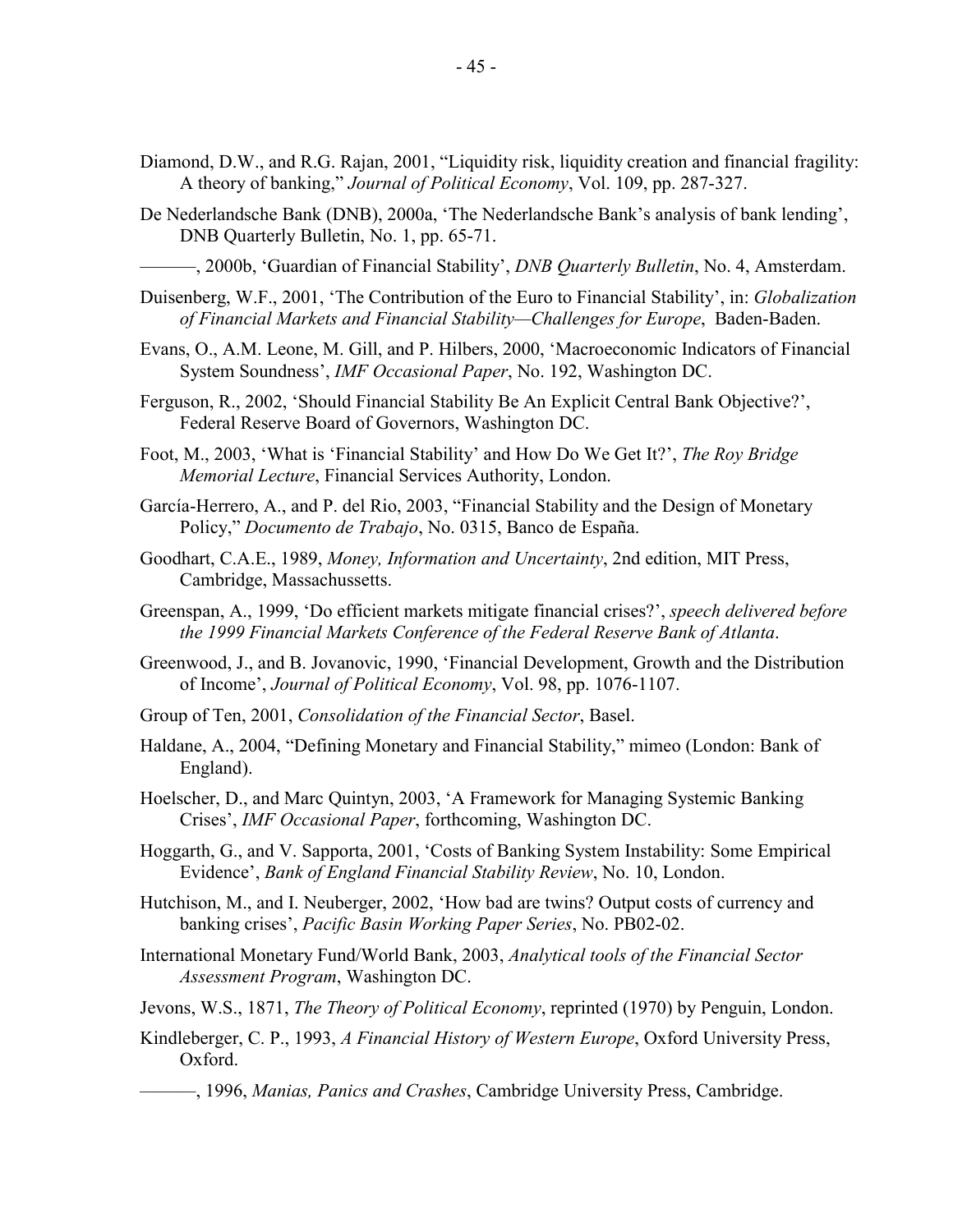Knight, F.H., 1921, Risk, Uncertainty, and Profit, The Riverside Press, Cambridge.

- Large, A., 2003, 'Financial stability: maintaining confidence in a complex world', *Financial Stability Review*, pp. 170-174, Bank of England, London.
- Leahy, M., S. Schich, G. Wehinger, F. Pelgrin, and T. Thorgeirsson, 2001, 'contribtuions of financial systems to growth in OECD countries', *OECD Working Paper*, No. 280, Paris.
- Levine, R., 1999, 'Law, finance and economic growth', *Journal of Financial Intermediation*, Vol. 8, pp. 8-35.
- ———, 2003, 'More on Finance and Growth: More Finance, More Growth?', *Federal Reserve Bank of St. Louis Review*, Vol. 85, No. 4, St. Louis.
- Lindgren, C.-J., G. Garcia, and M. Saal, 1996, 'Bank Soundness and Macroeconomic Policy', *IMF Occasional Papers*, No. 135, Washington DC.
- Llewellyn. D.T., 2001, A regulatory regime for financial stability, *Working Paper*, No. 48, Oesterreichische Nationalbank, Vienna.
- Mishkin, F.S., 1999, 'Global Financial Instability: Framework, Events, Issues', *Journal of Economic Perspectives*, Vol. 13, No. 4.
- National Bank of Belgium, 2002, *Financial Stability Review*, No. 1, Brussels.
- Neely, C.J., 2004, 'The Federal Reserve Responds to Crises: September 11<sup>th</sup> Was Not the First'. *Federal Reserve Bank of St. Louis Review*, Vol. 86, No. 2, St. Louis.
- Norwegian Central Bank, 2003, *Financial Stability Review*, Vol. 1, Oslo.
- Oosterloo, S., and J. de Haan, 2003, 'An Institutional Framework for Financial Stability', *Occasional Studies*, Vol. 1, No. 4, De Nederlandsche Bank, Amsterdam.
- Padoa-Schioppa, T., 2003, 'Central Banks and Financial Stability: Exploring a Land in Between', in: V. Gaspar, P. Hartmann, O. Sleijpen (eds.), *The Transformation of the European Financial System*, European Central Bank, Frankfurt.
- Persson, M., and M. Blåvarg, 2003, 'The Use of Market Indicators in Financial Stability Analysis', *Economic Review*, Sveriges Riksbank, pp. 5-28.
- Prati, A., and G. Schinasi, 1999, *Financial Stability in European Economic and Monetary Union*, Princeton Studies in International Finance, No. 86.
- Sahajwala, R., and P. van den Berg, 2000, 'Supervisory risk assessment and early warning systems', *Basel Committee on Banking Supervision Working Paper*, No. 4.
- Schinasi, G., 2003, 'Responsibility of Central Banks for Stability in Financial Markets', *IMF Working Paper*, WP/03/121, Washington DC.

———, 2004a, 'Private Finance and Public Policy', *IMF Working Paper*, Forthcoming, Washington DC.

———, 2004b, 'Defining Financial Stability', *IMF Working Paper*, Forthcoming, Washington DC.